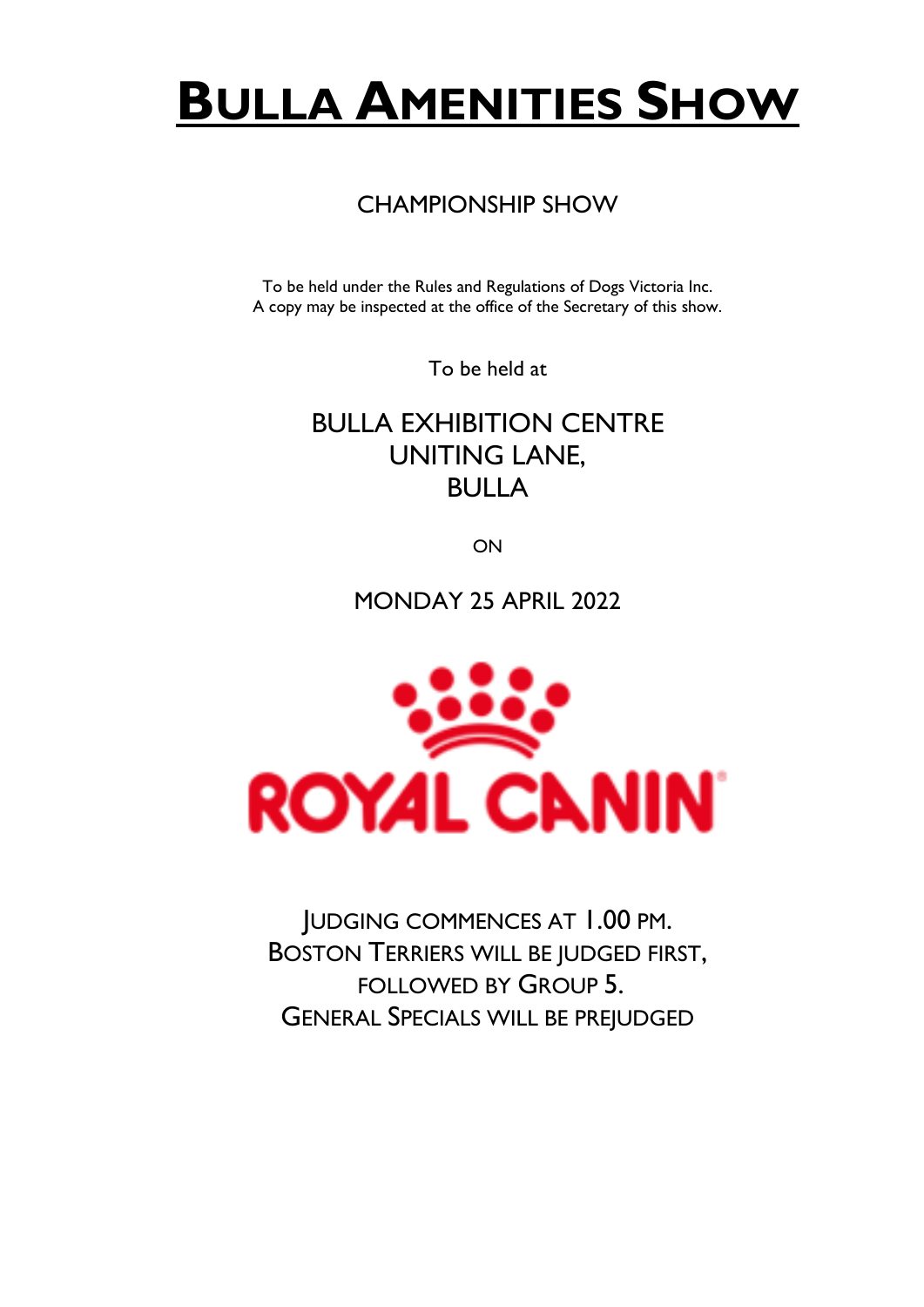# **BULLA AMENITIES SHOW**

(AFFILIATED WITH DOGS VICTORIA INC)

# CHAMPIONSHIP SHOW

MRS S GOODCHILD GROUP MR A PRICE GROUP 2 MS C SHAH GROUP 3 MRS K ODAR GROUP 4

MR | MOORE GROUP 6

UDGES: MS | WEEKES GROUP 7A - BOSTON **TERRIERS** GROUP<sub>5</sub> MRS R WALLIS GROUP 7B – ALL OTHER BREEDS EXCLUDING BOSTON TERRIERS



JUDGING TIMES: Judging commences at 1.00 pm Group 7A before Group 5 TROPHIES OPEN TO ALL: Please note: Dogs must be entered and compete in classes (if any) for which trophies are offered. For valuation of trophies see VICDOG gazette.

TROPHY AND SASH WILL BE AWARDED TO:

BEST EXHIBIT IN SHOW BEST EXHIBIT IN GROUP RUNNER-UP EXHIBIT IN SHOW RUNNER-UP EXHIBIT IN GROUP BEST BABY PUPPY IN SHOW BEST BABY PUPPY IN GROUP BEST MINOR PUPPY IN SHOW BEST MINOR PUPPY IN GROUP BEST PUPPY IN SHOW BEST PUPPY IN GROUP BEST JUNIOR IN SHOW BEST JUNIOR IN GROUP BEST INTERMEDIATE IN SHOW BEST INTERMEDIATE IN GROUP BEST AUST.BRED IN SHOW BEST AUST.BRED IN GROUP BEST OPEN IN SHOW BEST OPEN IN GROUP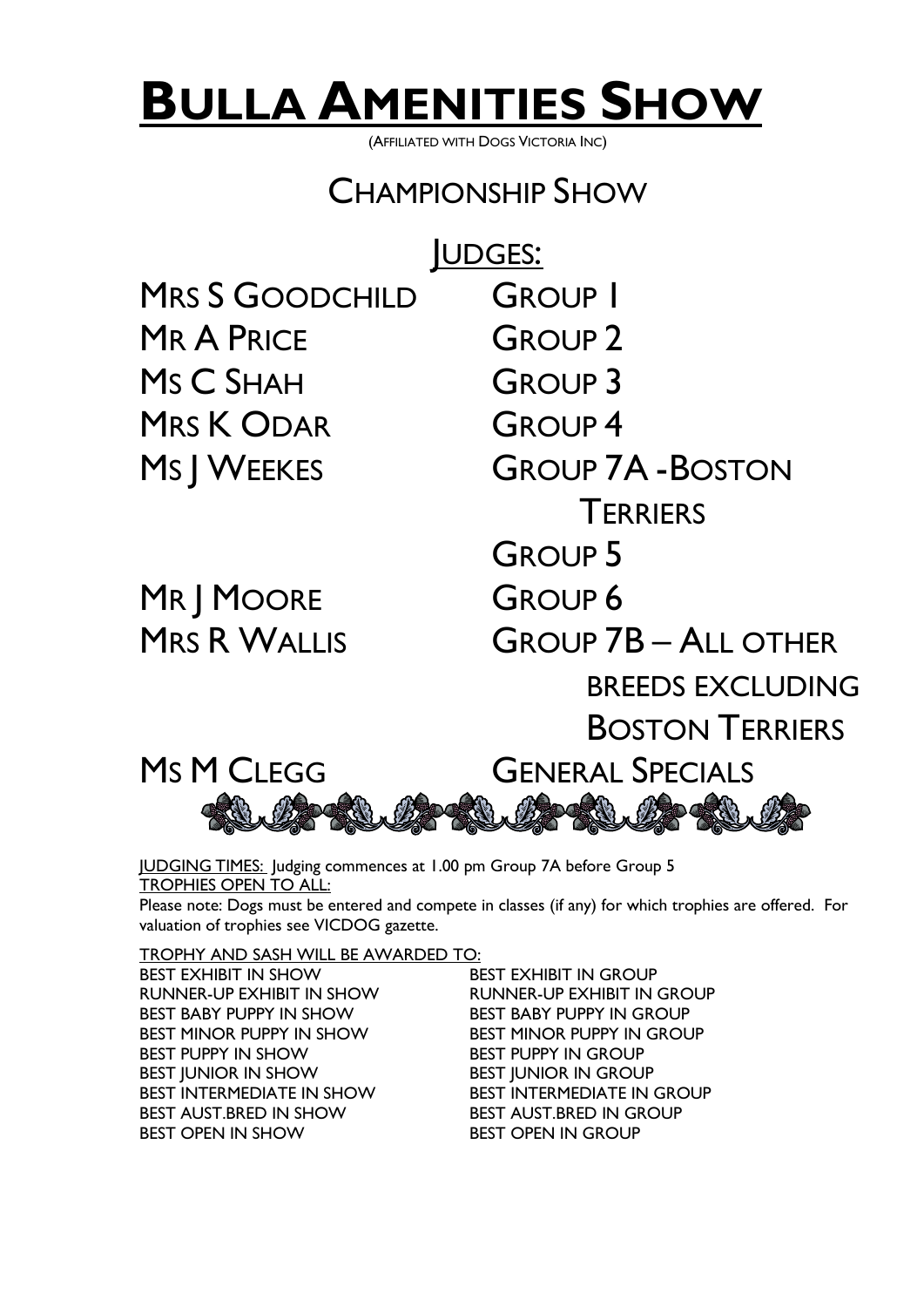Bulla Amenities Committee:

On behalf of the Bulla Show committee I would like to thank the Judges, Stewards and helpers for donating their time and hard work to the preparation and running of this Show. To the Sponsors thank you every so much for your support. To the Exhibitors, thank you for your entry. I hope you all have a good day and a safe trip home.

| Show Secretary - Mrs Kim Burke | 0488 560 058<br>1179 Bangerang Road, Kanyapella Vic 3564 |  |
|--------------------------------|----------------------------------------------------------|--|
|                                |                                                          |  |

VCA Rep – Mr Mal Park Show Manager – Ms Julia Jones

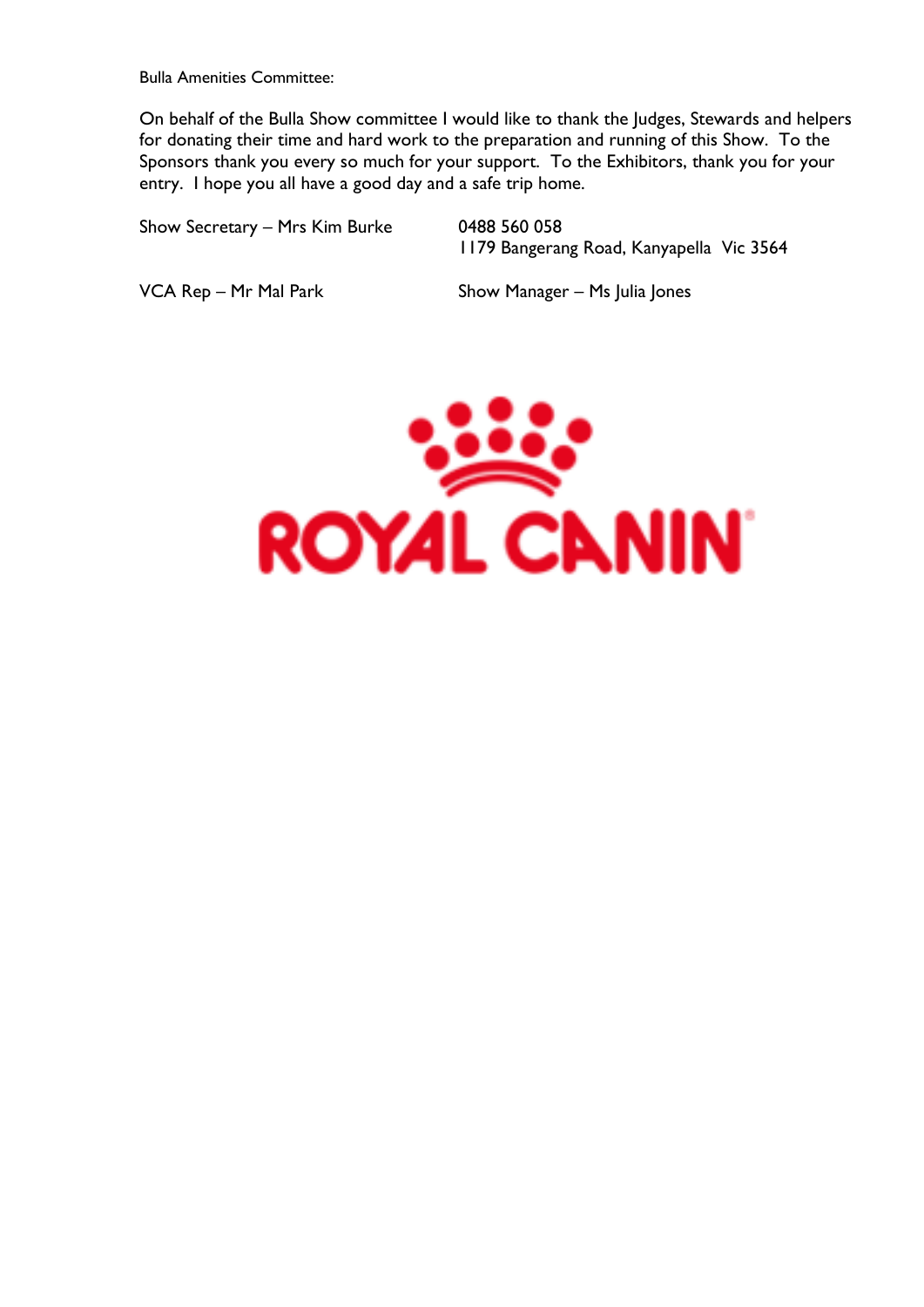# Group 1 - Toy Group

### Ms Suzanne Goodchild (VIC)

Start Time:

#### Bichon Frise

#### **Class 10 - Australian Bred Dog**

- 1 J & W Hutchison & M Newman: **CH MONJOIE CHASING THE SUN** 01-10-2020 **Bred By:** Exh **S:** Monjoie Biscuit **D:** Ch **1st\*** SUN 01-10-2020 Bred By: EXN<br>Monjoie Walking On Sunshine
- Ch **1** Pts **6**

#### **Class 5a - Intermediate Bitch**

- 2 J & W Hutchison & M Newman: **CH & AM CH SOLSTICE**
- **CRYSTAL BY DASH AT MONJOIE (IMP USA)** 10-07-2020 **Bred By:** L Dicken & E Phelps & A Burks **S:** Ch Monjoie Dash Of Summer **D:** Gchb Ch Solstice Frostfire Ca Bcat **1st\***

#### **Class 11a - Open Bitch**

3 Dr Anne Dynon: **CH.MONJOIE MISS SUNSHINE** 01-10-2020 **Bred By:** J and W Hutchison, M Newman **S:** Monjoie Biscuit **1st\* Brea By:** J and W Hutchison, M New<br>**D:** Ch Monjoie Walking On Sunshine



# Cavalier King Charles Spaniel

#### **Class 1 - Baby Puppy Dog**

4 Mathew Morse & Will Henderson: **MATMOR BARITONE** 13- 11-2021 **Bred By:** Mathew Morse & Will Henderson **S:** Ch Matmor Pomp And Circumstance (Ai) **D:** Ch Matmor La Stupenda (Ai) **1st**

#### **Class 3 - Puppy Dog**

5 Caribelle Knls: **CARIBELLE SKATING ON ICE (AI)** 31-07-2021 **Bred By:** Caribelle Knls **S:** Ch Caribelle Love Em Forget Em **D:** Ch Caribelle Baileys On Ice Absent

#### **Class 5 - Intermediate Dog**

- 6 Joy McInnes: **INNESVEIL NORTHERN DREAM (AI)** 10-02-
- 2020 **Bred By:** Joy McInnes **S:** Blg. Ch.Nld. Jr.Ch. Nld. Ch. Womanizer Of An Excellent Choice (Imp Nld) **D:** Innesveil Northern Lights **1st\***
- 7 Ms D L Petersen: **DAPSEN HIGH FLYER** 27-09-2020 **Bred By:** Exhibitor **S:** Innesveil Hogans Hero (Ai) **D:** Ch Dapsen A Class **2nd** Exhibit

#### **Class 11 - Open Dog**

- 8 Mathew Morse & Will Henderson: **CH MATMOR POMP AND CIRCUMSTANCE (AI)** 29-08-2019 **Bred By:** Mathew **1st\***
	- Morse & Will Henderson **S:** Uk Ch Harana Errol Brown (Jw) (Imp Uk) **D:** Supreme Ch Matmor Secret Society
- 9 Mr R M Mayor: **CH.COLOORA LA CARRERA** 05-11-2019 **Bred By:** L.Morris **S:** Kingdomravello Love From Spain (Imp Esp) **D:** Aksmadas Calista (Imp Pol) Absent

#### Ch **8** Pts **8** Res **6**

### **Class 1a - Baby Puppy Bitch**

- 10 Bronwyn Schmidt: **BRADES SITTING PRETTY** 04-11-2021 **Bred By:** BRONWYN SCHMIDT **S:** Nld.Ch. Nld. Jr Ch. **3rd**
- Whateverof An Excellent Choice (Imp Nld) **D:** Ch Woodhay Jameka 11 D Petersen: **DAPSEN GUILTY PLEASURES** 10-01-2022 **Bred**
- 2nd By: Exh S: Dapsen High Flyer D: Dapsen Sorry Not Sorry
- 12 Mathew Morse & Will Henderson: **MATMOR SOPRANO** 13-
- 11-2021 **Bred By:** Mathew Morse & Will Henderson **S:** Ch Matmor Pomp And Circumstance (Ai) **D:** Ch Matmor La Stupenda (Ai) **1st\***

#### **Class 4a - Junior Bitch**

13 Bronwyn Schmidt: **BRADES JAMAYA** 13-05-2021 **Bred By:** BRONWYN SCHMIDT **S:** Innesveil Northern Dream(Ai) **D:** Ch **2nd** BRONWYN SCHM<br>Woodhay Jameka

14 Ms D L Petersen: **DAPSEN CAN YOU SEE ME NOW** 08-04- 2021 **Bred By:** Exhibitor **S:** Nld Ch. Nld Jr Ch. Whatever Of An Excellent Choice (Imp Nld) **D:** Sup Ch Dapsen Mirror Mirror **1st\***

#### **Class 10a - Australian Bred Bitch**

- 15 Mathew Morse & Will Henderson: **MATMOR IT GIRL (AI)**
- 01-08-2020 **Bred By:** Mathew Morse & Will Henderson **S:**  Uk Ch Harana Alfie Boe (Imp Uk) **D:** Supreme Ch Matmor In The Society Pages **1st\***

#### **Class 11a - Open Bitch**

16 R McCullough: **CH CARIBELLE FANTASY ON ICE** 28-05-2018 **Bred By:** Caribelle Knls **S:** Sup Ch Caribelle Icy Cold But Cool (Ai) **D:** Caribelle Uptown Girl Absent

| Ch — | 15 | <b>Pts</b> | 8 | Res |                                |
|------|----|------------|---|-----|--------------------------------|
|      |    |            |   |     | BOB 8 Dog Pts 11 R/Up 15 Bitch |

#### Chihuahua (Long Coat)

#### **Class 2 - Minor Puppy Dog**

- 17 E Slavin, C Slavin & S Foote: **STANDOFF** 
	- **LOOKWHATYOUMADEMEDO** 15-10-2021 **Bred By:** E Slavin, C Slavin & S Foote **S:** Calysta Calm Ya Farm **D:** Aust Ch Cheekychi My Kind Of Trouble **1st**

#### **Class 11 - Open Dog**

- 18 Ms L & Mrs K Ray: **AUST. CH. SANRITA RUFF N TUFF AT ELSTON** 11-02-2016 **Bred By:** Ms L & Mrs K Ray **S:** Ch.
	- Allynna Enrique Royale **D:** Ch. Sanrita Beyond The Stars **1st\***

#### Ch **17** Pts **7** Res **18**

#### **Class 2a - Minor Puppy Bitch**

19 E Slavin, C Slavin & S Foote: **STANDOFF I KNEW YOU WERE TROUBLE** 15-10-2021 **Bred By:** E Slavin, C Slavin & S Foote **S:** Calysta Calm Ya Farm **D:** Aust Ch Cheekychi My Kind Of **1st\***

#### **Class 3a - Puppy Bitch**

Trouble

- 20 E Slavin, C Slavin & S Foote: **STANDOFF KISS THIS** 15-10-
- 2021 **Bred By:** E Slavin, C Slavin & S Foote **S:** Calysta Calm **1st** <sup>2021</sup> Brea By: E Slavin, C Slavin & S Foote **5:** Calyst<br>Ya Farm **D:** Aust Ch Cheekychi My Kind Of Trouble

#### **Class 5a - Intermediate Bitch**

#### 21 MRS SUE VELLA: **CH.PACORRO KULLIES MYSTIC DREAM** 21-

08-2019 **Bred By:** MRS D. HOWELL **S:** Ch. Pacorro From **1st**\* US-2019 **Bred By:** MRS D. HOWELL **S:** Ch. P<br>Koals To Ashes **D:** Pacorro High Class Nelly

#### **Class 10a - Australian Bred Bitch**

- 22 Mrs Allison Rhodes: **REYNOSA DASH FOR GOLD** 29-03-2021 **Bred By:** Mrs Allison Rhodes **S:** Ch Dearchi Dash Of Class **D: 1st\* Bred By:** Mrs Allison Rhode:<br>Reynosa Aim To Be Wicked
- 
- BOB **22 Bitch** Pts **11** R/Up **19 Bitch**

#### Chihuahua (Smooth Coat)

#### **Class 1 - Baby Puppy Dog**

- 23 E Slavin, C Slavin & S Foote: **ADRAHIL ALL FIRED UP** 02-01-
- 2022 **Bred By:** R Carter **S:** Calysta Calm Ya Farm **D:** Aust Ch **1st 2022 Bred By:** R Carter **S:**<br>Adrahil Geez Shes On Fire

#### **Class 5 - Intermediate Dog**

24 Ms L & Mrs K Ray: **SANRITA DIESEL AND DUST** 21-10-2020 **Bred By:** Ms L & Mrs K Ray **S:** Decerto Diamond Quest **D: 1st\*** Bred By: Ms L & Mrs K Ray S: I

#### Ch **24** Pts **6**

#### **Class 1a - Baby Puppy Bitch**

- 25 Miss C Bull: **CALIYA RUBY TUESDAY** 17-12-2021 **Bred By:**
- Miss C Bull **S:** Misty Meadow's Mad About You P-L (Imp Ita) **1st**\* MISS C BUIL S: MISTY Mea

#### **Class 2a - Minor Puppy Bitch**

26 Rick Carter: **ADRAHIL THE ADORNED** 03-09-2021 **Bred By:** R Carter **S:** Ch Mexicatl Fils De L Eclipse **D:** Adrahil Crackling Fire **1st\***

- 
- Ch **22** Pts **9** Res **19**
-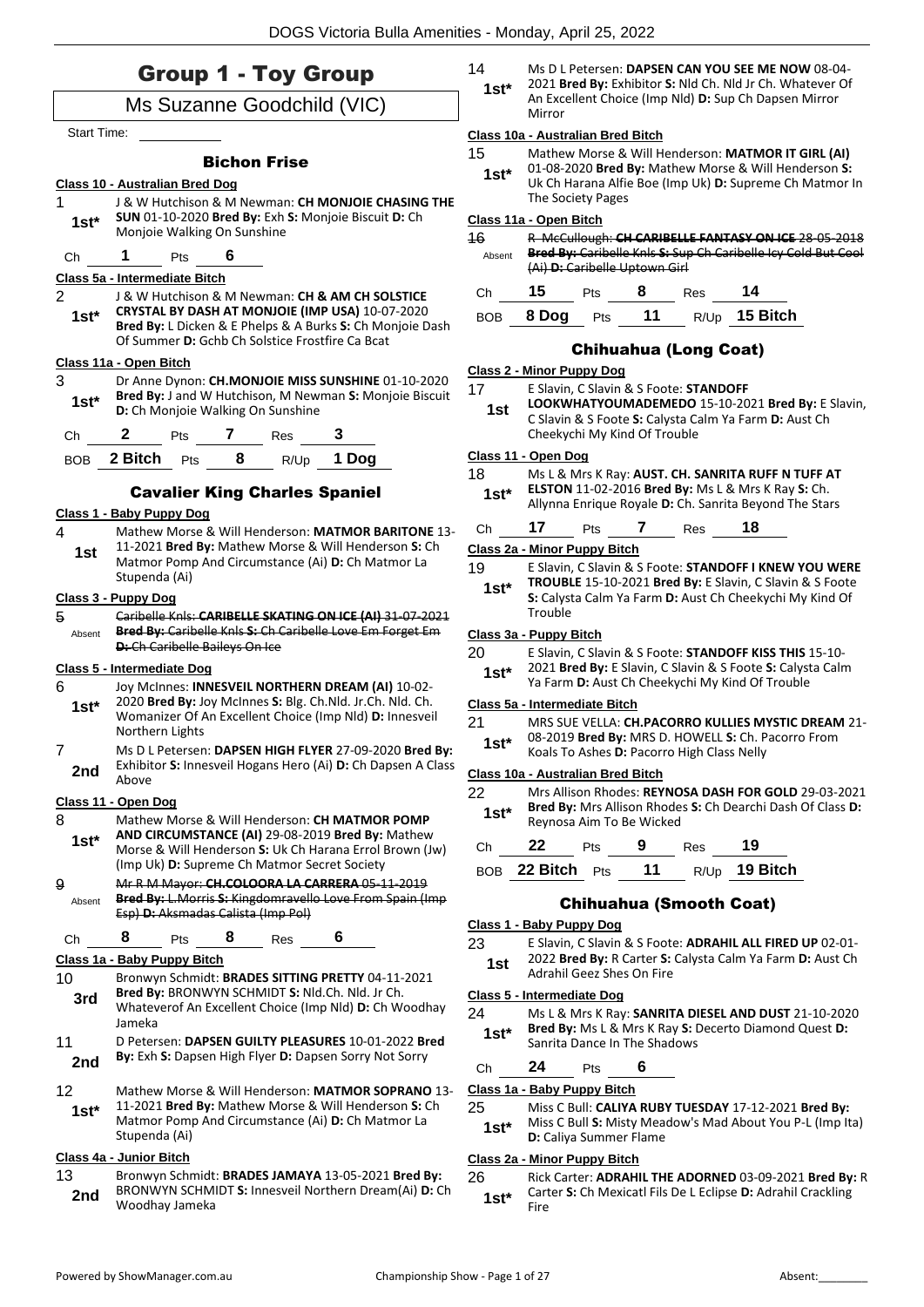|              | DOGS Victoria Bulla Amenities - Monday, April 2                                                                 |         |                                          |
|--------------|-----------------------------------------------------------------------------------------------------------------|---------|------------------------------------------|
|              | Class 4a - Junior Bitch                                                                                         | 39      | Kerry Webb:                              |
| 27           | Mrs Allison Rhodes: REYNOSA BLOSSUM DEARIE 08-03-                                                               | Absent  | By: Exh-S: Ch                            |
| 1st*         | 2021 Bred By: Mrs Allison Rhodes S: Gr Ch Reynosa Calling<br>Home D: Ch Reynosa Cherry Blossom                  |         | 38                                       |
| Ch           | 27<br>7 Res<br>26<br><b>Pts</b>                                                                                 | Ch      | Pts                                      |
|              | BOB 27 Bitch Pts 8 R/Up 24 Dog                                                                                  |         | Class 4a - Junior Bitch                  |
|              |                                                                                                                 | 40      | <b>ELLOURA PAI</b><br>03-2021 Bred       |
|              | <b>Coton De Tulear</b>                                                                                          | $1st^*$ | Tedworth D:                              |
|              | Class 2a - Minor Puppy Bitch                                                                                    | Ch      | 40<br>Pts                                |
| 28           | Kerry Webb: COTONRUN MISS DIOR 23-09-2021 Bred By:                                                              |         | BOB 40 Bitch P                           |
| Absent       | M & S Sleight S: Carbonebianco Honey (Imp Hun) D: Rom Jr                                                        |         |                                          |
|              | Ch, Svk Ch, Hrv Jr Ch Carbonebianco Quantana (Imp Hun)                                                          |         | И                                        |
| BOB-Ch       | Pts                                                                                                             |         | Class 4 - Junior Dog                     |
|              |                                                                                                                 | 41      | leisl wood: A                            |
|              | <b>English Toy Terrier (Black &amp; Tan)</b>                                                                    | $1st^*$ | 03-2021 Bred                             |
|              | <b>Class 2 - Minor Puppy Dog</b>                                                                                |         | D: Ch Berizza                            |
| 29<br>Absent | Ms P Saunders: YURRUGAR LONE STAR INVINCIBLE 25 09-<br>2021 Bred By: Ms P Saunders S: Ch Yurrugar Indiana Jones | Ch      | 41<br>Pts                                |
|              | D: Yurrugar Make Mine Magic                                                                                     |         | Class 1a - Baby Puppy                    |
|              | Class 3 - Puppy Dog                                                                                             | 42      | E Monahan:                               |
| 30           | Ms P Saunders: YURRUGAR BLACK TIE AFFAIR 25-09-2021                                                             | $1st^*$ | 2021 Bred By<br>Wonka To Oz              |
| Absent       | Bred By: Ms P Saunders S: Ch Yurrugar Indiana Jones D:                                                          |         | Class 4a - Junior Bitch                  |
|              | Yurrugar Make Mine Magic                                                                                        | 43      | Miss F Gilber                            |
| Сh           | Pts<br>Res                                                                                                      | 1st     | Bred By: Exh                             |
|              | Class 10a - Australian Bred Bitch                                                                               |         | Best Kept Seo                            |
| 34           | Ms P Saunders: YURRUGAR COTTON CANDY 10 08 2021                                                                 |         | Class 10a - Australian                   |
| Absent       | Bred By: Ms P Saunders S: Ch Yurrugar Clash Of Swords D:<br>Yurrugar Diamond Lolypop                            | 44      | Leisl Wood: 0                            |
|              |                                                                                                                 | $1st*$  | 17-12-2018 <b>E</b><br>Golden Ratio      |
| Ch           | Pts                                                                                                             |         |                                          |
| BOB.         | Pts<br>R/Up                                                                                                     | 45      | Class 11a - Open Bitch<br>E Dolling: TAI |
|              | <b>Griffon Bruxellois</b>                                                                                       | $1st*$  | Monahan S:<br>Girl                       |
|              | Class 4 - Junior Dog                                                                                            | 46      | Ms R Bourke                              |
| 32           | Susan Appleton: CLMBASU WILBUR 12-03-2021 Bred By:<br>Susan Appleton S: Azande The Custard Dragon D: Alwood     | Absent  | Bred By: Ms                              |
| $1st*$       | Cosmopolitan                                                                                                    |         | Zanbellia Tah                            |
| Ch           | 32<br>6<br>Pts                                                                                                  | Ch      | 44 Pts                                   |
|              | Class 5a - Intermediate Bitch                                                                                   |         | BOB 44 Bitch P                           |
| 33           | Dr IT Mitchell: CH GRIFFONSBURG SCARLETT VIVIEN 04-                                                             |         |                                          |
| $1st*$       | 09-2020 Bred By: Dr I T Mitchell S: Gr Ch Tzani Neddie                                                          |         |                                          |
|              | Seagoon D: Ch Griffonsburg Venus Victorious                                                                     |         | Class 2a - Minor Puppy                   |
|              | Class 10a - Australian Bred Bitch                                                                               | 47      | Alwood Kenn<br>Alwood Kenn               |
| 34           | Dr I T Mitchell: CH GRIFFONSBURG VENUS VICTORIOUS 19-                                                           | $1st*$  | Sumi Fuji                                |
| 1st*         | 09-2018 Bred By: Dr I T Mitchell S: Ch Witchgriff Bear Grylls<br>D: Ch Griffonsburg Vespers Victory             |         | Class 3a - Puppy Bitch                   |
| 35           | Sally Stewart: TZANI HELGA HUFFLEPUFF 12-10-2019 Bred                                                           | 48      | Alwood Kenn                              |
| 2nd          | By: D Norman T Mills S: Uk Ch/Ch Marquant The Lover (Imp                                                        | $1st^*$ | <b>By:</b> Alwood K                      |
|              | Uk) D: Ch I'M Rosa At Tzani Unlimited (Imp No)                                                                  |         | Hanami Sumi                              |
|              | Class 11a - Open Bitch                                                                                          | BOB-Ch  | 47 Bitch                                 |
| 36           | Sally Stewart: AUST CH TROUBADOUR RASPBERRY TART                                                                |         |                                          |
| $1st^*$      | 11-12-2017 Bred By: Mrs SE Stewart S: Sup Ch Tzani Zazu<br>Zodiak D: Ch Troubadour Poison Ivy                   |         |                                          |
|              |                                                                                                                 |         | Class 2a - Minor Puppy                   |
| Ch           | 34<br>33<br>9<br>Pts<br>Res                                                                                     | 49      | N Millward &<br>N SPRITZ AT              |
| <b>BOB</b>   | 10<br>33 Bitch<br>34 Bitch<br>Pts<br>R/Up                                                                       | 1st*    | S: Ch. Goldbo                            |
|              | <b>Havanese</b>                                                                                                 |         | Fox Given At                             |

#### **Class 1 - Baby Puppy Dog**

| -37    | Rhumderry Kennels: RHUMDERRY SECRET AGENT 16-01-                                                 |
|--------|--------------------------------------------------------------------------------------------------|
| Absent | 2022 Bred By: Rhumderry Kennels S: Rhumderry Keep The<br>Secret D: Ngalla Mathilda Battle Maiden |
|        |                                                                                                  |

#### **Class 5 - Intermediate Dog**

38 ELLOURA PARK: **CARNWATH DRUMMER OF TEDWORTH** 19-06-2020 **Bred By:** L BOLDEN **S:** Am Ch Angelhearts Music Of The Night Imp Usa **D:** Ch Bromear Rogue One **1st\***

39 Kerry Webb: **NGALLA LAW AND ORDER** 25-03-2020 **Bred**  Absent **By:** Exh **S:** Ch Dekara Blutos Roar **D:** Ngalla Turning Tide



ARK: **ELLOURAPARK COVERME INSUNSHINE** 31red By: ELLOURA PARK S: Carnwath Drummer Of **D:** Ch Carnwath Riccadonna

Ch **40** Pts **6**

BOB **40 Bitch** Pts **7** R/Up **38 Dog**

#### Italian Greyhound

|  | Class 4 - Junior Dog |  |
|--|----------------------|--|
|  |                      |  |

**AUST CH BINDAHLENA WISH UPON A STAR 05**ed By: leisl wood S: Ch Lamarque Celestial Voice **za A Star Is Born At Bindahlena** 

#### Ch **41** Pts **6**

**Class 1a - Baby Puppy Bitch**

1: **TAHRAE GEORGIES BLUE SAPPHIRE** 19-12-2021 **Bred By:** Ms E Monahan **S:** Am. Ch. Ch. Alura Willy Oz (Imp Usa) **D:** Ch. Tahrae Georgie Girl

- ert: **BELLOIGGY SECRET DANCER** 27-03-2021 **Bred By:** Exh **S:** Ch Xarnego Storm Dancer **D:** Ch Belloiggy
- Best Kept Secret Et **1st**

#### **Class 10a - Australian Bred Bitch**

- **CH BERIZZA A STAR IS BORN AT BINDAHLENA Bred By: Ms Anu Lummevaata S: Ch Berizza The**
- io **D:** Ch Berizza All Day Venus

#### **Class 11a - Open Bitch**

| 45     | E Dolling: TAHRAE KENTUCKY RAIN 08-01-2019 Bred By: E  |
|--------|--------------------------------------------------------|
| $1st*$ | Monahan S: Ch. Tahrae Tucker Box D: Ch. Tahrae Georgie |
|        | Girl                                                   |

**10: ZANBELLIA WHOS THE BOSS** 16-03-2019 **Bred By:** Ms R Bourke **S:** Shantiah Im The Boss **D:** Ch. ahitian Pearl

| Ch | 44               | Pts | -8 | Res |               |
|----|------------------|-----|----|-----|---------------|
|    | BOB 44 Bitch Pts |     | 9  |     | $R/Up$ 41 Dog |

#### Japanese Chin

#### **Class 2a - Minor Puppy Bitch**

47 Alwood Kennels: **ALWOOD INSENTIBU** 10-10-2021 **Bred By:** Alwood Kennels **S:** Alwood Jaakuna Tanashimi **D:** Hanami

#### **Class 3a - Puppy Bitch**

48 Alwood Kennels: **ALWOOD MURIDAYO** 10-10-2021 **Bred Kennels S: Alwood Jaakuna Tanashimi D:** 

#### BOB-Ch **47 Bitch** Pts **7** R/Up-Res **48 Bitch**

#### Lowchen

#### **Class 2a - Minor Puppy Bitch**

- $&$  Miss K  $&$  Mrs C Harding: **KRISTARZ SPARKLE**
- **N SPRITZ AT SPARCHENS** 16-10-2021 **Bred By:** Kari Harding **S:** Ch. Goldbourne Jimmy Choo (Imp Uk) **D:** Ch. Kristarz No At Chinaroad

#### **Class 11a - Open Bitch**

#### 50 Kari Harding & Cheryl Harding: **CH KRISTARZ BOTTOMS UP** 21-04-2018 **Bred By:** Kari Harding & Cheryl Harding **S:** Sup Ch Paceaway Mon Star **D:** Kristarz Wocket In My Pocket Absent

BOB-Ch **49 Bitch** Pts **6** R/Up-Res

mi Fuji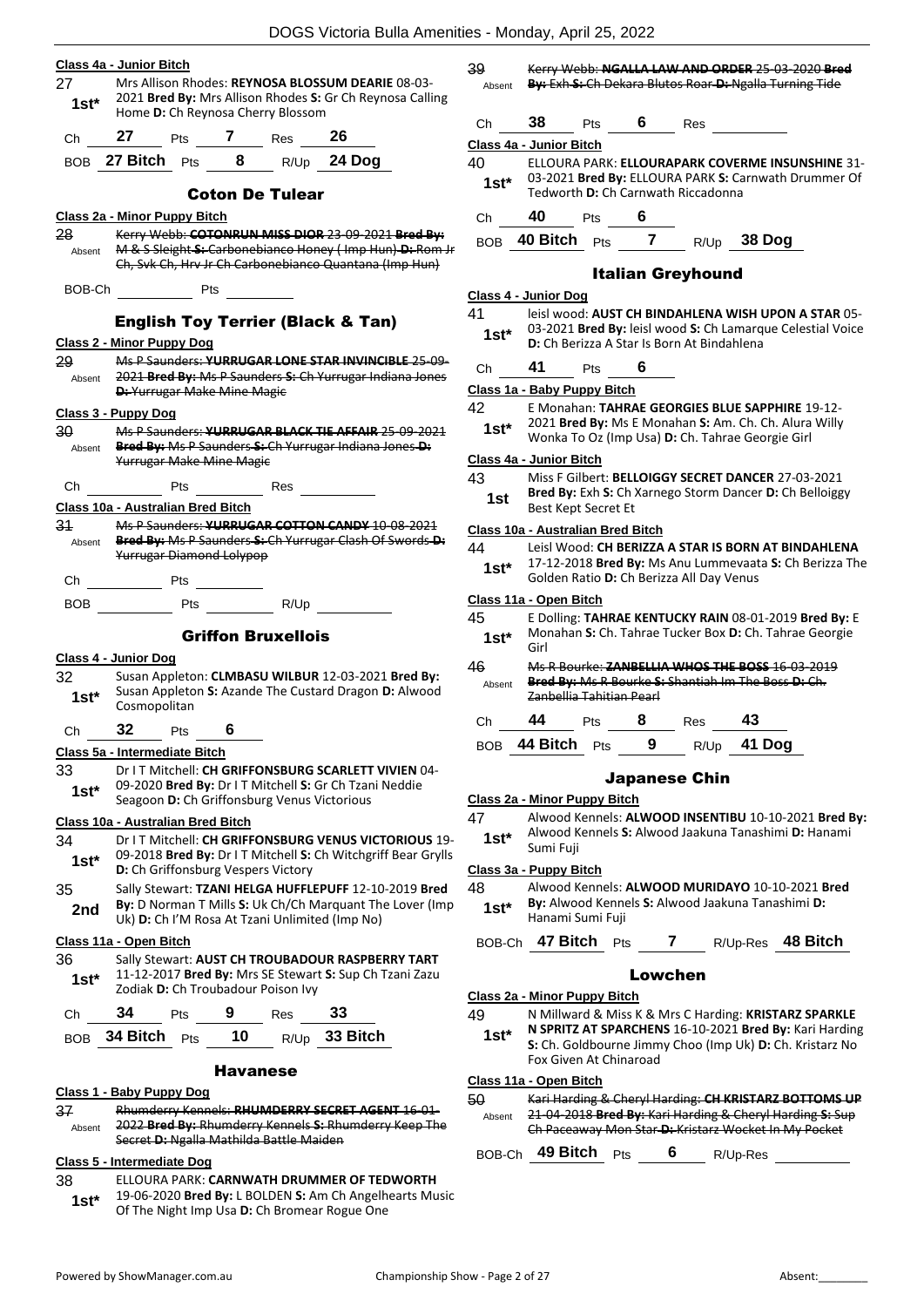#### Maltese

|               | Class 4 - Junior Dog                                         |            |                    |                           |                                                                                                                                                                                             |
|---------------|--------------------------------------------------------------|------------|--------------------|---------------------------|---------------------------------------------------------------------------------------------------------------------------------------------------------------------------------------------|
| 51<br>2nd     | Of Angela White Kr (Imp Kor)                                 |            |                    |                           | Mr S Manning: CH ANGELOFWHITE POLISHED TO SHINE<br>30-01-2021 Bred By: Mr H Brunn Ms C Doig Mr A Shugg S:<br>Kor. Ch. Kimba Of Angela White Kr (Imp Kor) D: Kor. Ch. Joy                    |
| 52<br>$1st^*$ |                                                              |            |                    |                           | S Scarcella: LUSTAFAIR KEEP YOUR EYE ON ME 23-12-2020<br>Bred By: S Scarcella S: Ch Pender Keep The Flag Flying D:<br>Arg.Ch.Chil.Ch.Chil.Jr.Ch. Chilestolz Victoria Secret (Imp Chl)       |
| BOB-Ch        | 52 Dog                                                       | <b>Pts</b> | 7                  |                           | R/Up-Res 51 Dog                                                                                                                                                                             |
|               |                                                              |            |                    | <b>Miniature Pinscher</b> |                                                                                                                                                                                             |
|               | Class 1 - Baby Puppy Dog                                     |            |                    |                           |                                                                                                                                                                                             |
| 53<br>1st*    | Supacharm Days Of Future Past                                |            |                    |                           | Diane Williams: SUPACHARM TIME FUGITIVE 10-01-2022<br>Bred By: Lisa Prior S: Ch. Leoricia You Never Say Never D:                                                                            |
|               | Class 10 - Australian Bred Dog                               |            |                    |                           |                                                                                                                                                                                             |
| 54<br>$1st*$  | A Promise Kept (Imp Nz)                                      |            |                    |                           | Lesley Wilson: CH. LEORICIA XCALIBUR 03-04-2018 Bred<br>By: Mrs. L. Wilson S: Ch. Batpin Antz Pants D: Ch. Pinquest                                                                         |
| 55<br>2nd     | I-Ama-Jewl Of Melka (Imp Nz)                                 |            |                    |                           | Mr M Hayes: AUST CH MAJICJEWL DARK KNIGHT RN 30-<br>08-2015 Bred By: Mrs P Ball S: Aust Ch Batpin Antz Pants D:                                                                             |
| Сh            | 54                                                           | Pts        | 7                  | Res                       | 55                                                                                                                                                                                          |
|               | <u> Class 11a - Open Bitch</u>                               |            |                    |                           |                                                                                                                                                                                             |
| 56<br>$1st^*$ |                                                              |            |                    |                           | Lesley Wilson: LEORICIA VIXEN 17-03-2017 Bred By: Mrs L<br>Wilson S: Ch Leoricia Quest For Gold D: Ch Supacharm                                                                             |
| Сh            | Seven Shades Of Sin<br>56                                    | Pts        | 6                  |                           |                                                                                                                                                                                             |
| BOB.          | 54 Dog Pts                                                   |            | 8                  |                           | R/Up 56 Bitch                                                                                                                                                                               |
|               |                                                              |            |                    |                           |                                                                                                                                                                                             |
|               | <b>Class 2 - Minor Puppy Dog</b>                             |            | <b>Papillon</b>    |                           |                                                                                                                                                                                             |
| 57<br>$1st^*$ | Jpn) D: Ch. Genesia Ragnarok                                 |            |                    |                           | Kate Sharples: GENESIA BRIGHTBLADE 12-08-2021 Bred By:<br>Kate Sharples S: Jap. Ch. Grace Jp Wonderful Bongo (Imp                                                                           |
|               | <u>Class 11 - Open Dog</u>                                   |            |                    |                           |                                                                                                                                                                                             |
| 58<br>1st*    | Star (Jpn)                                                   |            |                    |                           | Kate Sharples: JAP. CH. GRACE JP WONDERFUL BONGO<br>(IMP JPN) 10-09-2017 Bred By: Chieko Matsuzaki S: Int. Ch.<br>Grace Jp Wonderful Boy (Jpn) D: Jap. Ch. Grace Jp Brilliant               |
| Сh            | 57                                                           | <b>Pts</b> | 7                  | Res                       | 58                                                                                                                                                                                          |
| 59<br>1st*    | Class 10a - Australian Bred Bitch<br>Genesia Felurians Shade |            |                    |                           | Kate Sharples: CH. GENESIA VALKYRIE 19-03-2017 Bred By:<br>Kate Sharples S: Sup. Ch. Treshic Casino Royale D: Ch.                                                                           |
|               | <u> Class 11a - Open Bitch</u>                               |            |                    |                           |                                                                                                                                                                                             |
| 60<br>Absent  |                                                              |            |                    |                           | MRS D BAILLIE: DYGAE DRAMA QUEEN 19-04-2017 Bred<br>By: MRS D BAILLIE S: Ch. Siljans Den Du Connection (Imp<br>Swe) D: Fin Ch Ch Siljans Dolce Connection (Imp Swe)                         |
| Сh            | 59                                                           |            | Pts $\overline{6}$ | Res                       |                                                                                                                                                                                             |
| BOB           |                                                              |            |                    |                           | 57 Dog Pts 8 R/Up 59 Bitch                                                                                                                                                                  |
|               |                                                              |            | <b>Pekingese</b>   |                           |                                                                                                                                                                                             |
| 61<br>1st*    | Class 11 - Open Dog<br>Frawai Bejing Lilly Ling              |            |                    |                           | Mr J A & Mrs H E Oborne: WAAINI LORD OFTHA DANCE 11-<br>10-2019 Bred By: P & M Schaufler S: Waaini Star Boy D:                                                                              |
| BOB-Ch        | 61 Dog                                                       | <b>Pts</b> | 6                  |                           |                                                                                                                                                                                             |
|               |                                                              |            | Pomeranian         |                           |                                                                                                                                                                                             |
|               | <u> Class 1 - Baby Puppy Dog</u>                             |            |                    |                           |                                                                                                                                                                                             |
| 62            |                                                              |            |                    |                           | Denise Leo: DOCHLAGGIE DARE TO DAZZLE 25-01-2022<br>$D_{\text{tot}}$ $D_{\text{FNN}}$ $D_{\text{FNN}}$ $D_{\text{FNN}}$ $D_{\text{FNN}}$ $D_{\text{FNN}}$ $D_{\text{FNN}}$ $D_{\text{FNN}}$ |

#### **Class 3 - Puppy Dog**

63 Denise Leo: **DOCHLAGGIE DREAM BIG** 12-05-2021 **Bred By:** DENISE LEO **S:** Am Ch Am Gr Ch Aust Ch Cr Dreamweaver Dream Come Tru ( Imp. Usa) **D:** Dochlaggie Dina Diggle **1st\***

#### **Class 10 - Australian Bred Dog**

| 64<br>Absent |    |     | True Blue D: Ch. Pomquest Now N Forever | Mr Brett Abraham: CH. POMQUEST LEST WE FORGET 05-<br>06-2018 Bred By: Mr B & Mrs S Abraham S: Ch. Pomquest |
|--------------|----|-----|-----------------------------------------|------------------------------------------------------------------------------------------------------------|
|              | 63 | Pts | Res                                     |                                                                                                            |

**Class 3a - Puppy Bitch**

65 Denise Leo: **DOCHLAGGIE DREAM QUEEN** 12-05-2021 **Bred By:** DENISE LEO **S:** Am. Ch. Am. Gr. Ch. Ch. Cr Dreamweaver Dream Come Tru (Imp. Usa) **D:** Dochlaggie Dina Diggle Absent

#### **Class 4a - Junior Bitch**

66 MR B ABRAHAM & MISS R WALSH: **POMQUEST TRIQUETRA** 02-01-2021 **Bred By:** MR B ABRAHAM & MISS R WALSH **S:**  Ch. Pomquest Pot O Gold **D:** Sup.Ch. Pomquest Bewitched Absent

| Сh | ⊃ts            |   | Res  |  |
|----|----------------|---|------|--|
|    | BOB 63 Dog Pts | 6 | R/Up |  |

# Pug

- **Class 1 - Baby Puppy Dog**
- 67 Ms P Scott: **LEYASEWEST ROCK THE CASBAH** 15-11-2021
- **Bred By:** Ms P Scott **S:** Ch Goneroamin What You Peekin At **1st\* Brea By:** MS P Scott S: Ch Gotal **D:** Leyasewest Back In Black

#### **Class 3 - Puppy Dog**

| 68     | Mrs A Graham: AMALOOGRA LOVE TO KISS N TELL 07-07-     |
|--------|--------------------------------------------------------|
| $1st*$ | 2021 Bred By: Mrs A Graham S: Sup.Ch. Sweetess Guess I |
|        | Still Love U D: Clarevale Kiss The Bride               |

#### **Class 4 - Junior Dog**

|    | ***** *********                                               |
|----|---------------------------------------------------------------|
| 69 | Mrs A Graham: <b>GONEROAMIN DEVILS ADVOCATE</b> 04-01-        |
|    | 3034 Bush Bush 4s A. Q. Mas I Barrow C. Ch Concursoring Milan |

2021 **Bred By:** Mr A & Mrs J Dowdy **S:** Ch Goneroamin What **1st** ZUZI **Brea By:** Mr A & Mrs J Dowdy S: Ch Goner<br>You Peekin At D: Ch Goneroamin Twice As Nice

| Ch | 69 | Pts | Res | 68 |  |
|----|----|-----|-----|----|--|
|    |    |     |     |    |  |

**Class 4a - Junior Bitch**

70 Mrs D MacCallum: **LAKOVI MIKIMOTO** 08-12-2020 **Bred By:** Mrs J MacCallum **S:** Truster Mopsi Ninja **D:** Gramish Steel **Magnolia** Absent

#### **Class 11a - Open Bitch**

- 71 Ms P Scott: **LEYASEWEST SWEET DISPOSITION** 14-01-2018 **Bred By:** PAM SCOTT **S:** Ch Obsidion First Class **D:**
- **1st<sup>\*</sup>** Bred By: PAM SCOTT S:<br>Leyasewest Sweet Jane

| Ch $71$ Pts 6 |  | Res |                              |
|---------------|--|-----|------------------------------|
|               |  |     | BOB 69 Dog Pts 8 R/Up 68 Dog |

#### Yorkshire Terrier

#### **Class 2a - Minor Puppy Bitch**

72 Mr. S. Reid: **JAZZUKI VALENTINA** 06-08-2021 **Bred By:** Exh **S:** Ch. Affinage Touch Of Afterglow **D:** Ch. Vrose **1st\* 5:** Cn. Arrinage<br>Hawaiianbelle

BOB-Ch **72 Bitch** Pts **6**

**Bred By:** DENISE LEO **S:** Avalanche Of Chiao Li (Imp Twn.) **D: 1st\*** Bred By: DENISE LEO S: Ava<br>Ch Dochlaggie Delicia Tricia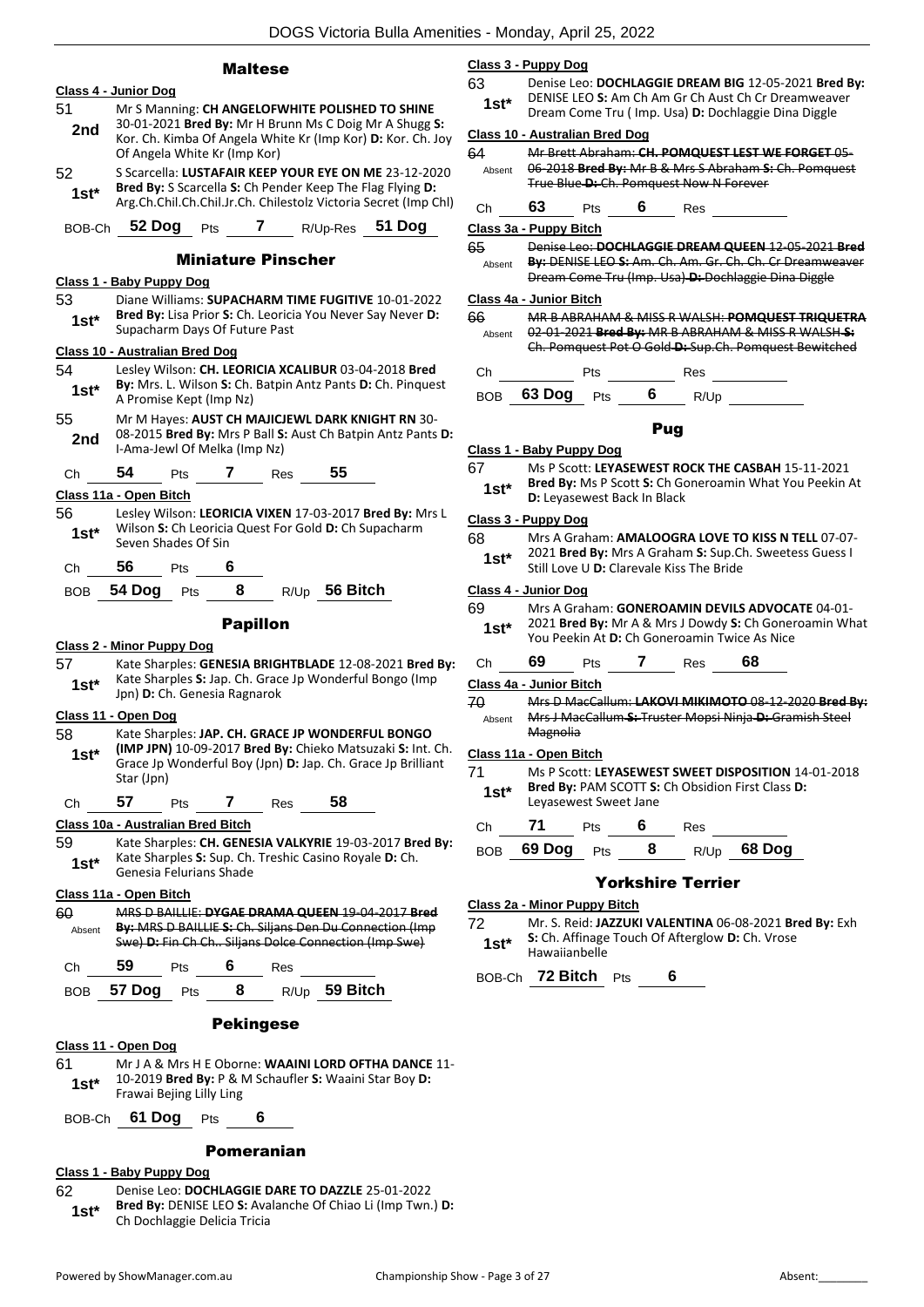# Group 1 - Specials

| Best               | <b>Bichon Frise</b><br>2                                                                                        |
|--------------------|-----------------------------------------------------------------------------------------------------------------|
| Pts: 25            | J & W Hutchison & M Newman: CH & Am Ch Solstice                                                                 |
|                    | Crystal By Dash At Monjoie (Imp USA)                                                                            |
| R/Up               | <b>Cavalier King Charles Spaniel</b><br>8                                                                       |
| Pts: 15            | Mathew Morse & Will Henderson: Ch Matmor Pomp And<br>Circumstance (AI)                                          |
|                    |                                                                                                                 |
| <b>Baby</b>        | 62<br>Pomeranian                                                                                                |
|                    | Denise Leo: DOCHLAGGIE DARE TO DAZZLE                                                                           |
| <b>Minor</b>       | <b>Yorkshire Terrier</b><br>72                                                                                  |
|                    | Mr. S. Reid: Jazzuki Valentina                                                                                  |
| <b>Puppy</b>       | 68<br>Pua                                                                                                       |
|                    | Mrs A Graham: Amaloogra Love To Kiss N Tell                                                                     |
| Junior             | <b>Griffon Bruxellois</b><br>32                                                                                 |
|                    | Susan Appleton: CLMBASU WILBUR                                                                                  |
| Inter              | 2<br><b>Bichon Frise</b><br>J & W Hutchison & M Newman: CH & Am Ch Solstice                                     |
|                    | Crystal By Dash At Monjoie (Imp USA)                                                                            |
| Aus Br             | <b>Bichon Frise</b><br>1                                                                                        |
|                    | J & W Hutchison & M Newman: CH Monjoie Chasing The                                                              |
|                    | Sun                                                                                                             |
| Open               | <b>Cavalier King Charles Spaniel</b><br>8                                                                       |
|                    | Mathew Morse & Will Henderson: Ch Matmor Pomp And                                                               |
|                    | Circumstance (AI)                                                                                               |
| Finish             | 16<br>Absent                                                                                                    |
|                    |                                                                                                                 |
|                    |                                                                                                                 |
|                    | <b>Group 2 - Terrier Group</b>                                                                                  |
|                    |                                                                                                                 |
|                    | Mr Anthony Price (VIC)                                                                                          |
| <b>Start Time:</b> |                                                                                                                 |
|                    | <b>Airedale Terrier</b>                                                                                         |
|                    | Class 2a - Minor Puppy Bitch                                                                                    |
| 73                 | Sue Wilson: TRUMPS ITS TIME (AI) 29-09-2021 Bred By:                                                            |
| $1st^*$            | SMWilson S: Am Gr Ch Br Joval Its My Time (Usa) D: Ch                                                           |
|                    | Trumps Roadshow                                                                                                 |
|                    | BOB-Ch 73 Bitch Pts<br>6                                                                                        |
|                    | <b>American Hairless Terrier</b>                                                                                |
|                    | Class 4 - Junior Dog                                                                                            |
| 74                 | Kay Holmes: CH LILCRACKA NOTIN LIKE ME CEPT ME 30-                                                              |
| Absent             | 01 2021 Bred By: Kay Holmes S: Lilcracka Master Of<br>Whispers D: Ch Rip It Up Cyclone Yasi @ Lilcracka Imp Usa |
|                    |                                                                                                                 |
|                    | BOB-Ch Absent Pts                                                                                               |
|                    | <b>American Staffordshire Terrier</b>                                                                           |
|                    |                                                                                                                 |

#### **Class 1 - Baby Puppy Dog**

75 Mr Paolo Gibilisco: **SAINTSOLDIER CAPTAIN RAGE** 30-12- 2021 **Bred By:** Mr Paolo Gibilisco **S:** Ancientblood Black **1st**\* 2021 **Brea By:** Mr Paolo Gibilisco S: Ancien<br>Diablo **D:** Ch. Amdominus Eye Of The Tiger

#### **Class 3 - Puppy Dog**

| 76 | Barry Wickers: PAWTUCKET WHAT'S MY NAME (AI) 18-07- |  |
|----|-----------------------------------------------------|--|
|----|-----------------------------------------------------|--|

2021 **Bred By:** Pawtucket kennels **S:** Ch Goodhunting Gotham Blonde Prince Imp Hun **D:** Pawtucket Always On My Mind **1st\***

| C <sub>h</sub> | 76 | Pts | հ        |  |
|----------------|----|-----|----------|--|
| . .            |    | _   | --<br>-- |  |

#### **Class 1a - Baby Puppy Bitch** 77 Barry Wickers: **PAWTUCKET FOR YOUR EYES ONLY** 21-12- 2021 **Bred By:** Pawtucket kennels **S:** Ch Goodhunting Gotham Blonde Prince Imp Hun **D:** Pawtucket This Girl Is On Fire **1st Class 3a - Puppy Bitch** 78 Mr Paolo Gibilisco: **SAINTSOLDIER ALL STAR** 21-05-2021 **Bred By:** Mr Paolo Gibilisco **S:** Buster Shining Field Long **1st\*** Brea by: Mr Paolo Gibilisco S: Buster Shi<br>Step D: Ch. Amdominus Eye Of The Tiger **Class 5a - Intermediate Bitch** 79 Mr B Matthews & Ms N Quinlan: **SENTIMA SHINE LIKE IT DOES** 02-07-2019 **Bred By:** Sentima **S:** Ch. Pawtucket Lover Boy **D:** Ch. Newbelle Spot The Dot Absent **Class 10a - Australian Bred Bitch** 80 Mr B Matthews & Ms N Quinlan: **SENTIMA BY MY SIDE** 02- 07-2019 **Bred By:** Sentima **S:** Ch. Pawtucket Lover Boy **D:**  Ch. Newbelle Spot The Dot Absent Ch **78** Pts **6** Res BOB **78 Bitch** Pts **7** R/Up **76 Dog** Australian Terrier **Class 2 - Minor Puppy Dog** 81 Kerrie Lee: **KAHEDI KISS N RUN** 29-07-2021 **Bred By:** Kerrie Lee **S:** Rebelglen Kissing Strangers **D:** Ch Lemonlee Lady Kate Absent **Class 3 - Puppy Dog** 82 Mrs Nicole Korczynski: **TERRAOZZI LEAPS AND BOUNDS** 02- 09-2021 **Bred By:** Mrs Nicole Korczynski **S:** Terraozzi Twilights Jasper **D:** Terraozzi Sheez On Fire Absent **Class 5 - Intermediate Dog** 83 Molly Ford: **CH. TAINQUEST EXCEED AND EXCEL (AI)** 19-12- 2019 **Bred By:** Cerrie Gower **S:** Am Ch Am Gr Ch Dunham Lake Scouts Honor Usa **D:** Ch Tainquest Rich N Uff **1st\* Class 10 - Australian Bred Dog** 84 Megan Scott: **MITTLESISTA EXCEED INDEED @ GALTAMAC** 12-04-2021 **Bred By:** MittleSista **S:** Tainquest Exceed And Excel **D:** Mittlesista Sweet N Sassy **1st\*** Ch **84** Pts **7** Res **83 Class 1a - Baby Puppy Bitch** 85 Molly Ford: **GALTAMAC OCEAN MAGIC (AI)** 20-11-2021 **Bred By:** Molly White **S:** Ch. Tasdale Tie Dyed Trendsetter **1st\* Died by:** Mony while **5:** Cn.<br>**D:** Mittlesista Sweet N Sassy **Class 2a - Minor Puppy Bitch** 86 MRS. L. BYWATER: **OZIRUFF DREAM N OF ME** 26-09-2021 **Bred By:** MRS. L. BYWATER **S:** Rebelglen This Is Me **D: 1st\* Brea By:** MRS. L. BYWATER **5:** Repe<br>Grand Ch. Oziruff Chase N Dreams **Class 4a - Junior Bitch** 87 Megan Scott: **MITTLESISTA DECISION MAID** 12-04-2021 **Bred By:** MittleSista **S:** Tainquest Exceed And Excel **D: 1st\* Brea By:** Mittlesista S: Tal **Class 11a - Open Bitch** 88 J DAVIDSON: **REBELGLEN QUEEN ODIAMONDS** 13-01-2019 **Bred By:** J DAVIDSON **S:** Ch Rebelglem Poker Face **D: 1st\* Brea By:** J DAVIDSON S: C<br>Rebelglen Queen Ohearts Ch **88** Pts **8** Res **86** BOB **88 Bitch** Pts **10** R/Up **86 Bitch** Bull Terrier (Miniature) **Class 2 - Minor Puppy Dog**

89 Frances Micallef: **LLUBINIM ZEKE AND DESTROY** 03-08- 2021 **Bred By:** D & A Stacey **S:** Llubinim Frozen Assets (Ai)

**1st**\* **D:** Romierez Silver Pearl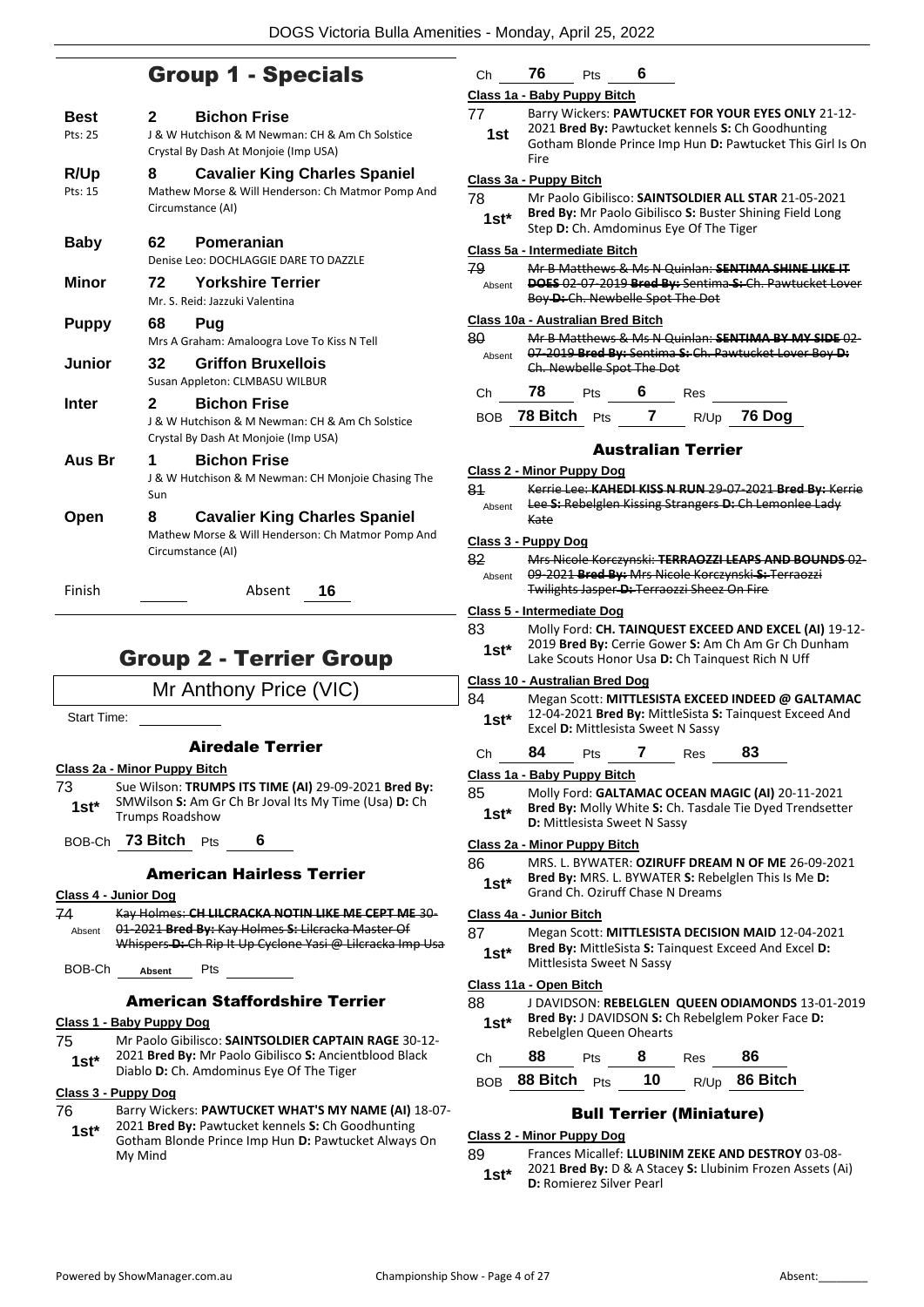| Ch      | 89<br>6<br><b>Pts</b>                                                                                         |            |                                            |
|---------|---------------------------------------------------------------------------------------------------------------|------------|--------------------------------------------|
|         | Class 4a - Junior Bitch                                                                                       |            | Class 5 - Intermediat                      |
| 90      | Alcaneeka Kennels: AUST CH: ALCANEEKA GOLD N DESIGN                                                           | 100        | Jonathan (                                 |
| Absent  | (AI) 23-04-2021 Bred By: Alcaneeka Kennels S: Aust Ch:                                                        | $1st*$     | By: Mrs D                                  |
|         | Stardom Up Boyz D: Aust Ch: Alcaneeka Gold N Tigress                                                          |            | <b>Tasshot Di</b>                          |
| Сh      | Pts                                                                                                           |            | Class 11 - Open Dog                        |
| BOB     | 89 Dog Pts 6 R/Up                                                                                             | 101        | Rhonda De<br><b>BLANCHE</b>                |
|         |                                                                                                               | $1st^*$    | S: Ch Kama                                 |
|         | <b>Cairn Terrier</b>                                                                                          |            | Lans Sippir                                |
|         | Class 11 - Open Dog                                                                                           | Ch         | 101<br>F                                   |
| 91      | Mrs C Wittick: CH JOYMONT PICTURE IN MOTION 19-01-                                                            |            | Class 5a - Intermedia                      |
| $1st^*$ | 2017 Bred By: Mrs C Scotton S: Ch Joymont Great Scott D:<br>Joymont Katy Perry                                | 102        | Rhonda De                                  |
|         |                                                                                                               | 1st        | 13-10-202                                  |
| Ch      | 91<br>6<br>Pts                                                                                                |            | Kebulak U<br>Shadow-La                     |
|         | Class 4a - Junior Bitch                                                                                       |            | 102                                        |
| 92      | MS G L LOFT: EMERALDCITY POISON IVY 29-11-2020 Bred<br>By: MS G L LOFT S: Sup Ch Emeraldcity Ricky Ponting D: | Ch         | F                                          |
| $1st^*$ | <b>Emeraldcity Emma Peel</b>                                                                                  |            | <b>BOB</b> 101 Dog                         |
|         | Class 5a - Intermediate Bitch                                                                                 |            |                                            |
| 93      | Mr G Perks: GLENPARK UNBELIEVABLE MOMENT 05-04-                                                               |            | Class 1 - Baby Pupp                        |
| $1st*$  | 2020 Bred By: Mr G Perks S: Sup.Ch. Abbeycairn Im No                                                          | 103        | L J Saxton:                                |
|         | Painted Man D: Ch. Manetlan Royal Liliana                                                                     | $1st^*$    | By: L J Saxt                               |
| Ch      | 93<br>Pts 7 Res 92                                                                                            |            | Dogct Pink                                 |
| BOB.    | Pts $8 \t R/\bigcup p$ 93 Bitch<br>91 Dog                                                                     | 104        | Mrs. A. She                                |
|         |                                                                                                               | 2nd        | 2021 Bred<br>D: Ch Dogo                    |
|         | <b>Fox Terrier (Smooth)</b>                                                                                   |            | <b>Class 2 - Minor Pupp</b>                |
|         | Class 4 - Junior Dog                                                                                          | 105        | Mrs J Bron                                 |
| 94      | Graebrook Kennels: WYNINEBAH WICKED WAYS (AI) 18-<br>04-2021 Bred By: Mr N & Mrs L Rushforth S: Bluestone     | $1st*$     | $(AI)$ 05-10-                              |
| $1st^*$ | Copyright (Usa) D: Wyninebah Fultilt                                                                          |            | And Squar                                  |
|         | Class 11 - Open Dog                                                                                           |            | Class 3 - Puppy Dog                        |
| 95      | GM Winch, CJ Reid & Dr RB Young: IDYLEWINS IRON                                                               | 106        | L J Saxton:                                |
| $1st*$  | ORESOME 24-02-2019 Bred By: GM Winch, CJ Reid, Dr RB                                                          | $1st*$     | 2021 Bred<br>(Imp Nzl) D                   |
|         | Young S: Ch Firezan Iron Throne D: Ch Idylewins Sasha                                                         |            |                                            |
| Сh      | 94<br>7<br>95<br>Pts<br>Res                                                                                   | 107        | Class 5 - Intermediat<br><b>IAN GILLAI</b> |
|         | Class 4a - Junior Bitch                                                                                       | $1st*$     | 2019 Bred                                  |
| 96      | GM Winch, CJ Reid & Dr RB Young: IDYLEWINS IVY LEAGUE                                                         |            | D: Gr.Ch.D                                 |
| $1st^*$ | 17-04-2021 Bred By: GM Winch, CJ Reid, Dr RB Young S:<br>Idylewins Iron Oresome D: Sunfox Annabella           | Ch         | 106<br>F                                   |
|         |                                                                                                               |            | Class 3a - Puppy Bit                       |
| 97      | Class 10a - Australian Bred Bitch<br>Miss A McGivney-Harper: CH IDYLEWINS IRON LADY 24-02-                    | 108        | Janet Palm                                 |
| $1st*$  | 2019 Bred By: Mr G Winch, Dr R Young & Mr C Reid S: Ch                                                        | 1st        | By: janet p                                |
|         | Firezan Iron Throne D: Ch Idylewins Sasha                                                                     |            | Champion                                   |
| Ch      | 96<br>7<br>97<br>Pts<br>Res                                                                                   |            | Class 4a - Junior Bit                      |
| BOB     | R/Up 96 Bitch<br>94 Dog<br>9<br>Pts                                                                           | 109        | Mrs. A. She<br>31-10-202                   |
|         |                                                                                                               | $1st*$     | Ch. Windy                                  |
|         | <b>Fox Terrier (Wire)</b>                                                                                     |            | Class 5a - Intermedia                      |
|         | Class 11 - Open Dog                                                                                           | 110        | Mrs J Bron                                 |
| 98      | Graebrook Kennels: SUPREME CH.GRAEBROOK                                                                       | 1st        | By: Mrs J E                                |
| $1st*$  | ADRENALINE JUNKIE 27-06-2017 Bred By: Graebrook                                                               |            | Aust Ch. G                                 |
|         | Kennels S: Sup Ch. Eskwyre Strikes Back (Imp Uk) D:<br>Supreme Ch Graebrook The Colour Of Money               | Ch         | 109<br>F                                   |
|         |                                                                                                               | <b>BOB</b> | <b>106 Dog</b>                             |
| BOB-Ch  | 98 Dog<br>6<br><b>Pts</b>                                                                                     |            |                                            |
|         | <b>Jack Russell Terrier</b>                                                                                   |            |                                            |
|         | Class 5 - Intermediate Dog                                                                                    |            | Class 1 - Baby Pupp                        |
| 99      | ian nash shane sawyer: WHATAJACK SIR PRINCE 27-03-                                                            | 444        | Kereen kei<br>Karoon kor                   |

#### Kerry Blue Terrier

#### **Class 5 - Intermediate Dog**

Carter: CH TASSHOT WILD LIFE 25-08-2020 Bred **Veevers S: Aust Ch Tasshot Crazy Love D: Aust Ch** Tasshot Dizzy Miss Lizzy **1st\***

#### **Class 11 - Open Dog**

earnaley: **AUST SUPREME CH LEGEARTIS CARTE** 

**BLANCHE (IMP NZ)** 18-10-2017 **Bred By:** Anastasia Shadrina **S:** Ch Kamagh Do You Not Know Who I Am **D:** Nz Ch Shadon Tequila

| 101<br>Pts<br>Ch<br>Res | 100 |
|-------------------------|-----|
|-------------------------|-----|

**Class 5a - Intermediate Bitch**

**Earnaley: ARIAHGROVE MADAMOISELLE CHANEL** 13-10-2020 **Bred By:** Rhonda Dearnaley **S:** Uk Uk Ch Aust Ch nzipped At Idylewins (Imp Uk) **D:** Aust Ch Nz Ch ans Sippin Tequila (Imp Nz)

#### Ch **102** Pts **6**

BOB **101 Dog** Pts **8** R/Up **100 Dog**

#### Manchester Terrier

#### **v** Dog

- 103 L J Saxton: **CATHASAIGH THE MUSIC MAN** 20-12-2021 **Bred**  ton S: Ch Cathasaigh Coopers The Man D: Ch **Panda Of Music**
- 104 Mrs. A. Shevchenko: **CATHASAIGH MUSIC MAESTRO** 20-12- By: L J Saxton S: Ch Cathasaigh Coopers The Man **ct Panda Of Music**

#### **Class 2 - Minor Puppy Dog**

| 105    | Mrs J Bromley: CATHASAIGH RUST BE FAIR AT GLOSTERS         |
|--------|------------------------------------------------------------|
| $1st*$ | (AI) 05-10-2021 Bred By: Ms L J Saxton S: Castlecairn Fair |

re (Imp Nzl) **D:** Ch Dogct Shadow O Shadows

- **CATHASAIGH ATARANGI SQUARE (AI)** 05-10-
- **By:** L J Saxton S: Castlecairn Fair And Square **D:** Ch Dogct Shadow O Shadowss

#### **Class 5 - Intermediate Dog**

- M: CH.HELYBARY LITTLE JACKIE PAPER 01-12-
- **By: HELYBARY S: Ch. Windypark Made Of Stone Discomations**

#### Ch **106** Pts **8** Res **107**

#### **Class 3a - Puppy Bitch**

1er: **ROSEMERTA FYNAL ECHO** 05-09-2021 Bred **Bimer S: Windypark Grand Final D: Grand Ch Rosemerta Chyna Black Rn** 

#### **Class 4a - Junior Bitch**

- **109 MRS. A. Sheval B. Sheval BLOSSOMING FAITH (AI)** 31-10-2020 **Bred By:** L J Saxton **S:** Dogct Green Garnet **D:**  park Annies Wild Ride
- 110 Mrs J Bromley: **GLOSTERS SPEAK NO EVIL** 22-07-2020 **Bred**  Bromley S: Corduroy's Undisputed (Imp Nld) D: **Austral Chama Queen**

| Ch | 109 Pts 8       |       | Res 110          |
|----|-----------------|-------|------------------|
|    | BOB 106 Dog Pts | $-11$ | $R/Up$ 109 Bitch |

#### Norwich Terrier

#### **Dog**

111 Kereen kennels: **KEREEN KEEP SAKE** 12-11-2021 **Bred By:** Kereen kennels **S:** Ch Kivamynk Toil And Trouble **D:** Ch Kereen Fancy Cat Absent

#### **Class 4a - Junior Bitch**

112 Chesney Klns: **CH CHESNEY BUMBLE BEE** 15-02-2021 **Bred By:** Chesney Klns **S:** Uk Ch Ragus Cool For Cats (Impuk) **1st\* D:** Ch Chesney Honey Bee

1st\* <sup>2020</sup> Bred By: Jack russell S<br>Whatajackwhata Challenge BOB-Ch **99 Dog** Pts **6**

2020 **Bred By:** jack russell **S:** Krisbos Just Do It **D:** 

**Class 5a - Intermediate Bitch**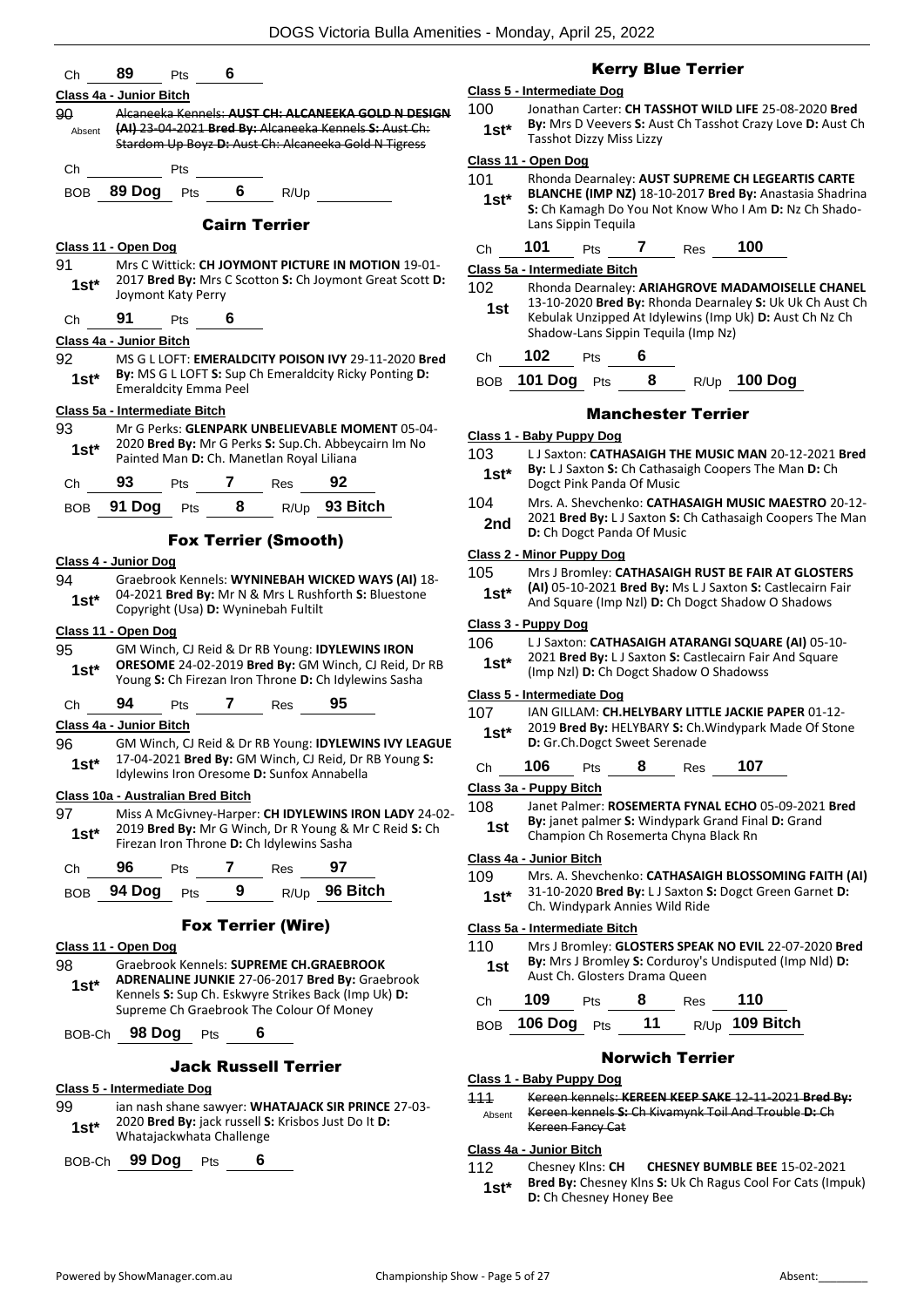|               | Class 10a - Australian Bred Bitch                                                                                                                              | Сh                 |
|---------------|----------------------------------------------------------------------------------------------------------------------------------------------------------------|--------------------|
| 113<br>Absent | Kereen kennels: KEREEN COPY CAT 22 03 2021 Bred By:<br>Kereen kennels S: Uk.Ch.Cool For Cats D: Ch Kereen Kind<br>Regards                                      | Clas<br>128        |
|               | BOB-Ch 112 Bitch Pts<br>6<br>R/Up-Res                                                                                                                          | 1.                 |
|               | <b>Scottish Terrier</b>                                                                                                                                        | 129                |
|               | Class 11a - Open Bitch                                                                                                                                         | 3                  |
| 114           | Greg Brassington: KANYAS BUNDY AND COKE 14-04-2020                                                                                                             |                    |
| Absent        | Bred By: Mrs J Martin Krikas S: Ch. Shortblak Causing A<br>Commotion D: Ch. Kanyas Gypsy Wanderer                                                              | 130<br>2           |
| BOB-Ch        | <b>Pts</b>                                                                                                                                                     | Clas               |
|               | <b>Skye Terrier</b>                                                                                                                                            | 131                |
|               | Class 1 - Baby Puppy Dog                                                                                                                                       | 1.                 |
| 115<br>Absent | Danielle Nelson: SKYESDLIMIT CELTIC CLYDE 23-12-2021<br>Bred By: Letisha Pelchen S: Skyesdlimit Blu Lightning D:                                               | <b>Clas</b>        |
|               | <b>Skyesdlimit Elsie Higgins</b>                                                                                                                               | 132                |
|               | <b>Class 10 - Australian Bred Dog</b>                                                                                                                          | 1                  |
| 116           | Letisha Pelchen: SKYESDLIMIT BLU LIGHTNING 29-09-2018                                                                                                          | 133                |
| Absent        | Bred By: Owner S: Sup Ch Ashjsy Sands Of Timec D: Sth Af<br>Ch Ailsabute Pearl Nevkless (Imp Zaf)                                                              | Ab                 |
| BOB-Ch        | Pts                                                                                                                                                            | Clas               |
|               | <b>Staffordshire Bull Terrier</b>                                                                                                                              | 134                |
|               | Class 2 - Minor Puppy Dog                                                                                                                                      | 1                  |
| 117           | Debra Radcliffe: BORSTAFF JACK NONE REACHER 01-10-                                                                                                             | <b>Clas</b>        |
| 1st           | 2021 Bred By: Mrs L Szirer& Ms S Lugg S: Boldhart Best<br>Kept Secret D: Borstaff Sheza Firekrakour                                                            | 135<br>1           |
|               | Class 3 - Puppy Dog                                                                                                                                            |                    |
| 118           | Mrs A Doller: LEKSTON AHEAD OF THE TIMES 25-07-2021<br>Bred By: Mrs A Doller S: Ch Boldhart Blast From The Past D:                                             | <b>Clas</b>        |
| 2nd           | Ch Lekston Paint The Night Sky                                                                                                                                 | 136                |
| 119           | S Lambert: WOOLOOSTAFF DEVILS UNDENIABLE 31-05-                                                                                                                | 1.                 |
| $1st*$        | 2021 Bred By: S Lambert S: Trojanstaff Looking Up D: Ch<br>Wooloostaff Got It Flaunt It (Jc)                                                                   | Clas<br>437        |
|               | Class 4 - Junior Dog                                                                                                                                           | At                 |
| 120           | Annette Baxter: BOLDHART THE DEVIL STRIKES BAK 17-04-<br>2021 Bred By: Annette Baxter S: Ch Wooloostaff The Devils                                             |                    |
| 1st*          | Envy D: Ch Boldhart Strike Me Pink                                                                                                                             | 138                |
|               | Class 5 - Intermediate Dog                                                                                                                                     | 2                  |
| 121<br>2nd    | Darlene Carlisle: HARDDENFYSJETBLACKACEOFSPADES 04-<br>06-2019 Bred By: Darlene Carlisle S: Grand Ch Savion Stand<br>And Deliver D: Baurnblu Dance Little Lady | 139                |
| 122           | Helen Lomax: KALEIDA LIGHTNIN STRIKES TWICE 29-07-                                                                                                             | 1                  |
| 3rd           | 2020 Bred By: Helen Lomax S: Sup.Ch.Neworder                                                                                                                   | Сh                 |
|               | Thundaboltn Lightning D: Charmstaff Cast A Spell On You<br>Ca                                                                                                  | BО                 |
| 123           | Mr A J and Mrs N S kelton: <b>BOLDHART BEST KEPT SECRET</b>                                                                                                    |                    |
| $1st^*$       | 22-03-2020 Bred By: Miss A Baxter S: Ch Borstaff Thunder                                                                                                       |                    |
|               | Maker <b>D:</b> Ch Boldhart Strike Me Pink                                                                                                                     | <u>Clas</u>        |
| 124           | Class 10 - Australian Bred Dog<br>Mr SP & Mrs TM Henderson: CALOJO THE BIG BANG (AI)                                                                           | 140                |
| 1st           | 06-07-2020 Bred By: T & S Henderson S: Neut. Ch. Calojo                                                                                                        | $\mathbf{1}$       |
|               | Crash Bang Wwpd D: Citzstarstaff Sweet Like Sugar<br>Class 11 - Open Dog                                                                                       | <b>Clas</b><br>141 |
| 125           | KOENDIDDA KENNELS: <b>KOENDIDDA ONYA BIRRI</b> 21-11-                                                                                                          | $\mathbf{1}$       |
| 2nd           | 2019 Bred By: KOENDIDDA KENNELS S: Ch Usherin Sacre<br>Bleu D: Jagarra Kokopelli Jc                                                                            |                    |
| 126           | Linda Szirer: CH. BORSTAFF THUNDER MAKER 27-06-2017                                                                                                            | BО                 |
| $1st^*$       | Bred By: exhibitor S: Ch. Warbydog Jakuta Jak D: Borstaff<br><b>Hey Heather Hunee</b>                                                                          |                    |
| 127           | POWERPAWS KENNELS: CH SHARRAZAR FIRST STRIKE                                                                                                                   | Clas               |
| Absent        | (IMP ZAF) 04-05-2018 Bred By: Mrs T Austen S: Stapphire<br>Edge Of Reason D: Larumo Rose Espanola Of Sharrazar                                                 | 142                |
|               |                                                                                                                                                                |                    |

| Ch | 19 | ΊS | כו | ≺es | 126 |
|----|----|----|----|-----|-----|
|    |    |    |    |     |     |

#### **Class 1a - Baby Puppy Bitch**

- 128 KOENDIDDA KENNELS: **JONTHILL BUCKLE UP BUTTERCUP** 
	- **(AI)** 24-11-2021 **Bred By:** Mr D & Mrs K Crumpton **S:** Ch **st\*** (AI) 24-11-2021 **Bred By:** Mr D & Mrs K Crumpto<br>Helstaff Mr Kramer **D:** Redlabal Betty Bonfire Rn
- Mr SP & Mrs TM Henderson: **CALOJO MORE BANG FOR YA**
- **BUCK (AI)** 29-10-2021 **Bred By:** SP & TM Henderson **S:**  Angelic Staff Bang Bang Boogie (Den) **D:** Cizstarstaff Sweet Like Sugar **3rd**
- Pam bonanno: **BRONYAYR MACEY WILLOW** 12-11-2021
- **Bred By:** Pam Bonanno **S:** Ch Sookalott All Fired Up **D:** Ch **nd Bred By:** Pam Bonanno.<br>Bronyayr Violets Petal

#### **Class 2a - Minor Puppy Bitch**

131 Darlene Carlisle: **HARDDENFYS THE OUTLANDER** 13-09- 2021 **Bred By:** Darlene Carlisle **S:** Borstaff Thunder Maker **St\*** 2021 **Bred By:** Dariene G<br>**D:** Marbled Penny Lane

#### **Class 3a - Puppy Bitch**

- 132 Mrs A Doller: **LEKSTON PRETTY AS A PICTURE** 25-07-2021
- **Bred By:** Mrs A Doller **S:** Ch Boldhart Blast From The Past **D: st 15 Brea By:** IVITS A DOILER **5:** Ch BOILER Ch Lekston Paint The Night Sky
- 133 POWERPAWS KENNELS: **KIMBASTAFF JAZZ IT UP AT**
- **POWERPAWS** 12-08-2021 **Bred By:** MRS D TREADWELL **S:**  Calojo The Big Bang **D:** Ch Kimbastaff Doo It With Style Absent

#### **Class 4a - Junior Bitch**

134 Trilby Tiller: **TRIDELL FLICKA THA SWITCH** 27-01-2021 **Bred By:** Miss T Tiller **S:** Wooloostaff The Devils Mine **D:** Ishiross **st By:** Miss I Tille<br>**Final Embrace** 

#### **Class 5a - Intermediate Bitch**

- 135 Linda Szirer: **BORSTAFF SHEZA FIREKRAKOUR** 12-08-2019
- **Bred By:** S.Lugg **S:** Ch Linwest Thunder Bird **D:** Borstaff **st bieu by:** 3. Lugg<br>
Huneesukl Rose

#### **Class 10a - Australian Bred Bitch**

| 136    | S Lambert: WOOLOOSTAFF THE DEVILS LOOKING 31-05-        |
|--------|---------------------------------------------------------|
| $1st*$ | 2021 Bred By: S Lambert S: Trojanstaff Looking Up D: Ch |
|        | Wooloostaff Got It Flaunt It (Jc)                       |

#### **Class 11a - Open Bitch**

- 137 Mr SP & Mrs TM Henderson: **CIZSTARSTAFF SWEET LIKE SUGAR** 30-08-2017 **Bred By:** Mrs D Cizauskas **S:** Ch Neut Ch. heer
- Powerpaws Made To Order **D:** Cizstarstaff Magic Red **Merlot**
- 138 Mrs A Doller: **CH LEKSTON PAINT THE NIGHT SKY** 12-03- 2017 **Bred By:** Mrs Alexya Doller **S:** Ch Boldhart Paint Thtownred **D:** Ch Boldhart Against All Odds **2nd**
- 139 Troy Emmerson: **CH WINTRODAN DEVILS IN THE DETAIL** 16-03-2021 **Bred By:** Troy Emmerson **S:** Ch Sookalott All Fired Up **D:** Ch Wintrodan Mademoiselle De Vil **1st**

| Ch 136 Pts 12 Res 132             |  |  |
|-----------------------------------|--|--|
| BOB 136 Bitch Pts 22 R/Up 119 Dog |  |  |

#### Welsh Terrier

#### **Class 10a - Australian Bred Bitch**

- 140 Mr D & Mrs D Barclay: **YORKPARK QUEEN INGA (AI)** 05-08-
- 2020 **Bred By:** Mr D & Mrs D Barclay **S:** Ch Yorkpark Qytposhgolygosh **D:** Yorkpark Katy A Welsh Princess **1st\***

#### **Class 11a - Open Bitch**

141 Terry and Gail Buckley: **JODEAN A DASH OF HOPE(IMP UK)** 20-12-2018 **Bred By:** Mr M & Mrs J Vickers **S:** Uk Ch **1st\***

Eskwyre Wyart Earp (Uk) **D:** Uk Ch Eskwyre Dash Of Class (Uk)

### BOB-Ch **141 Bitch** Pts **7** R/Up-Res **140 Bitch**

# West Highland White Terrier

#### **Class 1 - Baby Puppy Dog**

142 MRS ELIZABETH BOYLE: **ARBERTH JUMPING JACK** 12-11- 2021 **Bred By:** MRS E BOYLE **S:** Ch Marydon Max A Million **1st**\* **D:** Arberth I Wanna B Bobbies Girl **1st\* 1st\* 1st\* 1st\* 1st\* 1st\* 1st\* 1st\* 1st\* 1st\* 1st\* 1st\* 1st\* 1st\* 1st\* 1st\* 1st\* 1st\* 1st\* 1st\* 1st\* 1st\* 1st\* 1st\* 1st\* 1st**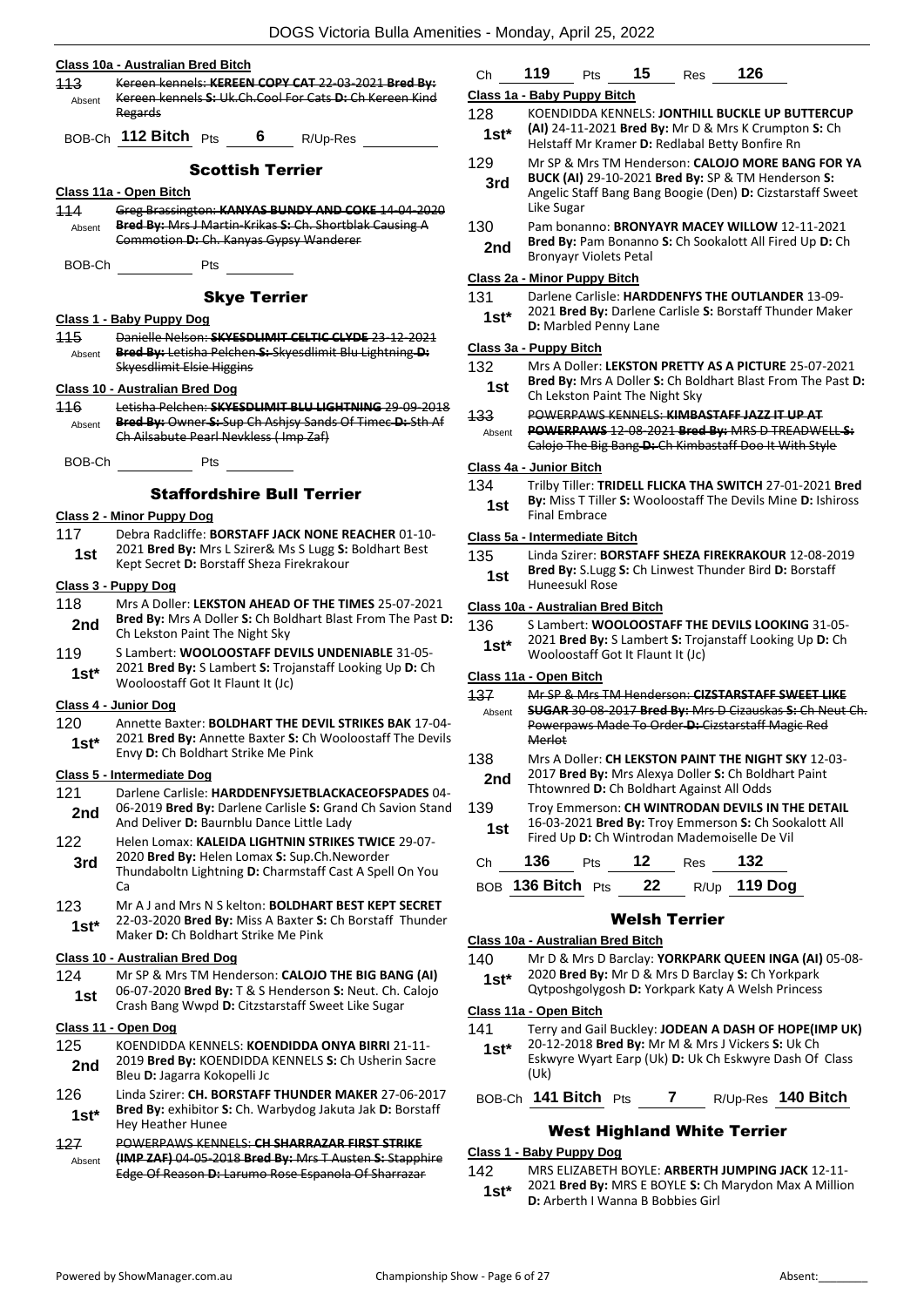#### **Class 4 - Junior Dog**

143 Mrs E Boyle: **RAVENSWOOD FLYING THE COOP** 29-03-2021 **Bred By:** Miss J L & MissAH Griffin **S:** Ch Questadore Flying **1st**\* Brea by: MISS J L & MISSAH Griffin S: Ch Que<br>High D: Ch Ravenswood Bet Ya Sweet Bippy

Ch **143** Pts **6**

#### **Class 1a - Baby Puppy Bitch**

144 J krikas: **WHITEHORNET MOLLY ON PEMBROKE** 29-11-2021 **Bred By:** J krikas **S:** Roseville First In Sight **D:** Kanyas Phryne Pearl Absent

#### **Class 5a - Intermediate Bitch**

145 Mrs Elizabeth Boyle: **ARBERTH ABBY ROSE** 16-08-2020 **Bred By:** Elizabeth Boyle **S:** Ch Whitebriar James Dean **D:** Ch Mckerral Rosie De Bohun **1st\***

Ch **145** Pts **6**

BOB **145 Bitch** Pts **7** R/Up **143 Dog**

# Group 2 - Specials

| <b>Best</b> | 98           | <b>Fox Terrier (Wire)</b>                                                       |
|-------------|--------------|---------------------------------------------------------------------------------|
| Pts: 25     | lunkie       | Graebrook Kennels: Supreme Ch.Graebrook Adrenaline                              |
| R/Up        | 136          | <b>Staffordshire Bull Terrier</b>                                               |
| Pts: 15     |              | S Lambert: Wooloostaff The Devils Looking                                       |
| Baby        | 85           | <b>Australian Terrier</b>                                                       |
|             |              | Molly Ford: Galtamac Ocean Magic (AI)                                           |
| Minor       | 86           | <b>Australian Terrier</b><br>MRS. L. BYWATER: OZIRUFF DREAM N OF ME             |
| Puppy       | 119          | <b>Staffordshire Bull Terrier</b><br>S Lambert: Wooloostaff Devils Undenjable   |
| Junior      | 94           | <b>Fox Terrier (Smooth)</b><br>Graebrook Kennels: Wyninebah Wicked Ways (AI)    |
| Inter       | 100          | <b>Kerry Blue Terrier</b><br>Jonathan Carter: CH Tasshot Wild Life              |
| Aus Br      | 136          | <b>Staffordshire Bull Terrier</b><br>S Lambert: Wooloostaff The Devils Looking  |
| Open        | 98<br>lunkie | <b>Fox Terrier (Wire)</b><br>Graebrook Kennels: Supreme Ch.Graebrook Adrenaline |
| Finish      |              | Absent<br>15                                                                    |

# Group 3 - Gundog Group

Ms Charlotte Shah (VIC)

Start Time:

#### Bracco Italiano

#### **Class 3 - Puppy Dog**

146 Mrs J M Sleebs: **SEEKNPOINT LEROY BROWN** 21-05-2021 **Bred By:** Ms R SLOAN & MR J EGGLETON **S:** Ch Hipoint My **1st\* Brea by:** IVIS K SLOAN & MK J EGGLET<br>Fathers Kiss (A) **D:** Ch Higait Aria Et Jc

BOB-Ch **146 Dog** Pts **6**

#### Cocker Spaniel (American)

#### **Class 3 - Puppy Dog**

- 147 Glenn Gillan: **SUNFIRE RUMOR HAZIT** 11-09-2021 **Bred By:** P Grutzner / M Adkins **S:** Sunfire Who Wat Where Y **D:** Am **1st** P Grutzner / M Adkins **5:** Sunfire who wat where Gr Aus Ch Beachstone'S All American Girl (Imp)
	-

#### **Class 4 - Junior Dog**

148 Deborah Alford-Kerr: **QUIRENTIA LA PLAYA** 22-05-2021

**Bred By:** Deborah Alford-Kerr **S:** Supreme Champion Staryanks Hall Of Fame **D:** Australian Champion Quirentia Where'S Norma **1st**

#### **Class 11 - Open Dog**

- 149 E Smith K Hollingworth P Grutzner: **AM CH/AUST CH SCOTTFREE WIZARD OF WALL STREET (IMP USA)** 28-03- **1st\***
	- 2017 **Bred By:** Dr Scott Goldberg **S:** Am Ch Riverwood Rendezvous At Silverhall **D:** Am Grd Ch Silverhall Salem Witch
- Ch **149** Pts **8** Res **147**

#### **Class 3a - Puppy Bitch**

150 Deborah Alford-Kerr: **QUIRENTIA MISS HUDDY** 22-05-2021 **Bred By:** Deborah Alford-kerr **S:** Supreme Champion

Staryanks Hall Of Fame **D:** Australian Champion Quirentia Where'S Norma **1st\***

#### **Class 4a - Junior Bitch**

151 Glenn Gillan: **KALARNA MEANT TO BE** 12-05-2021 **Bred By:** Glenn Gillan **S:** Sunfire Champagne Charlie **D:** Highgatte **1st**\* Glenn Gillan S:<br>Ouite Fabulous

| Ch $150$ Pts 7 |  | $\frac{1}{2}$ Res 151 |                                   |
|----------------|--|-----------------------|-----------------------------------|
|                |  |                       | BOB 149 Dog Pts 10 R/Up 150 Bitch |

|                | <b>English Setter</b>                                                                                                                                                                                         |
|----------------|---------------------------------------------------------------------------------------------------------------------------------------------------------------------------------------------------------------|
|                | Class 5a - Intermediate Bitch                                                                                                                                                                                 |
| 152<br>$1st^*$ | MICHAELA BARRACLOUGH: CH TYBYRN FLYING FIRST<br>CLASS 20-08-2020 Bred By: The Late Mrs J Kristof & Mrs K<br>Kristof S: Am.Ch.Ch.Penmaen & Hemlock Lane Silver N Gold<br>(Imp Usa) D: Ch. Tybyrn Platinum Skye |
|                | BOB-Ch 152 Bitch Pts<br>6                                                                                                                                                                                     |
|                | <b>English Springer Spaniel</b>                                                                                                                                                                               |
|                | Class 2 - Minor Puppy Dog                                                                                                                                                                                     |
| 153<br>Absent  | Mr V McPhee: KINSHERAN FIDELIO 24-10-2021 Bred By:<br>Mr V McPhee S: Sup. Ch. Kinsheran Ferrando D:<br>Glenkinchie Royal Whisper                                                                              |
|                | Class 4 - Junior Dog                                                                                                                                                                                          |
| 154<br>Absent  | Mr V McPhee: GLENKINCHIE WHISPERING JACK AT<br>KINSHERAN 09-04-2021 Bred By: Mrs M C Gostelow S: Sup<br>Ch Kinsheran Ferrando D: Glenkinchie Royal Whisper                                                    |
| Сh             | Pts<br><b>Res</b>                                                                                                                                                                                             |
|                | Class 2a - Minor Puppy Bitch                                                                                                                                                                                  |
| 155<br>Absent  | Mr V McPhee: KINSHERAN SUOR ANGELICA 24-10-2021<br>Bred By: Mr V McPhee S: Sup. Ch. Kinsheran Ferrando D:<br>Glenkinchie Royal Whisper                                                                        |
|                | Class 11a - Open Bitch                                                                                                                                                                                        |
| 156<br>1st*    | Mrs Anita Stewart: GRAND CH GLENKINCHIE DARCYS<br><b>PRYDE 20-02-2017 Bred By: Mrs M Gostelow S: Ch Lelica's</b><br>Smasher At White Squall (Imp Zaf) D: Ch Glenkinchie<br>Rumour Has It-                     |

Ch **156** Pts **6** Res

BOB **156 Bitch** Pts **6** R/Up

#### Flat Coated Retriever

**Class 5 - Intermediate Dog**

157 MRS J ROSS: **CONACHDUBH GLENLOCHY** 23-08-2020 **Bred By:** MRS J ROSS **S:** Sherepoint Moonraker Ai **D:** Kellick Ask Me No Questions Absent

#### Ch Pts

#### **Class 2a - Minor Puppy Bitch**

158 R Williams: **INJITALI TOBLERANI SYDNEY** 06-09-2021 **Bred By:** R Williams **S:** Ch Poweron Bag Full Of Silly **D:** Gr Ch **1st\* by:** K Williams **5:** Cn Po<br>Injitali Treasure Seeker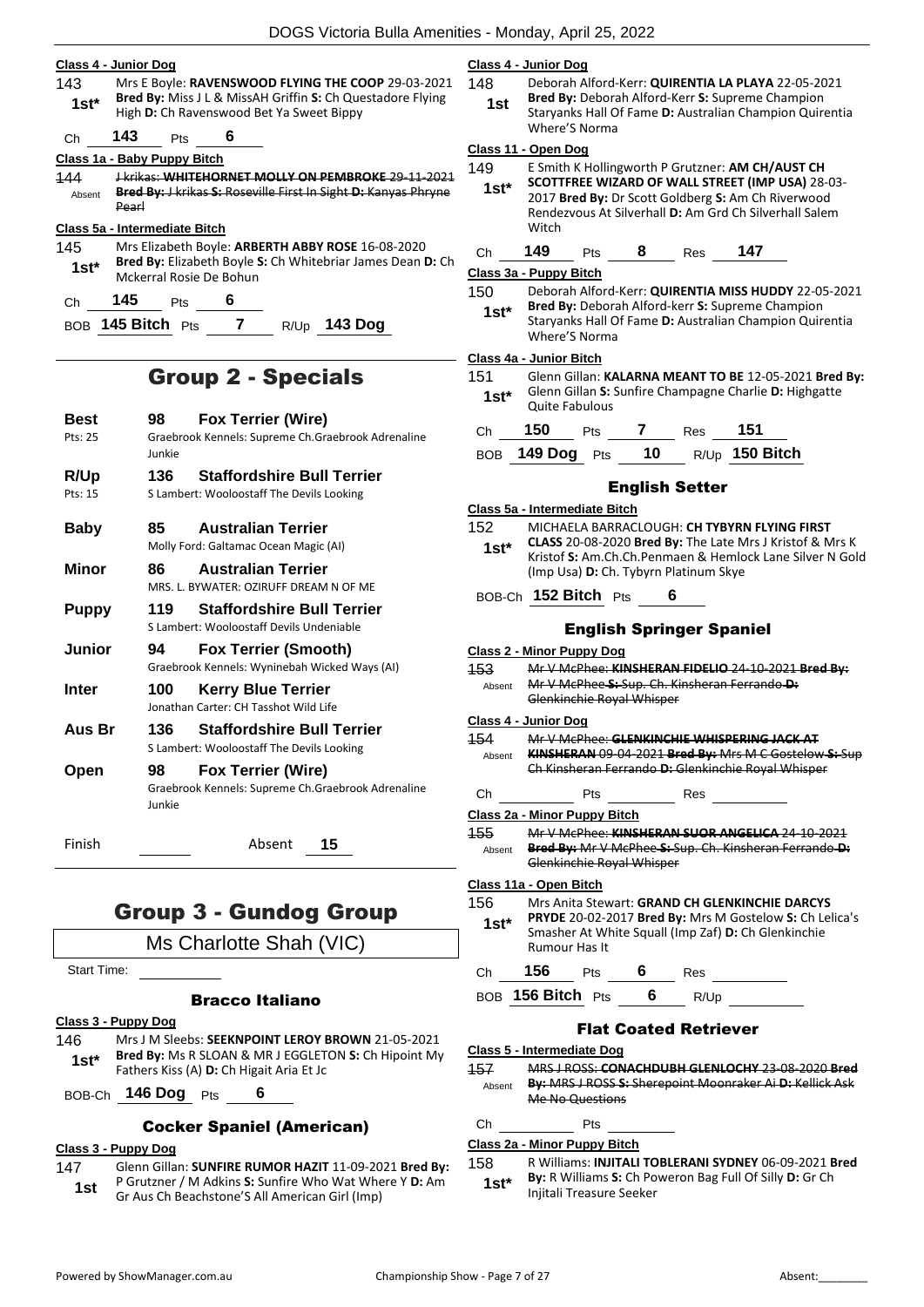#### **Class 3a - Puppy Bitch**

159 R Williams: **INJITALI TROUBLE SEEKER** 06-09-2021 **Bred By:** R Williams **S:** Ch Poweron Bag Full Of Silly **D:** Gr Ch Injitali Treasure Seeker Absent

#### **Class 4a - Junior Bitch**

160 Jodean Ross: **ARANGOLD LABOUR OF LOVE** 15-01-2021 **Bred By:** M HEAN **S:** Nz Ch Angeleusparksv Making Magic To Arangold (Prt) **D:** Nz Ch Arangold Black Velvet Nzl Absent

#### **Class 5a - Intermediate Bitch**

161 R Williams: **CH INJITALI FOREVER YOUNG (AI)** 05-08-2020 **Bred By:** R Williams **S:** Almanza Secret Of Success **D:** Gr Ch **1st\*** Bred By: R Williams S:<br>Injitali Treasure Seeker

| Ch. | 161                   | <b>Pts</b> | Res | 158              |
|-----|-----------------------|------------|-----|------------------|
|     | $ROB$ 161 Bitch $Pts$ |            |     | $R/Up$ 158 Bitch |

German Shorthaired Pointer

#### **Class 1 - Baby Puppy Dog**

- 162 Heiderst Kennels: **HEIDERST GOOSEBUMPS** 24-12-2021 **Bred By:** HEIDERST KENNELS **S:** Am Ch Ch Vjk-Myst Journey Downunder (Imp Usa) **D:** Ch Demorz High Society (Ai) **3rd**
- 163 Mrs B & Mr C Walter: **CANAWINDRA FREE & EASY** 04-11- 2021 **Bred By:** Mr M & Mrs F Park **S:** Canawindra Roll The Dice **D:** Canawindra Over The Moon
- 164 Sevoier Kennels: **SEVOIER BAD TO THE BONE (AI)** 20-01- 2022 **Bred By:** Sevoier Kennels **S:** Sup Ch Sevoier Heart **2nd** 2022 **Brea By:** Sevoier Kennels **S:** Sup Cn Breaker **D:** Sevoier Playing With Fire (Ai)
- 165 Sevoier Kennels: **SEVOIER BREAKING BAD (AI)** 20-01-2022 **Bred By:** Sevoier Kennels **S:** Sup Ch Sevoier Heart Breaker **1st\*** Bred By: Sevoier Kennels S: Sup<br>D: Sevoier Playing With Fire (Ai)

#### **Class 2 - Minor Puppy Dog**

- 166 Sevoier Kennels: **SEVOIER ONE TO WATCH** 20-09-2021 **Bred By:** Sevoier Kennels **S:** Aust Ch Sevoier Extreme Heat **2nd Direct By:** Sevoier Kenners **3:** Aust Ch **D**: Aust Ch Sevoier Break Your Heart
- 167 Trupoint Kennels: **TRUPOINT THE BRAND** 30-09-2021 **Bred By:** Trupoint Kennels **S:** Gr Ch Trupoint The Exhibitionist **D: 1st\* By:** Trupoint Kennels 5: Gr Trupoint Melting Moment

#### **Class 4 - Junior Dog**

168 M J & F L Park: **CANAWINDRA HANS SOLO** 19-11-2020 **Bred By:** M J & F L Park **S:** Gr Ch Canawindra Rock E Road **D:** Ch **1st<sup>\*</sup> By:** MJ & F L Park

#### **Class 5 - Intermediate Dog**

169 Barbara & Chris Walter: **CANAWINDRA MAKE MY DAY** 15- 02-2020 **Bred By:** Mr M & Mrs F Park **S:** Ch Canawindra **1st** DZ-2020 **Drea by:** Mr M & Mrs F Park **3:** Cn Canawindra<br>**1st** Good Times Ahead **D:** Ch Canawindra See The Best In Me

#### **Class 10 - Australian Bred Dog**

- 170 Jane Easterbrook: **CANAWINDRA AHEAD OF YOUR TIME** 09-12-2020 **Bred By:** Mr M & Mrs Park **S:** Aust Ch **1st**
	- Canawindra Good Times Ahead **D:** Aust Ch Canawindra Best You Believe It

#### **Class 11 - Open Dog**

- 171 Barbara & Chris Walter: **CH CANAWINDRA ROLL THE DICE** 26-04-2018 **Bred By:** Mr M & Mrs F Park **S:** Ch. Brysnif I Did It My Way **D:** Grand Ch. Canawindra Rock N And Rollin
- 172 Liverpoint Kennels: **GR CH LIVERPOINT CRACKERJACK (AI)** 08-10-2018 **Bred By:** Liverpoint **S:** Irl Sh Ch Tomanipoint **3rd** D8-10-2018 **Brea By:** Liverpoint **S:** in Sir Ch Tomani<br>Celtic Knight **D:** Aust Ch Liverpoint Brown Eyed Girl
- 173 Mrs Heather Raabe: **KOBIDAN RITE OF PASSAGE** 21-10-
- 2018 **Bred By:** Mrs J Cattell and Mrs S Nichols **S:** Sup. Ch. Kobidan Grand Inquisitor **D:** Aus. Ch. Kobidan I Am Mistress **Quickly 2nd**
- 174 Sevoier Kennels: **SEVOIER TELL ME LIES** 08-02-2021 **Bred By:** Sevoier Kennels **S:** Aust Ch Sevoier A Walk In The Clouds **1st**\* **Dy:** Sevoier Kennels **5:** Aust Ch Sevoier A<br>(Ai) **D:** Aust Ch Sevoier Break Your Heart

#### Ch **174** Pts **14** Res **167**

#### **Class 1a - Baby Puppy Bitch**

175 M J & F L Park: **CANAWINDRA FREE LOVE** 04-11-2021 **Bred By:** M J & F L Park **S:** Ch Canawindra Roll The Dice **D:** Ch Canawindra Over The Moon Absent

- 176 Mrs Heather Raabe & Heiderst Kennels: **HEIDERST PRETTY LITTLE LIAR** 24-12-2021 **Bred By:** Heiderst Kennels **S: 1st**
	- Am.Ch.Ch Vjk-Myst Journey Down Under **D:** Ch.Demorz High Society

#### **Class 3a - Puppy Bitch**

- 177 Peter Allen: **POINTSURE POP STAR** 12-05-2021 **Bred By:** Peter Allen **S:** Grand Ch. Canawindra Rock E Road **D:**
- **2nd** Peter Allen **S**: Grand Cn. Canawing<br>Pointsure Look Who's Talking (Ai)
- 178 Sevoier Kennels: **SEVOIER PLAYING IN THE SHADOWS (AI)**
- 26-07-2021 **Bred By:** Sevoier Kennels **S:** Aust Ch Sevoier Hot **1st** 2b-07-2021 **Bred By:** Sevoier Kennels **S:** Aust Ch Sexet **N** Dangerous **D:** Aust Ch Sevoier Shadow Of Flame

#### **Class 5a - Intermediate Bitch**

179 Mrs D Moran, Mr M Nielsen & Heiderst Kennels: **CH** 

- **HEIDERST LIVIN THE HIGH LIFE (AI)** 09-12-2019 **Bred By:** Heiderst Kennels **S:** Gr Ch Klugerhund Bell Bottoms **D:** Ch Demorz High Society (Ai) **1st\***
- 180 Peter Allen: **POINTSURE BUSTA MOVE (AI)** 23-09-2020
	- **Bred By:** Peter Allen **S:** Nut. Ch. Ch. Arkasam Buster **D:** Ch. **3rd Brea By:** Peter Allen S: Nut. Cn.<br>**Pointsure Rebel Witouta Scotch**
- 181 Sevoier Kennels: **AUST CH SEVOIER OUT OF THE SHADOWS (AI)** 21-08-2019 **Bred By:** Sevoier Kennels **S:** Ee Ch Lut Ch
	- Lva Uch Balt Ch Halston Caps Lock (Hun) **D:** Ch Sevoier Shadow Of Flame **2nd**

#### **Class 10a - Australian Bred Bitch**

- 182 Mr FJ Williams: **CH RIGILKENT ADHARA IN CANIS MAJOR**
- 02-05-2014 **Bred By:** Exh **S:** Can Ch Sup Ch Flower Creek Takin Care Of Business (Imp Usa) **D:** Ch Topnotch Pinker Pinker **2nd**
- 183 Sevoier Kennels: **AUST CH SEVOIER KAT AMONGST TH**
- **PIGEONS** 03-04-2019 **Bred By:** Sevoier Kennels **S:** Aust Ch Sevoier Dangerous Attraction **D:** Aust Ch Sevoier Kiss Me **Ouick 1st\***

#### **Class 11a - Open Bitch**

| 184<br>1st     | Barbara & Chris Walter: CH CANAWINDRA OVER THE<br><b>MOON</b> 11-04-2019 <b>Bred By:</b> Mr M & Mrs F Park S: Ch<br>Canawindra Good Times Ahead D: Ch Canawindra See The<br>Best In Me |            |    |            |     |  |  |
|----------------|----------------------------------------------------------------------------------------------------------------------------------------------------------------------------------------|------------|----|------------|-----|--|--|
| C <sub>h</sub> | 179                                                                                                                                                                                    | <b>Pts</b> | 13 | <b>Res</b> | 183 |  |  |

BOB **179 Bitch** Pts **22** R/Up **183 Bitch**

#### Golden Retriever

#### **Class 1 - Baby Puppy Dog**

- 185 A and N Kelton: **GOLDSHYNE THE ANTZ PANTZ** 14-01-2022 **Bred By:** Goldshyne kennels **S:** Goldstreem Where'S Wally **1st Bred By:** Goldshyne kennels **S:** Goldstreem Where's Wall<br>D: Ch Sandalwood The Beez Kneez At Goldshyne (Impnz)
- **Bred By:** Ms J Fall **S:** Goldshyne Back To The Future **D: 2nd Brea By:** IVIS J Fall **S**: Goldshiyi<br>**2nd** Fernfall Fly Me To The Moon

#### **Class 3 - Puppy Dog**

187 Jill Walker: **RUBENVALE ANGEL OF MINE** 11-07-2021 **Bred By:** Alicia Paterson **S:** Fernfall Street Talk **D:** Fernfall **1st By:** Alicia Pate<br>Summer Rains

#### **Class 4 - Junior Dog**

- 188 Cheryl Cooke: **GOLDEW WHERE ARE YOU** 03-11-2020 **Bred By:** Cheryl Cooke **S:** Ch Goldew Whats Up Doc **D:** Goldew Sweet N Sassy Absent
- 189 Goldshyne Kennels: **GOLDSHYNE THE BIG BANG** 30-04-
- 2021 **Bred By:** Exh **S:** Goldshyne All Eyes On Me **D: 2nd** <sup>2021</sup> Brea By: EXN S: Goldstreem Pixie Dust
- 190 Parkridge Kennels: **PARKRIDGE LOOK WHOS TALKING** 14-
- 11-2020 **Bred By:** Parkridge Kennels **S:** Ch Ralun Nu Look **D: 1st**\* II-2020 Brea By: Parkrive Chaleur U Got The Look

#### **Class 5 - Intermediate Dog**

- 191 Ms J Fall & Mrs S Marmo: **GOLDSHYNE BACK TO THE** 
	- **FUTURE** 22-06-2020 **Bred By:** Goldshyne Kennels **S:** Ch Dream Max Grandmother'S Prospect ( Imp Swe) **D:** Ch Fantango Say It With Style (Ai) **1st\***

186 Parkridge Kennels: **FERNFALL MR BOJANGLES** 05-11-2021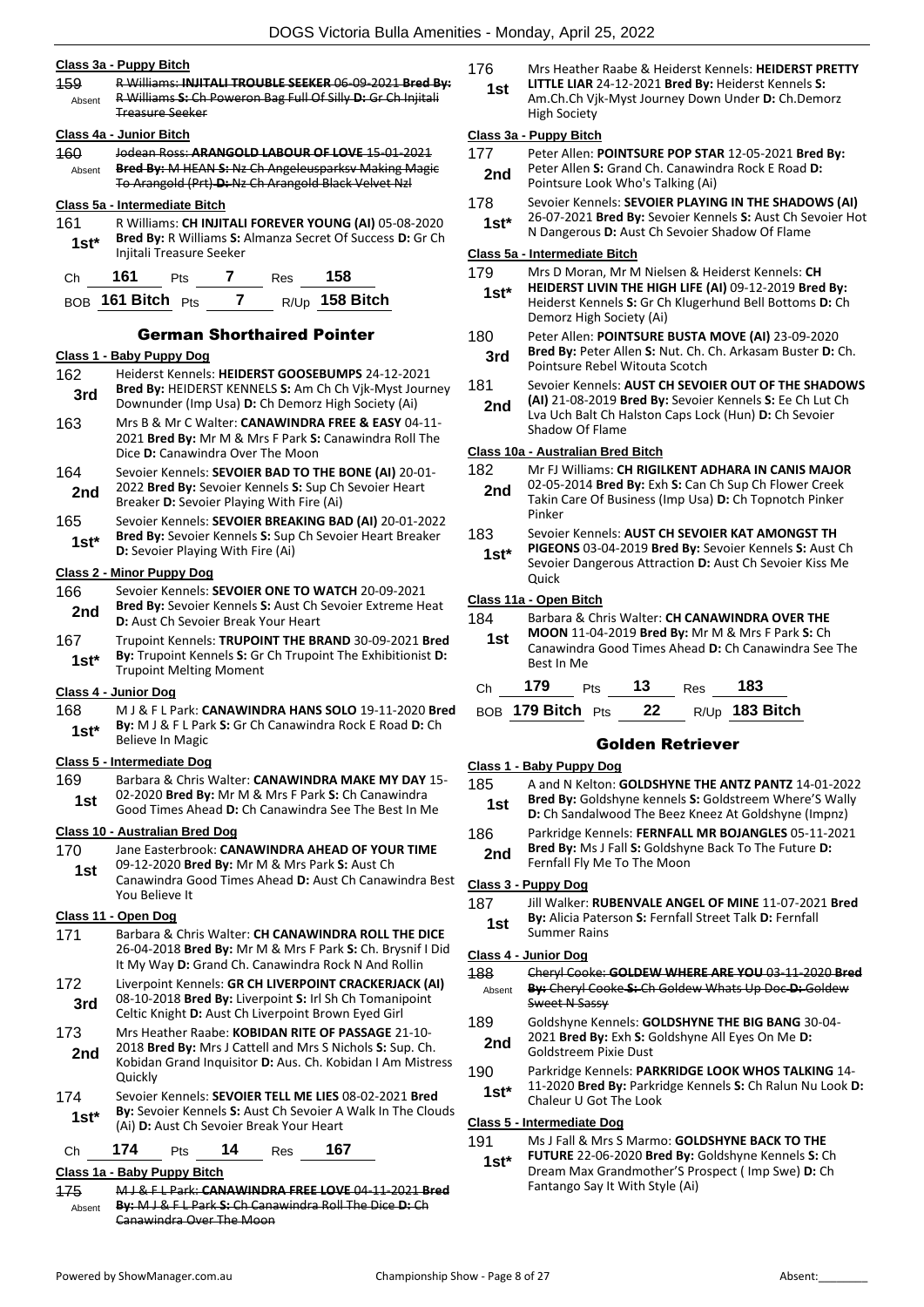#### **Class 11 - Open Dog**

192 Elizabeth Mitchell: **CH. KIRIEL HIGHLAND LADDIE** 25-01- 2019 **Bred By:** Elizabeth Mitchell **S:** Ch Goldew Southern Son **D:** Kiriel Kiss For Pink **1st\***

#### Ch **191** Pts **10** Res **190**

**Class 1a - Baby Puppy Bitch**

- 193 Cheryl Cooke: **GOLDEW TRICK OR TREAT** 31-10-2021 **Bred By:** Cheryl Cooke **S:** Dobro Nightwatch (Ai) **D:** Giltedge Gotta Catch Themall Absent
- 194 Christine Pulis: **FERNFALL STRIKE A POSE** 05-11-2021 **Bred By:** Jane Fall **S:** Goldshyne Back To The Future **D:** Fernfall Fly **2nd By:** Jane Fall **S:** GO<br>Me To The Moon
- 195 Christine Pulis: **WAKUNPA MOULIN ROUGE** 18-12-2021 **Bred By:** Christine Pulis **S:** Goldshyne All Eyes On Me **D:**  Fernfall The Sound Of Music
- 196 Elizabeth Mitchell: **BEAUCROFT MY FATHERS EYES FOR KIRIEL (AI)** 23-12-2021 **Bred By:** Beaucroft Kennels **S:** Ch **3rd KIRIEL (AI)** 23-12-2021 **Brea By:** Beaucroft Kennels S: Cracian Special Event **D:** Kiriel Isle Of Skye At Beaucroft
- 197 Parkridge Kennels: **PARKRIDGE GO RIKKI** 22-01-2022 **Bred By:** Parkridge Kennels **S:** Ch Fantango Cant Buy Me Love **D: 1st\* by:** Parkridge Kenne<br>Parkridge Billie Jean

#### **Class 2a - Minor Puppy Bitch**

198 Mr M & Mrs P Hodges': **CAMUKA HIGHLAND CHARLOTTA** 04-10-2021 **Bred By:** Mr M & Mrs P Hodges' **S:** Askaval **1st**\* U<sup>4-10-2021 **Died by:** INIT IN & INITS P HOUSES' S: Askaval<br>Anarchy With Alubyc (Ai) **D:** Camuka Will You Be Mine</sup>

#### **Class 3a - Puppy Bitch**

- 199 A and N kelton: **GOLDSHYNE STARTED WITH A KISS** 30-04-
- 2021 **Bred By:** Goldshyne kennels **S:** Goldshyne All Eyes On Me (Ai) **D:** Goldstreem Pixie Dust **1st\***

#### **Class 4a - Junior Bitch**

200 Elizabeth Mitchell: **KIRIEL FAIRE ISLE (AI)** 07-04-2021 **Bred By:** Elizabeth Mitchell **S:** Hun.Jr.Ch.Ch. Bonett Bride Merchant Traveler (Imp Hun) **D:** Kiriel Isle Of Skye At Beaucroft **1st**

#### **Class 10a - Australian Bred Bitch**

- 201 Jane Fall: **CH.FERNFALL DANCIN INTHE MOONLITE (AI)** 19- 03-2017 **Bred By:** Jane Fall **S:** Am.Ch. Aust Ch. Can Gch. Fantango To The Moon And Back (Can)Pcd. Rn. **D:** Ch Chaleur Primadonna (Ai) **1st\*** 202 Mr M & Mrs P Hodges: **CAMUKA WILL YOU BE MINE** 27-06-
- 2019 **Bred By:** Mr M & Mrs P Hodges **S:** Ch. Chaleur Say I **2nd** 2019 **Bred By:** Mr M & Mrs P Hodges **5:**<br>Will (Ai) **D:** Avonbreeze One Step Ahead
- Ch **198** Pts **10** Res **201**

| BOB 191 Dog Pts | 15 | R/Up 198 Bitch |
|-----------------|----|----------------|
|                 |    |                |

#### Gordon Setter

- **Class 1 - Baby Puppy Dog**
- 203 Karen E Mott Smith: **KEMSLEY JUST A DASH** 31-12-2021 **Bred By:** Mrs S M Natoli **S:** Gordon Hall Zavier (Rus) **D:** Ch. Kemsley Wish Upon A Star Absent

#### **Class 10 - Australian Bred Dog**

204 Karen Mott Smith: **SETTMORE STARRY NIGHT** 21-04-2019 **Bred By:** Mr J Moore & Miss K Orr **S:** Azzaro Knight-Rider **D:**  Triseter Celtic Tilda Absent

BOB-Ch Pts

#### Hungarian Vizsla

#### **Class 3 - Puppy Dog**

- 205 Graebrook Kennels: **GRAEBROOK REBEL WITHOUTA CAUSE** 29-09-2021 **Bred By:** Exh **S:** Your Choice Mega Tron (Imp
- **1st**\* 29-09-2021 **Brea By:** EXN **S:** Your Choice Ivieg<br>Uk) **D:** Ch Graebrook Single White Female Et

#### **Class 5 - Intermediate Dog**

- 206 Mrs A Cox & Miss K Dalley: **SEZURA ODEE THE MOON** 07- 05-2020 **Bred By:** Mrs Alison Cox **S:** Sup Ch Aceweis Kiss
- 1st\* US-2020 Brea by: Mrs Allson Cox S: Sup Ch Acewels Kiss<br>The Girls At Heiderst D: Gr Ch Graebrook Colour Me Happy

#### **Class 10 - Australian Bred Dog**

207 D Stewart & S Bassett: **SAMBARIDGE SOUTHERN JIM** 21- 11-2020 **Bred By:** S Gibson **S:** Ch. Romkiah Kuparr Et. **D:**  1st\* **11-2020 brea by:**<br>Pelerosso Novella

| Ch | 205 | Pts | 8 | Res | 206 |
|----|-----|-----|---|-----|-----|
|    |     |     |   |     |     |

**Class 2a - Minor Puppy Bitch**

- 208 Graebrook Kennels: **GRAEBROOK FANCY PANTS** 29-09-
- 2021 **Bred By:** Exh **S:** Your Choice Mega Tron (Imp Uk) **D:** Ch **1st\*** *LOZL* Brea By: EXN S: YOUR CHOICE Not Graebrook Single White Female Et

#### **Class 4a - Junior Bitch**

- 209 Graebrook Kennels: **GRAEBROOK GIVEHEAVEN SOME HELL** 16-05-2021 **Bred By:** Exh **S:** Supreme Ch Graebrook Lord Of **1st**\* Lo-US-2021 **Brea By:** EXN S: Supr<br>Scandal D: Ch Graebrook Lorelei
- 210 Mrs A Cox: **HABANERO GOLDEN GIRL** 16-02-2021 **Bred By:** Ronalie Frew **S:** Aus Trich [T & O] Hanafor Seint Edgar **D:**  Habanero Cruisin Emilie Rose Absent

#### **Class 11a - Open Bitch**

211 Graebrook Kennels: **CH GRAEBROOK ALL ABOUT SOUL** 03- 12-2018 **Bred By:** Graebrook Kennels **S:** Ch Graebrook Told In Spirit (Ai) **D:** Supreme Ch Graebrook Shushienae Td Et **1st\***

| Ch | 211               | <b>Pts</b> | - 8   | Res <b>208</b> | mophic (A) <b>D.</b> Supreme on Graebrook Shushielik |
|----|-------------------|------------|-------|----------------|------------------------------------------------------|
|    | BOB 211 Bitch Pts |            | $-11$ |                | R/Up <b>205 Dog</b>                                  |

#### Irish Setter

#### **Class 4 - Junior Dog**

212 Mrs M & Miss J Scott: **RHIANNON HOMEMADE DYNAMITE** 12-03-2021 **Bred By:** EXH **S:** Ch Rhiannon Code Red **D:** Sup Ch Rhiannon Science N Faith Absent

#### **Class 10 - Australian Bred Dog**

213 VC Gray: **GLENGRAY IRISH MANUSCRIPT (AI)** 07-03-2017 **Bred By:** Exh **S:** Grand Ch Irishmoor Ketari (Ai) **D:** Ch **1st** *Drea by: EXIT SI GLATER* **1st** *Glengray Rouge Rose* 

#### **Class 11 - Open Dog**

- 214 Mrs M & Miss J Scott: **CH RHIANNON CODE RED** 15-12-
- 2018 **Bred By:** Mrs M & Miss J Scott **S:** Sup Ch Fantango Red **1st**\* 2018 **Bred By:** Mrs M & Miss J Scott **S:** Star Bull **D:** Ch Rhiannon Running Red Lights

|  | 14 | ເວ |  | 'es | د ا<br>- |  |
|--|----|----|--|-----|----------|--|
|--|----|----|--|-----|----------|--|

#### **Class 4a - Junior Bitch**

215 Mrs M & Miss J Scott: **RHIANNON DON'T MESS WITH MAGIC** 12-03-2021 **Bred By:** EXH **S:** Ch Rhiannon Code Red **D:** Sup Ch Rhiannon Science N Faith Absent

#### **Class 10a - Australian Bred Bitch**

- 216 Mrs M & Miss J Scott: **CH RHIANNON RED LETTER DAY** 15- 12-2018 **Bred By:** Mrs M & Miss J SCOTT **S:** Sup Ch Absent
- Fantango Red Bull **D:** Ch Rhiannon Running Red Lights 217 VC Gray: **GLENGRAY QUEEN OF HEARTS (AI)** 07-03-2018
- **Bred By:** Exh **S:** Grand Ch Irishmoor Ketari (Ai) **D:** Ch **1st<sup>\*</sup> diengray: EXN S: Grand**<br>Glengray Rouge Rose
- 218 Mrs M & Miss J Scott: **SUPREME CH RHIANNON SCIENCE N FAITH** 15-02-2016 **Bred By:** EXH **S:** Rhiannon Rafferty **D:** Ch 1st\* **FALLH 15-02-2016 Bred By: EXH**<br>Rhiannon Dancin On The Ceiling

| Ch | 218               | <b>Pts</b> |     | Res | 217              |
|----|-------------------|------------|-----|-----|------------------|
|    | BOB $214$ Dog Pts |            | - 9 |     | $R/Up$ 218 Bitch |

#### Irish Water Spaniel

#### **Class 5a - Intermediate Bitch**

- 219 Ms P A Smith: **WATERBOYS I LOVE LUCY** 02-10-2019 **Bred**
- **By:** Ms P A Smith **S:** Aust Ch Bunyarra I Yam What I Yam **D: 1st\*** By: Ms P A Smith S: Aust Ch Buny<br>Aust Ch Waterboys All Shook Up

BOB-Ch **219 Bitch** Pts **6**

**Class 11a - Open Bitch**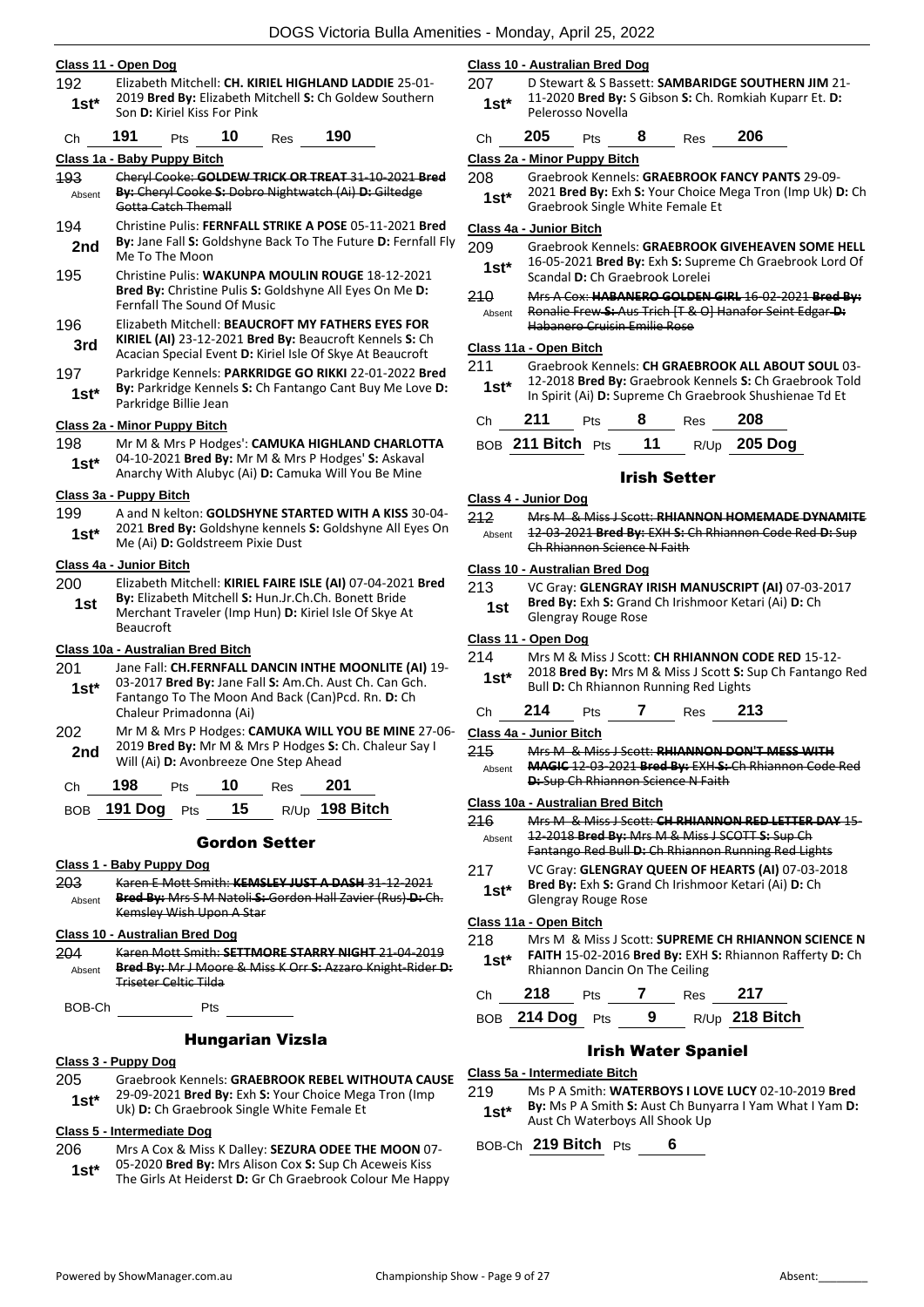#### Labrador Retriever

#### **Class 1 - Baby Puppy Dog**

- 220 Gina Williams & Guy Spagnolo: **DRIFTWAY JACK BLACK** 22- 11-2021 **Bred By:** Guy Spagnolo **S:** Ch Driftway Super Mario **1st**\* 11-2021 **Bred By:** Guy Spag<br>**D:** Ch Driftway All That Jazz
- 221 Mrs N WILSON: **NEHJAY MAXIMUS (AI)** 10-11-2021 **Bred By:** M. Freeman **S:** Ch-Diacac By George **D:** Driftway Rhythm Of Belle Absent

#### **Class 4 - Junior Dog**

222 MR B ANDONOVSKI: **NEHJAY AUSSIES REALM (AL)** 31-10- 2020 **Bred By:** MR M Freeman **S:** Sup.Ch. Driftway Aussie Rulz **D:** Driftway Rhythm Of Belle Absent

#### **Class 10 - Australian Bred Dog**

- 223 MISS. R. BROCK: **AUST. CH. DIACAS PHANTOMS BACK**
- **ATOLRICK** 11-10-2018 **Bred By:** MISS R. BROCK **S:** Aust. Ch Cambewarra Spending Up **D:** Aust. Ch Highstarr A Lady She Is **1st\***
- 224 Mrs J Hocking & Mrs L Adams: **KELINDEBAR WORDS OF WISDOM** 08-02-2021 **Bred By:** Mrs L Adams **S:** Gr Ch 2nd **WISDOM** 08-02-2021 Bred By: Mrs L Adams S: Gr Ch<br>Kelindebar English Oak D: Ch Kelindebar Special Power

#### **Class 11 - Open Dog**

225 Gina Williams & Guy Spagnolo: **AUST CH DRIFTWAY TEST OF TIME** 10-07-2020 **Bred By:** G Spagnolo **S:** Ch Banderra **1st\* DE TIRE 10-07-2020 Bred By: G Spagnolo S: Ch**<br>Regal Barnabus **D:** Supch Driftway Time N Again

226 Mr R & Mrs P Murphy: **CH TERRACAROL JIMMY HENDRIX** 08-07-2019 **Bred By:** Mr G Vernon **S:** Ch Morndew No More Favours **D:** Terracarol Miss Marple Absent

#### Ch **223** Pts **8** Res **225**

#### **Class 1a - Baby Puppy Bitch**

227 L. Deeker & G. Williams: **DRIFTWAY TRIXIEBELLE** 17-11- 2021 **Bred By:** G. Spagnolo **S:** Ch Lindiant Royal Descent **D: 1st** 2021 **Brea By:** G. Spagnolo **S:** G. Sup Ch Driftway Time N Again

#### **Class 3a - Puppy Bitch**

- 228 SHARON MULGREW: **SKYEROSE TRULY MADLY DEEPLY** 18-
- 05-2021 **Bred By:** MISS SL MULGREW **S:** Ch Skyerose Tour De France **D:** Ch Spiritrock London Rose **1st\***

#### **Class 4a - Junior Bitch**

- 229 Guy Spagnolo: **DRIFTWAY MY MAGIC CHARM** 03-12-2020 **Bred By:** Guy Spagnolo **S:** Ch Driftway Super Mario **D:** Ch Driftway Ultimate Player **1st\***
- 230 MISS. R. BROCK: **DIACAS REAL DEAL FOR OL RICK** 31-01- 2021 **Bred By:** MISS R. BROCK **S:** Aust Ch. Cambewarra **2nd** <sup>2021</sup> **Brea by:** MISS R. BROCK **S**: Aust Ch. Cambe<br>Spending Up **D:** Aust. Ch. Highstarr A Lady She Is
- 231 SHARON MULGREW: **SKYEROSE FADING LIKE A FLOWER**
- 28-04-2021 **Bred By:** MISS SL MULGREW **S:** Ch Bucklee Too **3rd** 28-04-2021 **Brea by:** MISS SL MULGREW **3:** CH<br>Hot To Handle **D:** Skyerose Pretty Young Thing

#### **Class 5a - Intermediate Bitch**

- 232 Mrs J Hocking & Mrs L Adams: **CH KELINDEBAR STAR** 
	- **ATTRACTION** 12-12-2019 **Bred By:** Mrs L Adams **S:** Gr Ch Kelindebar English Oak **D:** Grand Ch Bonnsway Onceupon A Star **1st\***

#### **Class 11a - Open Bitch**

233 Sharon Mulgrew: **CH SPIRITROCK LONDON ROSE** 28-02- 2019 **Bred By:** Mrs J Tankard **S:** Sup Ch Blackboy Storm In A **1st** *LOIP Brea by:* INTEG 1 Fankard **3:** Sup CIT<br>Teacup (Ai) **D:** Spiritrock Avas Little Gift

| 78. |     | כצי |
|-----|-----|-----|
| --- | - - | - - |

| BOB 223 Dog Pts |  | R/Up 225 Dog |
|-----------------|--|--------------|
|                 |  |              |

#### Lagotto Romagnolo

#### **Class 2a - Minor Puppy Bitch**

234 Mr K D Robinson & Ms K Azzopardi: **AUKERO SUMMER RAIN** 22-10-2021 **Bred By:** Mr K D Robinson **S:** Sup Ch Kebro Dantesinferno **D:** Ch Aukero The X Factor **1st\***

BOB-Ch **234 Bitch** Pts **6**

#### Large Munsterlander

#### **Class 2 - Minor Puppy Dog**

- 235 Dr R & Mrs K Lees: **RATEK COUNT MCCUBBIN** 29-09-2021 **Bred By:** Dr R & Mrs K Lees **S:** Ch.Rheinmunst Hustler **D:**  Ch.Ratek Lady Gretel Absent
- BOB-Ch Pts

#### Nova Scotia Duck Tolling Retriever

#### **Class 3 - Puppy Dog**

236 R. Strmecki: **NOVAFUSION TATRA MT** 04-05-2021 **Bred By:** R Strmecki **S:** Pol.Ch.Pol.Jr Ch. Born To Break Norm Dancing With Fire (Imp Pol) **D:** Ch.Ro.Ch.Novafusion Miracle Rose Rm. Rae. Et **1st\***

#### **Class 11 - Open Dog**

237 G Forster: **CH GLENMAVE RED COMET (AI)** 06-11-2015 **Bred By:** exh **S:** Can Ch Anando Off Center Toller Tyson **1st\* brea by:** exn **S:** Can Ch Anando Off (Can) **D:** Ch Glenmave Triple Twist

Ch **236** Pts **7** Res **237**

#### **Class 11a - Open Bitch**

238 G Forster: **GLENMAVE RENAISSANCE GIRL (AI)** 04-08-2018 **Bred By:** G Forster **S:** Ch Foxgrove's Afterburner Sh Wcx **D: 1st Brea By:** G Forster S: Ch Foxipped By: Ch Glenmave Diamond Dust

Ch **238** Pts **6**

BOB **236 Dog** Pts **8** R/Up **237 Dog**

#### Pointer

- **Class 4 - Junior Dog**
- 239 Gerald J Munro: **CH ONPOINT A CLASS ACT** 31-10-2020 **Bred By:** Gerald J Munro **S:** Ch Tyeanbo Lemoncello **D:** Ch **1st<sup>\*</sup> Bred By:** Gerald J Munr<br>Tyeanbo Oh Me Oh My
- Ch **239** Pts **6**
- **Class 5a - Intermediate Bitch**
- 240 Gerald J Munro: **TINTOOKIE OH NO CORONA AT ONPOINT** 24-03-2020 **Bred By:** Mr R & Mrs L Parker **S:** Supreme Ch **1st**\* 24-03-2020 **Bred By:** Mr R & Mrs L Parker S: Supreme Ch<br>Tyeanbo Take Another Look **D:** Tintookie Shades Of Orange
- Ch **240** Pts **6**
- BOB **239 Dog** Pts **7** R/Up **240 Bitch**

#### Sussex Spaniel

#### **Class 11 - Open Dog**

- 241 Ms P Grutzner/Ms L Pullen: **CH MARQUELL YES I CAN** 18-
- 07-2015 **Bred By:** Mr M Boswell **S:** Quintic The Countryman **1st**\* UP-2015 **Bred By:** MIT IVE BOSWER **5:** Q
- BOB-Ch **241 Dog** Pts **6**

#### Weimaraner

#### **Class 2 - Minor Puppy Dog**

- 242 Bromhund Kennels: **BROMHUND ANCHORMAN** 24-08-
- 2021 **Bred By:** Bromhund Kennels **S:** Aust Ch Waldo At **1st\***
- Bromhund Atria Cordis (Imp Pl) **D:** Aust Ch Bromhund Idyllic  $Izzy$

#### **Class 3 - Puppy Dog**

243 Khasanh Kennels: **KHASANH UTTER KAOS** 19-06-2021 **Bred By:** Khasanh Kennels **S:** Neut.Ch.Greywei Jumpin Jack Flash **1st\* by:** Khasanh Kennels **S:** Neut.Ch.Greanh Wunders Shyne N Wish

| Ch | 242 | Pts | Res | 243 |
|----|-----|-----|-----|-----|
|    |     |     |     |     |

#### **Class 1a - Baby Puppy Bitch**

244 Nan Qu: **SILKWEI JOSEPHINE** 05-11-2021 **Bred By:** Nan Qu Absent **S:** Greyghost Esperacchius **D:** Ashlaren Princess Ping Ping

#### **Class 5a - Intermediate Bitch**

245 Bromhund Kennels: **BROMHUND RISE N FALL** 12-08-2020 **Bred By:** Bromhund Kennels **S:** Aust Ch Bromhund Action **1st\*** Brea By: Bromhund Kennels S: Aust<br>Man D: Aust Ch Bromhund Free Fall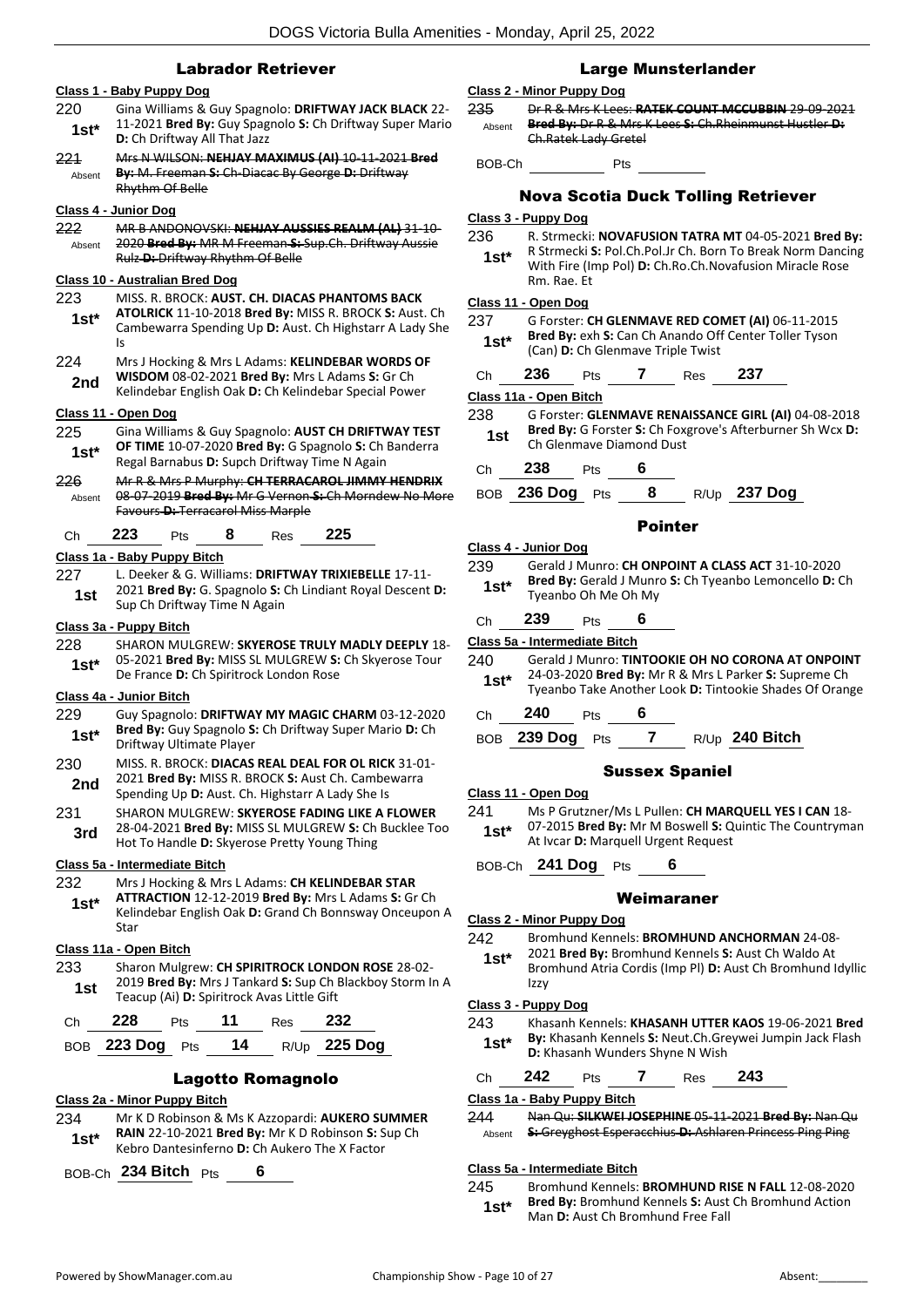| . .<br>- | $\overline{\phantom{a}}$ |  |
|----------|--------------------------|--|
|          |                          |  |

BOB **245 Bitch** Pts **8** R/Up **242 Dog**

#### Weimaraner (longhair)

#### **Class 5 - Intermediate Dog**

246 Anne haverkamp: **AUST.CH.WALDWIESE SAME BUT DIFFERENT** 07-11-2019 **Bred By:** Waldwiese kennels **S:**  Grand Ch. Waldwiese In A League Ofmy Own **D:** Ch. Waldwiese Let Th Force B Withu **1st\***

#### **Class 1a - Baby Puppy Bitch**

247 Bromhund Kennels: **BROMHUND EXOTIC TESS** 14-01-2022 **Bred By:** Bromhund Kennels **S:** Ts Ch T Ch Bromhund Knight 1st\* **Brea by:** Bromhund Kennels S: 1s Ch 1 Ch Bromhund F<br>Rider Et D: Aust Ch Bromhund Gimmee Goose Bumps

BOB-Ch **246 Dog** Pts **6**

# Group 3 - Specials

| <b>Best</b><br>Pts: 25         | <b>German Shorthaired Pointer</b><br>179<br>Mrs D Moran, Mr M Nielsen & Heiderst Kennels: Ch<br>Heiderst Livin The High Life (AI) |                                                                                                                                    |  |  |  |
|--------------------------------|-----------------------------------------------------------------------------------------------------------------------------------|------------------------------------------------------------------------------------------------------------------------------------|--|--|--|
| R/Up<br>$P$ <sup>ts</sup> : 15 | 149                                                                                                                               | <b>Cocker Spaniel (American)</b><br>E Smith K Hollingworth P Grutzner: Am Ch/Aust Ch<br>Scottfree Wizard of Wall Street (imp USA)  |  |  |  |
| <b>Baby</b>                    | 247                                                                                                                               | Weimaraner (longhair)<br>Bromhund Kennels: Bromhund Exotic Tess                                                                    |  |  |  |
| Minor                          | 198                                                                                                                               | <b>Golden Retriever</b><br>Mr M & Mrs P Hodges': Camuka Highland Charlotta                                                         |  |  |  |
| <b>Puppy</b>                   | 205                                                                                                                               | Hungarian Vizsla<br>Graebrook Kennels: Graebrook Rebel Withouta Cause                                                              |  |  |  |
| <b>Junior</b>                  | 190                                                                                                                               | <b>Golden Retriever</b><br>Parkridge Kennels: Parkridge Look Whos Talking                                                          |  |  |  |
| <b>Inter</b>                   | 179                                                                                                                               | <b>German Shorthaired Pointer</b><br>Mrs D Moran, Mr M Nielsen & Heiderst Kennels: Ch<br>Heiderst Livin The High Life (AI)         |  |  |  |
| Aus Br                         | 223<br><b>ATOLRICK</b>                                                                                                            | <b>Labrador Retriever</b><br>MISS, R. BROCK: AUST, CH. DIACAS PHANTOMS BACK                                                        |  |  |  |
| Open                           | 149                                                                                                                               | <b>Cocker Spaniel (American)</b><br>E Smith K Hollingworth P Grutzner: Am Ch/Aust Ch<br>Scottfree Wizard of Wall Street (imn LISA) |  |  |  |

cottfree Wizard of Wall Street (imp USA)

Finish Absent **20**

# Group 4 - Hound Group

### Mrs Karen Odar (VIC)

Start Time:

#### Afghan Hound

#### **Class 5a - Intermediate Bitch**

- 248 Bianca Frost: **CH DZUM NUTBUSH CITY LIMITS** 02-03-2020 **Bred By:** Dzum Kennels **S:** Ch Kjavu It Tells **D:** Ch Dzum **2nd** Brea By: Drum Kennels S:<br>Monkberry Moon Delight
- 249 C & H Hamilton: **KJAVU CHERRY PIE (AI)** 07-09-2020 **Bred By:** C & H Hamilton **S:** Supreme Ch Kjavu How Sweet It Is **D: 1st<sup>\*</sup> Dy:**  $\cup$  & H Hamilton S<br>Ch Kjavu Kiss Of Tells

#### **Class 10a - Australian Bred Bitch**

250 C & H Hamilton: **KJAVU KISS IT BETTER** 07-03-2019 **Bred By:** C & H Hamilton **S:** Grand Ch Kjavu Air Jordan **D:** Ch **1st<sup>\*</sup> by:**  $\cup$  & H Hamilto<br>**Kjavu Kiss Of Tells** 

#### **Class 11a - Open Bitch**

251 Mrs M & Mr A Storey: **CH DZUM BLUE ILLUSION** 02-03- 2020 **Bred By:** Mr P k & Mrs K E Frost **S:** Kjavu It Tells **D:**  1st<sup>\*</sup> Dzum Monkberry Moon Delight

BOB-Ch **249 Bitch** Pts **9** R/Up-Res **251 Bitch**

#### Azawakh

**Class 5 - Intermediate Dog** 252 Ms. V Taylor: **JUMADABEY QAHIR** 28-04-2019 **Bred By:** Ms. D Huon **S:** Ch. Eidi N'amanari I-Ja-Tan (Imp Pol) **D:** Ch. **1st**\* D Huon **5:** Ch. Eidi N'a<br>Jumadabey Ovezzane **Class 10 - Australian Bred Dog** 253 Debra Huon: **CH JUMADABEY PELDRI** 30-04-2016 **Bred By:** Debra Huon **S:** Gr Ch Wakili Ak Ilaman (Imp Esp) **D:** Ch Worgeordie Endidi Na'ema (Imp Uk) Absent Ch **252** Pts **6** Res **Class 5a - Intermediate Bitch** 254 Debra Huon: **JUMADABEY QANDRY** 28-04-2019 **Bred By:** Debra Huon **S:** Ch. Eidi N'amanar Ijatan (Imp Pl) **D:** Ch. Jumadabey Ovezzane Absent **Class 11a - Open Bitch** 255 Debra Huon: **CIB.SUP CH. IMIDIWAN AMALI (IMP POL)** 13- 12-2016 **Bred By:** Kryszytof Nabialczyk **S:** Aulad Al Sahra's L'eguel **D:** Tigidit Wiluna(Imp It) Absent Ch Pts Res BOB **252 Dog** Pts **6** R/Up Basenji **Class 11 - Open Dog** 256 Mrs S Coe: **AM GCH AUS CH AKUABA N ELDORADO TIME TRAVELER (IMP USA)** 29-12-2016 **Bred By:** P Geoffroy, S Coe & S Lund **S:** Am Ch Changa's Gala Celebration (Usa) **D:**  Am Gchg Akuaba N Eldorado Betcha By Golly Wow! (Usa) **1st\*** Ch **256** Pts **6 Class 3a - Puppy Bitch** 257 TracyYoung: **JILLAYLA THE PATH OF SHE (IMP NZ)** 06-06- 2021 **Bred By:** Mrs Roz Cooper **S:** Ch Jillayla The Midas Touch **D:** Jillayla Dark Princess Absent Ch Pts BOB **256 Dog** Pts **6** R/Up Basset Hound **Class 1 - Baby Puppy Dog** 258 Bryan Mangelsdorf: **YARRAMBA CAUGHT ON FIRE** 05-01- 2022 **Bred By:** B Mangelsdorf **S:** Aust Ch Bassbarr Donald **3rd** 2022 **Bred By:** B Mangelsdorf **5:** Au Sutherland **D:** Yarramba Ciao Bella 259 Bryan Mangelsdorf: **YARRAMBA CAUGHT RED HANDED** 05- 01-2022 **Bred By:** B Mangelsdorf **S:** Aust Ch Bassbar Donald **2nd** 01-2022 **Bred By:** B Mangelsdort **S:** Aust Ch B Sutherland ( Imp Uk ) **D:** Yarramba Ciao Bella 260 Ms B Howell & Ms M Cooper: **KAMAHI ALL STAR** 25-11- 2021 **Bred By:** Exh **S:** Ch. Bassbarr Donald Sutherland (Imp **1st**\*  $\left\{\n \begin{array}{cc}\n \text{LUZ1} & \text{Brea By: } \text{Exh S: Ch. Ba} \\
 \text{Uk} & \text{D: Ch Kamahi Oh Darlin}\n \end{array}\n \right\}$ **Class 4 - Junior Dog** 261 Ms B Howell & Ms M Cooper: **KAMAHI NEW SHERIFF IN TOWN** 26-11-2020 **Bred By:** Exh **S:** Yarramba I Want It All **D:**  1st\* **10WN** 26-11-2020 Br<br>Ch. Kamahi Oh Darlin Ch **261** Pts **6 Class 1a - Baby Puppy Bitch** 262 Bryan Mangelsdorf: **YARRAMBA CAUGHT ON CAMERA** 05- 01-2022 **Bred By:** B Mangelsdorf **S:** Aust Ch Bassbar Donald **1st** UL-2022 **Drea by:** B Mangelsdori **5:** Aust Cri B<br>Sutherland ( Imp Uk ) **D:** Yarramba Ciao Bella

#### **Class 10a - Australian Bred Bitch**

- 263 Mrs W Boce: **AUST CH WENBROOK PRIVATE EYES** 14-03-
- 2019 **Bred By:** Exhibitor **S:** Al Capone Bohemia Horrido (Imp Cze) **D:** Aust Gr Ch Wenbrook Only Haveyes For You **1st\***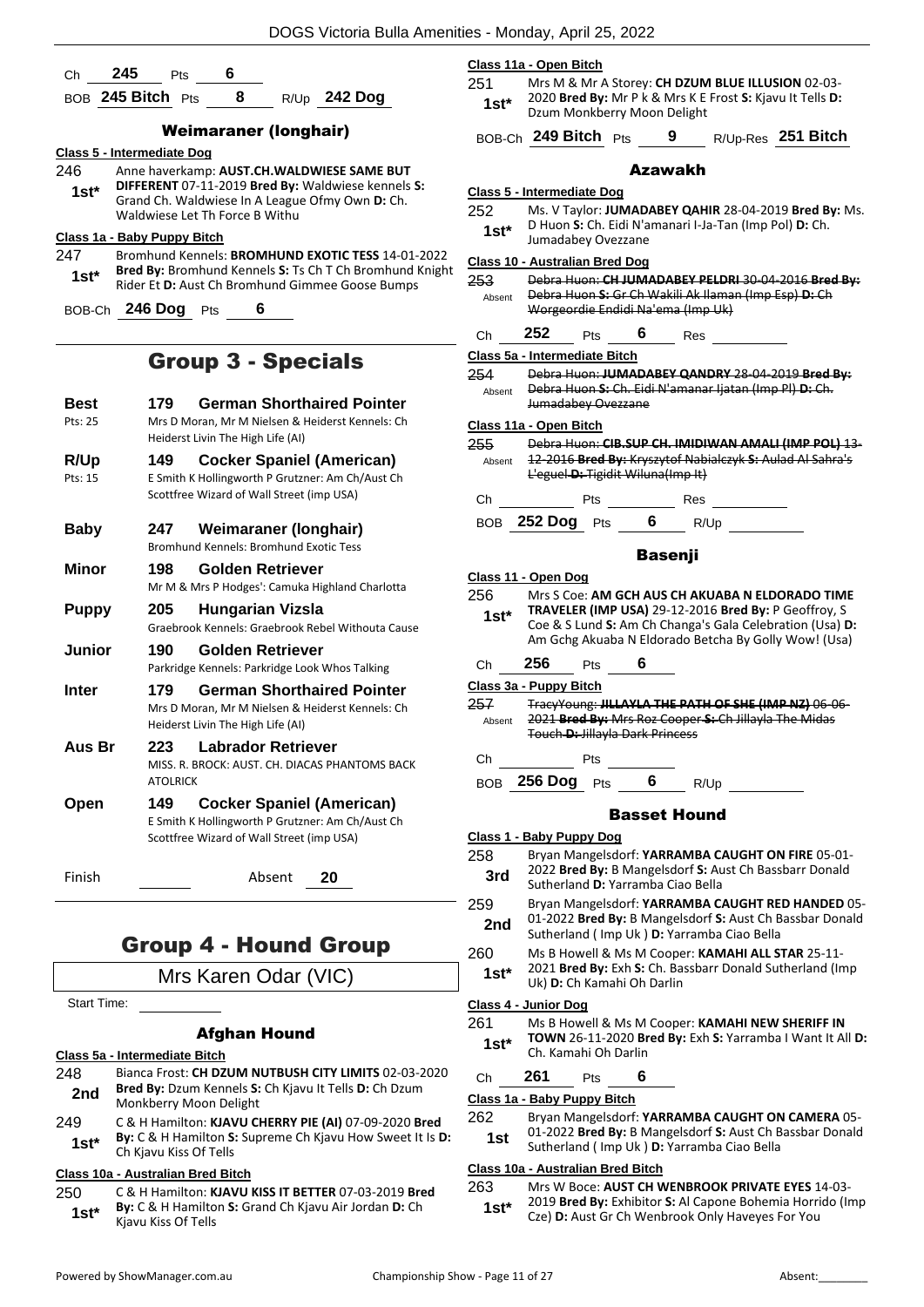#### **Class 11a - Open Bitch**

264 Mrs W Boce: **AUST CH WENBROOK PRIVATE DANCER** 14- 03-2019 **Bred By:** Exhibitor **S:** Al Capone Bohemia Horrido (Imp Cze) **D:** Aust Gr Ch Wenbrook Only Haveyes For You **1st\***



#### Beagle

#### **Class 1 - Baby Puppy Dog**

265 Kezziah Kennels: **KEZZIAH VOODOO LOVE** 21-12-2021 **Bred By:** Kezziah Kennels **S:** Ch Langrigg Sparks Will Fly **D:** Kezziah Vanessa Sunshine **1st\***

#### **Class 4 - Junior Dog**

266 Miss J Lalor & Mr P Hissey: **AUS CH, AM CH FANTA'S BRAND FROM RUSSIA WITH LOVE (IMP USA)** 19-12-2020 **Bred By:** A KRYLOVA **S:** Rus Gr Ch, Ukr Ch, Ukr Jr Ch, Ar Ch, Geo Ch, Rus Jr Ch, Rus Ch Absolutely Spotless Heros **D:** Rus Ch Fanta'S Brand Ruffian Hearts **1st\***

#### **Class 10 - Australian Bred Dog**

- 267 Kezziah Kennels: **KEZZIAH AMERICAN PIE** 19-07-2020 **Bred By:** Kezziah Kennels **S:** Am Ch Am Gr Ch Aust Ch Red Americana Kempinski At Argyle (Imp Usa) **D:** Ch Kezziah Pumpkin Pie **1st**
- Ch **267** Pts **7** Res **266**

#### **Class 1a - Baby Puppy Bitch**

268 Rhonda Dearnaley: **ARIAHGROVE CHAMPAGNE KISSES** 14- 01-2022 **Bred By:** Rhonda Dearnaley **S:** Aust Ch Ariahgrove King Swagger **D:** Aust Ch Ariahgrove Oops I'M In Trouble Absent

#### **Class 3a - Puppy Bitch**

269 Kezziah Kennels: **KEZZIAH MAD LOVE** 11-07-2021 **Bred By:** Kezziah Kennels **S:** Am Ch Am Gr Ch Ch Red Americana Kempinski At Argyle (Imp Usa) **D:** Ch Treeview Thats How We Roll **1st\***

#### **Class 5a - Intermediate Bitch**

270 Kezziah Kennels: **KEZZIAH SWEETEST ADDICTION** 13-03- 2020 **Bred By:** Kezziah Kennels **S:** Ch Langrigg Sparks Will **1st** 2020 **Bred By:** Kezzian Kennels **5:** Ch Langrian Fig. (Ai) **D:** Ch. Treeview Thats How We Roll

#### **Class 10a - Australian Bred Bitch**

- 271 Miss J Lalor & Mr P Hissey: **SUPREME CH HOUNSLEY HEY**
- **HEY MY MY TD TSD SWN** 19-11-2018 **Bred By:** Miss J Lalor & Mr P Hissey **S:** Dual Gr Ch (Ts), Tri Ch (Ts)(T), Neuter Ch Hounsley Howard Showers **D:** Supreme Ch, Cib, Dual Grand Ch (Ts), Dual Ch (T) Hounsley Hey Ho Here She Goes (Ai) Swn **1st\***

#### **Class 11a - Open Bitch**

272 Miss J Lalor & Mr P Hissey: **SUPREME CH, CIB, DUAL GRAND CH (TS), DUAL CH (T) HOUNSLEY HEY HO HERE SHE GOES (AI) SWN** 12-02-2016 **Bred By:** Miss J Lalor & Mr P Hissey **S:** Am Ch Ha-Penny's Too Much Trouble (Usa) **D:**  Supreme Ch, Dual Grand Ch (Ts), Dual Ch (T) Hounsley Harmony On Broadway **1st\***

|  | $\sim$ | - | __ | . . |
|--|--------|---|----|-----|
|  |        |   |    |     |

| R/Up 272 Bitch<br>BOB 271 Bitch Pts<br>11 |  |
|-------------------------------------------|--|
|-------------------------------------------|--|

# Borzoi

#### **Class 4 - Junior Dog**

- 273 Ahsatan Kennels: **DOLINOFF ALEXEI NAVALNY** 10-02-2021 **Bred By:** Dolinoff Kennels **S:** Ahsatan Mirnoye Vody **D: 2nd Bred By: Dolli**<br>Dolinoff Rada
- 274 Dr Ian Denham: **GEORWITCH INFINITY AND BEYOND** 05- 12-2020 **Bred By:** Ms M Boyle **S:** Astrawitch End Game **D: 1st**\* 12-2020 Bred By: Ms M Boyle S: Astr<br>Ch Astrawitch Throughdragonsseyes

#### **Class 10 - Australian Bred Dog**

- 275 Ahsatan Kennels: **AUST CH AHSATAN MR MOUSTACHE** 20- 11-2018 **Bred By:** Ahsatan Kennels **S:** Zarroff Charmed Im **1st\*** 11-2018 Bred By: Ahsatan Kei<br>Sure D: Aust Ch Ahsatan Lyric
- BOB-Ch **274 Dog** Pts **8** R/Up-Res **275 Dog**

# Dachshund (Long Haired)

#### **Class 3a - Puppy Bitch**

276 Carolyn Mibus: **BELCARA BREAKING HEARTS** 16-05-2021 **Bred By:** Carolyn Mibus **S:** Sup.Ch. Briarmist Breaking The Rules **D:** Ch. Belcara Like A Prayer Absent

#### **Class 4a - Junior Bitch**

277 Carolyn Mibus: **BELCARA FOLLOW ME TO TEMPATION** 07- 11-2020 **Bred By:** Mrs C Mibus **S:** Ch Laurieton Follow That Dream (Ai) **D:** Ch Belcara Mercedes Absent

BOB-Ch Pts R/Up-Res

#### Dachshund Miniature (Long Haired)

#### **Class 3a - Puppy Bitch**

- 278 Mrs L Flower, Mrs J Ireland & Mrs C Mibus: **AC KYLEAH HEAVEN SENT** 06-07-2021 **Bred By:** Mrs L & Mr P J Flower **S:** Ch. Chipal Quest For More **D:** Kyleah Atomic Blonde Absent
- BOB-Ch Pts

#### Dachshund (Smooth Haired)

- **Class 5 - Intermediate Dog**
- 279 Ms B Howell & Ms M Cooper: **CH. KAMAHI LISTEN TO YOUR HEART** 13-05-2019 **Bred By:** Exh **S:** Am. Ch. Am. Gr. **1st\***
- Ch. Ch. Joy-Dens Rockin Robin Ss (Imp Usa) **D:** Ch. Kamahi Rooms On Fire

#### **Class 11 - Open Dog**

- 280 Lyn Brown: **AUST CH DACHSFORD WE WILL ROCK YOU IMP NZ** 12-07-2017 **Bred By:** K&D Hardwick **S:** Nasus **1st\*** IWP NZ 12-07-2017 Brea By: K&D Hardwick S<br>Chrishemsworth D: Nz Ch Dachsford Goldfern
- Ch **279** Pts **7** Res **280 Class 5a - Intermediate Bitch**
	-
	- 281 S Rose: **NASUS EMMA STONE** 29-05-2019 **Bred By:** S Rose **S:** Ch Cwmdarhian Blocka Roach Imp Uk **D:** Ch Emmiline Who'S That Girl **1st\***

#### **Class 10a - Australian Bred Bitch**

| 282    |         | Mrs E Braas: CH. EMMILINE BLACK VELVET 20-08-2020            |  |     |                  |  |  |  |  |
|--------|---------|--------------------------------------------------------------|--|-----|------------------|--|--|--|--|
| Absent |         | <b>Bred By:</b> Ms K Brooks S: Am.Ch.Am.Grand.Ch.Ch Joy-Dens |  |     |                  |  |  |  |  |
|        |         | Rockin Robin Ss (Imp Usa) D: Ch. Emmiline Twentyfour         |  |     |                  |  |  |  |  |
|        |         | Karat Gold (Ai)                                              |  |     |                  |  |  |  |  |
| C.h    | 281     | Pts.                                                         |  | Res |                  |  |  |  |  |
|        |         |                                                              |  |     |                  |  |  |  |  |
|        | 279 Doq | Pts                                                          |  |     | $R/10$ 281 Bitch |  |  |  |  |

#### Dachshund Miniature (Smooth Haired)

#### **Class 1 - Baby Puppy Dog**

- 283 C Bowler & C Irvin: **BERGHUTTE MING DYNASTY** 26-11- 2021 **Bred By:** C Irvin **S:** Ch Berghutte Gold Sovereign **D:** Ch Berghutte Black Dynasty Absent
- 284 Ms K Brooks: **EMMILINE LITTLE LIES** 09-11-2021 **Bred By:** Exh **S:** Ardenrun Aeron Into Minimead (Uk) **D:** Emmiline I See Red Absent
- 285 Ms K Brooks: **EMMILINE NO DOUBT ABOUT IT** 09-11-2021
- **Bred By:** Exh **S:** Ardenrun Aeron Into Minimead (Uk) **D: 1st Emmiline I** See Red

#### **Class 10 - Australian Bred Dog**

286 Ms B Howell & Ms M Cooper: **SUP. CH. HAHNDORF FEELN** 

**REDDY** 22-01-2017 **Bred By:** Mrs. B. Skepper **S:** Ch. Hahndorf More Than Reddy (Ai) **D:** Ch. Hahndorf Little Red Corvette (Ai) **1st\***

#### Ch **286** Pts **6**

#### **Class 1a - Baby Puppy Bitch**

- 287 Ms K Brooks: **EMMILINE COSMIC LOVE (AI)** 09-11-2021
- **Bred By:** Exh **S:** Ardenrun Aeron Into Minimead (Uk) **D: 1st\* Brea By:** Exn S: Ard<br>**Emmiline I See Red**

#### **Class 3a - Puppy Bitch**

288 Sylvano Cassingena: **CASBAS FIFTY SHADES OF RED** 10-10- 2021 **Bred By:** S. Cassingena **S:** Nilite Trickster Oriely **D:** Ch. 1st<sup>\*</sup> <sup>2021</sup> Brea By: S. Cassin<br>Casbas Turn Back Time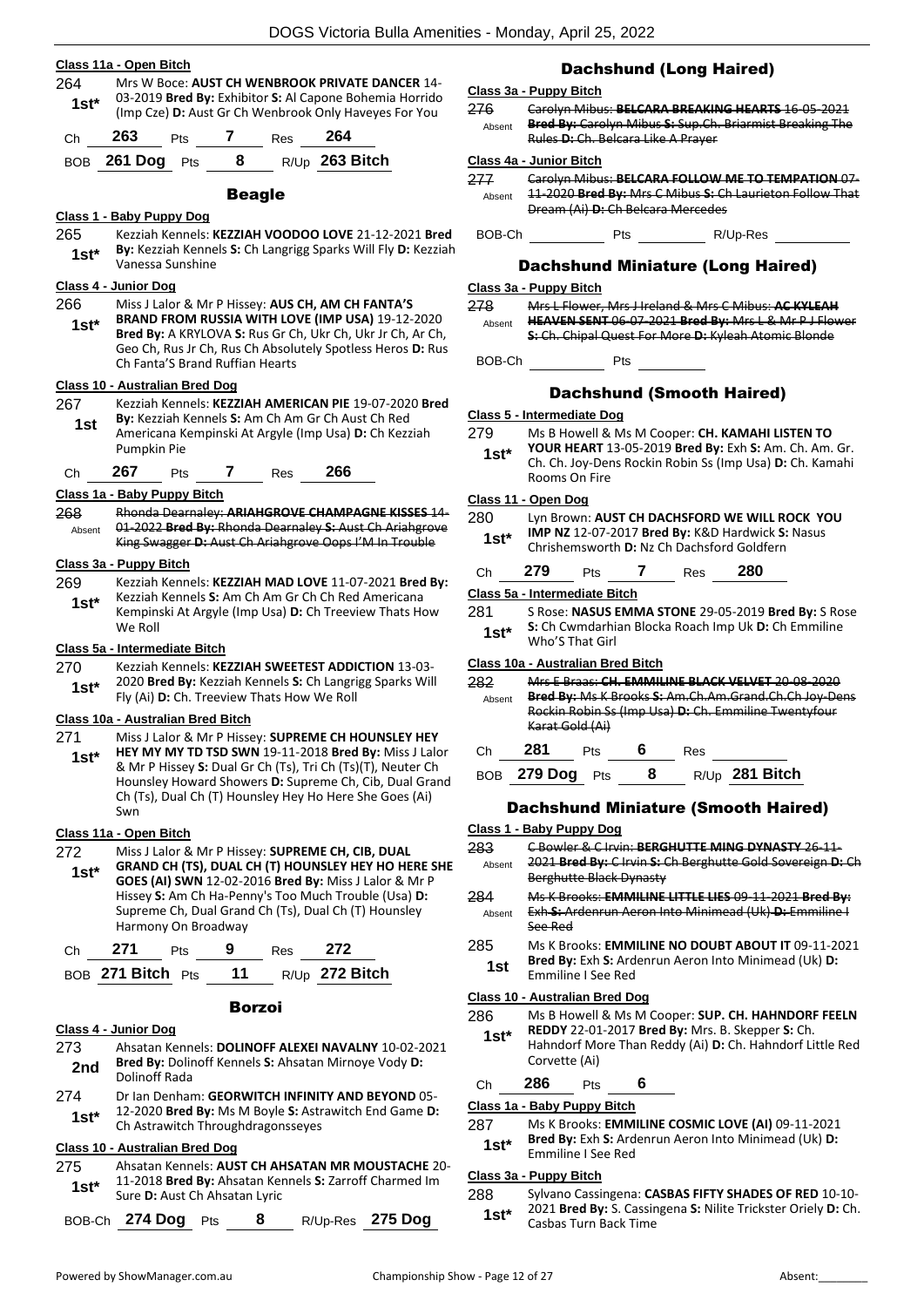#### **Class 4a - Junior Bitch**

289 Mrs E Braas: **PICOLLO TECKEL HONEY KISS (IMP. RUS)** 21- 01-2021 **Bred By:** E Pikul **S:** Picollo Teckel World Is Mine **D:**  Picollo Teckel Ice Ice Baby Absent

#### **Class 5a - Intermediate Bitch**

290 Ms B Howell & Ms M Cooper: **CH. KAMAHI LITTLE MISS SASSY PANTS** 20-11-2019 **Bred By:** Exh **S:** Nilite Trickster **1st BASST PANTS 20-11-2019 BIED BY: EXITS: NIIItE** O'riley **D**: Ch. Hahndorf Little Red Corvette (Ai)

#### **Class 10a - Australian Bred Bitch**

291 Sylvano Cassingena: **AUSTRALIAN CHAMPION CASBAS TURN BACK TIME** 26-09-2018 **Bred By:** Mr Sylvano Cassingena **S:** Ch Ygiea Need Yo Now (Imp Swe) **D:** Ch Millewa Miss Molly Brown **1st**

| Ch | $290$ Pts         | 8 | Res <b>288</b> |                |
|----|-------------------|---|----------------|----------------|
|    | BOB $286$ Dog Pts |   |                | R/Up 290 Bitch |

#### **Deerhound**

#### **Class 5a - Intermediate Bitch**

292 Ms M Crossley & Miss A Stehr: **CH EILRIG SPEED BONNIE BOAT (AI)** 06-12-2019 **Bred By:** M W Calvert **S:** Am Gr Ch Jaraluv Undaunted Courage (Imp Usa) **D:** Eilrig Abhainn Shira **1st\***

#### **Class 11a - Open Bitch**

293 Ms Melanie Crossley: **NECESSE'S DIRA DOMINA (IMP SWEDEN)** 10-04-2019 **Bred By:** Pia Erasmie **S:** Murray Field'S Börje N Arte **D:** Necesse'S Cassiopeia Conatus **1st\***

BOB-Ch **292 Bitch** Pts **7** R/Up-Res **293 Bitch**

#### Foxhound

#### **Class 5 - Intermediate Dog**

294 Mr J Bryson & Mrs C Bryson & Miss B Bryson & Miss L McVilly: **CH: FOXHUNT IMAGE IS EVERYTHING** 08-10-2020 **Bred By:** Mr J Bryson & Mrs C Bryson & Miss B Bryson **S:**  Foxhunt Cobra **D:** Ch Fudeta Trophy Hunter **1st\***

BOB-Ch **294 Dog** Pts **6**

#### Irish Wolfhound

#### **Class 4 - Junior Dog**

- 295 Dr F & Mrs A McEvoy & Mr S Jervies: **TIROWEN SANDOR**
- 30-10-2020 **Bred By:** Dr F J & A T McEvoy **S:** Ch. Tirowen Octavian (Ai) **D:** Dunmadadh Finally Flavia To Tirowen (Imp Usa) **1st\***

#### **Class 5 - Intermediate Dog**

296 Ms J Jeanes / Dr F & Mrs A McEvoy: **TIROWEN KYON** 15-01- 2020 **Bred By:** Dr F J & Mrs A T McEvoy **S:** Int.Ch. Ocoolio Of First Avenue (Bel) **D:** Sbis Ch. Dromkeen Lily **1st\***

BOB-Ch **295 Dog** Pts **7** R/Up-Res **296 Dog**

#### Pharaoh Hound

#### **Class 4 - Junior Dog**

- 297 Teresa Gaudio: **CH. ANTEFA'S ARAGORN (IMP SWEDEN)**
- 10-11-2020 **Bred By:** Monica Lundqvist & Annica Hemström Lundqvist **S:** Antefa'S Zmeagol **D:** Antefa'S Yosofin **1st\***

BOB-Ch **297 Dog** Pts **6**

#### Rhodesian Ridgeback

#### **Class 1 - Baby Puppy Dog**

- 298 M & V Stoneham: **RIJSTONE SHAKE RATTLE N ROLL** 28-12- 2021 **Bred By:** M & V Stoneham **S:** Ch Shelridge Weapon Of Choice **D:** Rijstone Summer Breeze Absent
- 299 Miss L & Mrs B McVilly: **KHANYSHA EDGE OF DARKNESS (AI)** 15-11-2021 **Bred By:** Ms R Morrison **S:** C.I.B. Cze. Jr Ch. Rom. Gr. Ch. Slv. Jr Ch. Blk. Ch. Bul. Gr. Ch. Redyland Anyway Anyhow Anywhere (Imp Cze) **D:** Amashutu Black Widow **1st\***

#### **Class 3 - Puppy Dog**

| 300    | Dr Cecily Macdougall & Mr John Horsfield: NKALAKATHA   |
|--------|--------------------------------------------------------|
| Absent | ADEL SULTAN (AI) 04-10-2021 Bred By: Nkalakatha S: Sup |
|        | Ch Juzrival Arkan Up (Ai) D: Ch Nkalakatha Pridepred   |
|        | Georgiana                                              |
|        | Class 4 - Junior Dog                                   |

#### **Class 4 - Junior Dog**

- 301 Brent and Gina Stanyon: **CH KUSINI PACER BAY (AI)** 26-12- 2020 **Bred By:** EXH **S:** Sup Ch Nambala Acopie Et (Imp Nz) **D: 1st**\* **2020 Bred By: EXH S:** Sup Ch<br>Ch Nambala Acayla (Imp Nz)
- 302 Jessica Lowe: **UJAMAA DARK SIDE OF THE MOON (AI)** 23- 01-2021 **Bred By:** Ms V Moritz **S:** Int. Ch. Vizara Jukati (Nld) **2nd D**: Ujamaa Hot Flamingo (Ai)

#### **Class 5 - Intermediate Dog**

- 303 Miss K & Mrs E Witchell: **SAHWIRA ZULU SIMBA** 08-10- 2019 **Bred By:** SAHWIRA ZULU **S:** Kiwi - Aust Ch. Koruridge Eleguas Paradox (Imp Nzl) **D:** Sanaa - Aust Ch. Sahwira Sanaa (Ai) Rn **1st\***
- 304 Ms C Newhouse: **ACACIAVELD CATO GLADIUS** 24-06-2020 **Bred By:** Ms C Newhouse **S:** Otesha Hondo **D:** Otesha **3rd Brea By**<br>Ashanti
- 305 Sheena Draai: **OTESHA KEI** 31-12-2019 **Bred By:** Michelle Howell **S:** Otesha Kellan **D:** Otesha Thandi **2nd**

| Ch | 301 | Pts | 10 | Res | <b>303</b> |
|----|-----|-----|----|-----|------------|
|    |     |     |    |     |            |

#### **Class 2a - Minor Puppy Bitch**

306 Dr C Macdougall & Mr J Horsfield: **NKALAKATHA ADEL SHARMA (AI)** 04-10-2021 **Bred By:** Nkalakatha **S:** Sup Ch Juzrival Arkan Up (Ai) **D:** Ch Nkalakatha Pridepred Georgiana Absent

#### **Class 4a - Junior Bitch**

| 307 | Ozrhode Kennels: OZRHODE LA PINK HOUSES 04-11-2020              |
|-----|-----------------------------------------------------------------|
| 1st | <b>Bred By:</b> Ozrhode Kennels S: Sup Ch. Juzrival Arkan Up D: |
|     | Ch Ozrhode Because Im Worth It                                  |

#### **Class 5a - Intermediate Bitch**

- 308 Julie Spittal: **NKALAKATHA BENNU KYA** 12-08-2020 **Bred By:** Ms C MacDougall & Mr J Horsfield **S:** Ujamaa Symphony Red (Ai) **D:** Ch. Nkalakatha Pridpred Georgiana Absent
- 309 M & V Stoneham: **RIJSTONE LIL SPRINKLE OF LIGHT (AI)** 20- 09-2020 **Bred By:** EXH **S:** Am.Ch. Redawg Christofel
- **1st** O'9-2020 **Bred By:** EXH **S:** Am.Ch. Redawg Christore D'copprrdg Sc (Usa) **D:** Rijstone Little Miss Sparkle

#### **Class 10a - Australian Bred Bitch**

310 Dr C Macdougall & Mr J Horsfield: **NKALAKATHA BENNU IZZY** 12-08-2020 **Bred By:** Nkalakatha **S:** Ujamaa Symphony Red **D:** Nkalakatha Pridepred Georgiana Absent 311 Miss L & Mrs B McVilly: **KHANYSHA PHEO NIX RISING** 13- 02-2021 **Bred By:** Ms R Morrison **S:** Ch: Shelridge Weapon Of Choice **D:** Amashutu Black Widow Absent

#### **Class 11a - Open Bitch**

| 312    |                    | Dr C Macdougall & Mr J Horsfield: CH NKALAKATHA    |                  |     |                                                        |  |  |  |  |
|--------|--------------------|----------------------------------------------------|------------------|-----|--------------------------------------------------------|--|--|--|--|
| Absent |                    | PRIDEPRED GEORGIANA 20-08-2018 Bred By: Nkalakatha |                  |     |                                                        |  |  |  |  |
|        |                    |                                                    |                  |     | S: Ch Etosha Uatu Of The Asgard D: Nkazimlo Madam Copy |  |  |  |  |
| Ch     | 309                | <b>Pts</b>                                         |                  | Res | 307                                                    |  |  |  |  |
|        | <b>BOB</b> 301 Dog | <b>Pts</b>                                         | 12 <sup>12</sup> |     | R/Up 303 Dog                                           |  |  |  |  |

#### Saluki

#### **Class 5 - Intermediate Dog**

- 313 Talkabout Kennels: **CH CRISNICK THE PHANTOM MENACE**
- 17-12-2019 **Bred By:** Mr C & Mrs N Lawton **S:** Ch Crisnick Wizard Of Oz **D:** Ch Talkabout Titanium **1st\***
- **Class 11 - Open Dog**
- 314 Mr A Chato: **SUP CH. CRISNICK SURPRISE PARTI** 15-06-2013
- **Bred By:** Mr C and Mrs N Lawton **S:** Ch. Baghdad Prestige **2nd** Brea By: Mr C and Mrs N Lawton S<br>Affair D: Ch. Baghdad Bint Al Kaliq
- 315 Mr S Wailes & the late Mr D Nylund: **CH LAMAAN KADEYRN (AI) JC** 19-11-2012 **Bred By:** Stephen Wailes **S:**  Am Ch Monab Hugo Boss Of Ruwach (Usa) **D:** Ch Lamaan Ifori (Ai)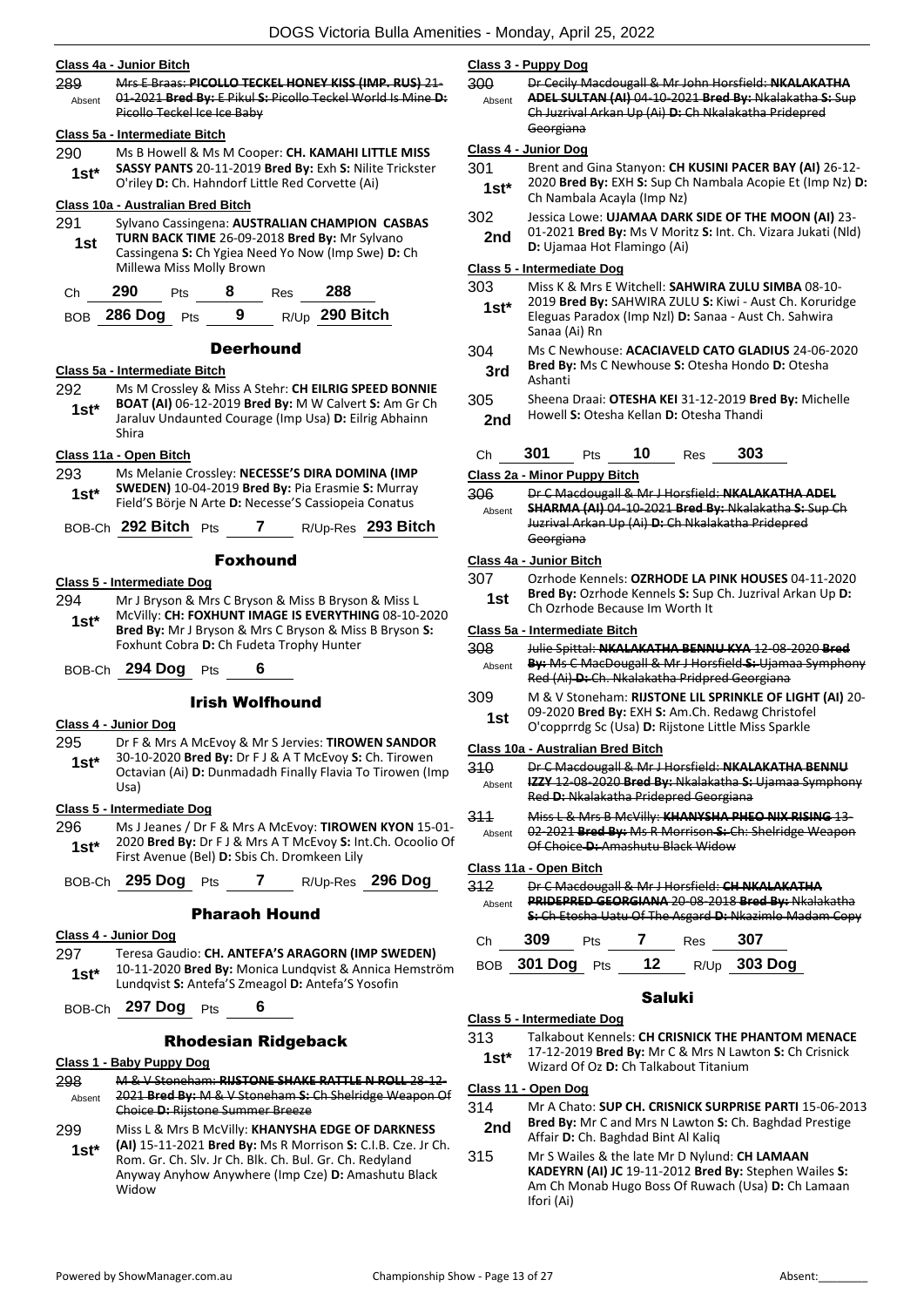|                |                          |                                          |         |                                          | <b>DOGS Victoria Bulla Amenities -</b>                                                                                                                            |                 |
|----------------|--------------------------|------------------------------------------|---------|------------------------------------------|-------------------------------------------------------------------------------------------------------------------------------------------------------------------|-----------------|
| 316<br>1st*    |                          |                                          |         |                                          | S Green, E Guthrie & A Green: AUST CH ELARABIE OASIS<br>ODYSSEY 18-08-2015 Bred By: J & E Guthrie S: Sup.Ch.<br>Elarabie Oasis Imran D: Ch. Elarabie Oasis Montez |                 |
| Сh             | 316                      | Pts                                      | 9       | <b>Res</b>                               | 313                                                                                                                                                               | В١              |
|                |                          | Class 10a - Australian Bred Bitch        |         |                                          |                                                                                                                                                                   | Pt:             |
| 317            |                          |                                          |         |                                          | Mr A & Mrs M Chato: CH. BAGHDAD LETS GO PARTI 29-03-                                                                                                              |                 |
| 2nd            |                          |                                          |         |                                          | 2019 Bred By: Mrs Paula Bockman-Chato S: Sup Ch. Crisnick                                                                                                         | R,              |
|                |                          |                                          |         |                                          | Surprise Parti D: Ch. Tiana Lucieintheskywithdimonds Jc                                                                                                           | Pt:             |
| 318            |                          |                                          |         |                                          | Mr S Wailes & the late Mr D Nylund: LAMAAN LLILIWEN                                                                                                               |                 |
| 3rd            |                          |                                          |         |                                          | (AI) JC 22-04-2018 Bred By: Stephen Wailes S: Am Ch<br>Baklavas Rafi Rasil Of Khiva (Sweden) D: Ch Tiana                                                          | B               |
|                |                          | Lucyintheskywithdimonds Jc               |         |                                          |                                                                                                                                                                   |                 |
| 319            |                          |                                          |         |                                          | Talkabout Kennels: SUPREME CH CRISNICK WHISKEY ON                                                                                                                 |                 |
| $1st*$         | Cocoa                    |                                          |         |                                          | ICE (AI) 05-02-2019 Bred By: Mr C & Mrs N Lawton S: Sup<br>Ch Talkabout Son Of A Gun D: Sup Ch Crisnick Creme De La                                               | М               |
|                |                          |                                          |         |                                          |                                                                                                                                                                   |                 |
| 320            | Class 11a - Open Bitch   |                                          |         |                                          | MR ANDREW WATT & MRS MELINDA WATT: SUPREME CH.                                                                                                                    |                 |
| 1st            |                          |                                          |         |                                          | ARRABESQ SHADAD PORTIA (AI) JC 29-09-2016 Bred By:                                                                                                                | P۱              |
|                |                          |                                          |         |                                          | EXHIBITOR S: Grand Ch Yasbiq Saudy Shadad D: Supreme                                                                                                              |                 |
|                |                          | Ch Tiana Cressida                        |         |                                          |                                                                                                                                                                   | Jι              |
| Ch             | 319                      | Pts                                      |         | 9 Res 317                                |                                                                                                                                                                   |                 |
|                | $_{\rm BOB}$ 316 Dog     | Pts                                      |         |                                          | 13 R/Up 319 Bitch                                                                                                                                                 | In              |
|                |                          |                                          |         |                                          |                                                                                                                                                                   |                 |
|                |                          |                                          | Whippet |                                          |                                                                                                                                                                   |                 |
|                | Class 1 - Baby Puppy Dog |                                          |         |                                          |                                                                                                                                                                   | A               |
| 321<br>Absent  |                          |                                          |         |                                          | Khayoz Kennels: KHAYOZ JIVE TALKIN 06-12-2021 Bred By:<br>Khayoz Kennels S: Ch Bonnymead Boss Nova D: Sup Ch                                                      |                 |
|                |                          | Khayoz Me Myself And I                   |         |                                          |                                                                                                                                                                   | O               |
|                | Class 3 - Puppy Dog      |                                          |         |                                          |                                                                                                                                                                   |                 |
| 322            |                          |                                          |         |                                          | Khayoz Kennels: KHAYOZ NEVERENDING STORY 07-05-                                                                                                                   |                 |
| Absent         |                          |                                          |         |                                          | 2021 Bred By: Khayoz Kennels S: Sup Ch Rosiel Pax To The                                                                                                          |                 |
|                |                          |                                          |         | Rafters D: Sup Ch Khayoz Me Myself And I |                                                                                                                                                                   | Fii             |
|                | Class 4 - Junior Dog     |                                          |         |                                          |                                                                                                                                                                   |                 |
| 323            |                          |                                          |         |                                          | Mr A Adams: CHESSMEN PURPLE RAIN 17-03-2021 Bred<br>By: Miss J M Kerslake S: Ch. Beauroi Diamond Masquerade                                                       |                 |
| 2nd            |                          | D: Isilwane Run To You                   |         |                                          |                                                                                                                                                                   |                 |
| 324            |                          |                                          |         |                                          | S Karunananda: <b>INGWE MIRACLE MAN</b> 24-03-2021 Bred                                                                                                           |                 |
| $1st^*$        |                          |                                          |         |                                          | By: Ingwe Kennels S: Ch Byerley Maui Jim D: Ch Ingwe                                                                                                              |                 |
|                |                          | When Irish Eyes R Smilin                 |         |                                          |                                                                                                                                                                   | S               |
| Ch             | 324                      | Pts                                      |         | 7 Res                                    | 323                                                                                                                                                               |                 |
|                |                          | Class 1a - Baby Puppy Bitch              |         |                                          |                                                                                                                                                                   |                 |
| 325.<br>Absent |                          |                                          |         |                                          | Khayoz Kennels: KHAYOZ JIVE BUNNY 06-12-2021 Bred By:<br>Khayoz Kennels S: Ch Bonnymead Boss Nova D: Sup Ch                                                       | <u>Cla</u>      |
|                |                          | Khayoz Me Myself And I                   |         |                                          |                                                                                                                                                                   | 329             |
|                | Class 3a - Puppy Bitch   |                                          |         |                                          |                                                                                                                                                                   |                 |
| 326            |                          |                                          |         |                                          | Sylvano Cassingena: SHENKHAN BARE FOOT O OVA DRESD                                                                                                                | 330             |
| 1st*           |                          |                                          |         |                                          | (IMP NZ) 29-07-2021 Bred By: Mrs M Powley S: Ch                                                                                                                   | 2               |
|                |                          |                                          |         |                                          | Shenkhan Four Seasons D: Shalique Sunshine At Shenkhan                                                                                                            |                 |
|                | Class 4a - Junior Bitch  |                                          |         |                                          |                                                                                                                                                                   |                 |
| 327            |                          |                                          |         |                                          | MRS N J RULE-STEELE & MISS S TURAY & MISS E PERKINS:<br>TAEJAAN VACATION IN VENICE 12-11-2020 Bred By: MRS                                                        | Cla:            |
| $1st^*$        |                          |                                          |         |                                          | N J RULE-STEELE S: Sobresalto Ladro Di Emozioni (Imp Ita)                                                                                                         | 33 <sup>′</sup> |
|                |                          |                                          |         | D: Ch. Taejaan Nights Inwhite Satin      |                                                                                                                                                                   |                 |
|                |                          | <b>Class 10a - Australian Bred Bitch</b> |         |                                          |                                                                                                                                                                   | 332             |
| 328            |                          |                                          |         |                                          | Khayoz Kennels: GR CH KHAYOZ DANCING IN THE RAIN 26-                                                                                                              | 2               |
| Absent         |                          |                                          |         | Nova D: Ch Khayoz Me Myself And I        | 04 2018 Bred By: Khayoz Kennels S: Ch Bonnymead Boss                                                                                                              |                 |
|                |                          |                                          |         |                                          |                                                                                                                                                                   |                 |
| Сh             | 327                      | Pts                                      | 7       | Res                                      | 326                                                                                                                                                               | Cla:            |
|                | <sub>BOB</sub> 327 Bitch | Pts                                      | 9       | R/Up                                     | <b>324 Dog</b>                                                                                                                                                    | 333             |

# Group 4 - Specials

| <b>Best</b><br>Pts: 25 | <b>Deerhound</b><br>292<br>Ms M Crossley & Miss A Stehr: Ch Eilrig Speed Bonnie Boat<br>(AI)                              |
|------------------------|---------------------------------------------------------------------------------------------------------------------------|
| R/Up<br>Pts: 15        | <b>Foxhound</b><br>294<br>Mr J Bryson & Mrs C Bryson & Miss B Bryson & Miss L<br>McVilly: CH: Foxhunt Image Is Everything |
| Baby                   | <b>Rhodesian Ridgeback</b><br>299<br>Miss L & Mrs B McVilly: KHANYSHA EDGE OF DARKNESS<br>(AI)                            |
| Minor                  |                                                                                                                           |
|                        | <b>Dachshund Miniature (Smooth</b>                                                                                        |
| <b>Puppy</b>           | Haired)<br>288<br>Sylvano Cassingena: Casbas Fifty Shades Of Red                                                          |
| Junior                 | <b>Basset Hound</b><br>261<br>Ms B Howell & Ms M Cooper: Kamahi New Sheriff in Town                                       |
| Inter                  | 292<br>Deerhound<br>Ms M Crossley & Miss A Stehr: Ch Eilrig Speed Bonnie Boat<br>(AI)                                     |
| Aus Br                 | <b>Saluki</b><br>319<br>Talkabout Kennels: Supreme Ch Crisnick Whiskey On Ice<br>(AI)                                     |
| Open                   | Saluki<br>316<br>S Green, E Guthrie & A Green: Aust Ch Elarabie Oasis<br>Odyssey                                          |
| Finish                 | Absent<br>23                                                                                                              |

# Group 5 - Working Dog Group

Ms Jacqui Weekes (VIC)

tart Time:

#### Australian Cattle Dog

#### **Class 1 - Baby Puppy Dog**

- 329 Mr A & Mrs R Spargo: **PUREHEEL ROYAL ERASER** 23-01-
	- 2022 **Bred By:** Mr A & Mrs R Spargo **S:** Ch Bluverado Royal **1st** 2022 **Brea By:** IVIT A & IVITS K Spargo Rampage **D:** Pureheel Ticket To Ride
- 330 Mr R B and Mrs C J Redhead: **LANDMASTER IRON**
- **MOUNTAIN** 24-12-2021 **Bred By:** Mr R B and Mrs C J Redhead **S:** Cloverdowns Beyond The Lyric **D:** Ch. Cloverdowns Sounds Of Then (Ai) **2nd**

#### **Class 1a - Baby Puppy Bitch**

- 331 Mr A & Mrs R Spargo: **PUREHEEL ROYAL INFLUENCE** 05-01- 2022 **Bred By:** Mr A & Mrs R Spargo **S:** Ch Bluverado Royal **St\*** 2022 **Bred By:** Mr A & Mrs R Spargo S: Ch Bluverado Roy<br> Rampage **D:** Ch Wyhandoo Four Leaf Clova At Accebera
- 332 Mr A & Mrs R Spargo: **PUREHEEL ROYAL MOMENT** 23-01- 2022 **Bred By:** Mr A & Mrs R Spargo **S:** Ch Bluverado Royal **2nd** 2022 Bred By: Mr A & Mrs R Spargo<br>Rampage D: Pureheel Ticket To Ride

#### Australian Kelpie

**Class 4a - Junior Bitch**

333 Ms SY Paige & Mr CM Bailey: **SOUTHSPIRIT CHARDONNAY** 16-12-2020 **Bred By:** Ms M Schiller **S:** Ch Kalan Sky Galaxy **1st**\* 1<sup>b-12-2020</sup> Bred<br>**D:** Kalan Djuwel

BOB-Ch **333 Bitch** Pts **6**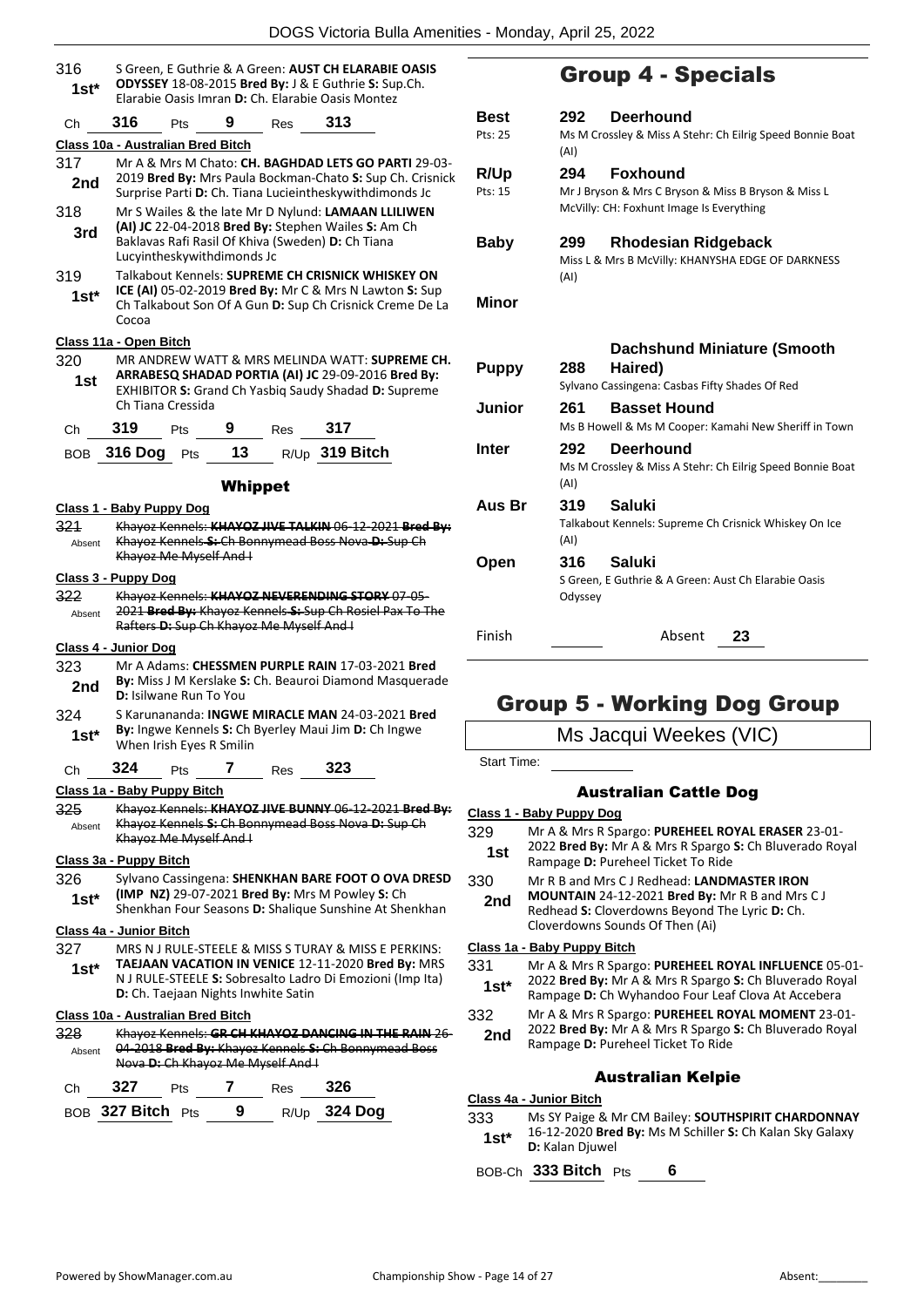#### Australian Shepherd

#### **Class 2 - Minor Puppy Dog**

334 S Male: **SHARAM GO WITH THE FLOW** 29-07-2021 **Bred By:** Exh **S:** Ch Dapsen R U Ready For It At Cloverdowns (Ai) **D: 1st**\* Exn **S**: Ch Dapsen R U P<br>Sharam Voodoo Angel

#### **Class 3 - Puppy Dog**

- 335 A Petersen, J Purcell and T Gaudio: **DAPSEN RHYMES WITH BLUNT** 15-05-2021 **Bred By:** D Petersen **S:** Bailiwick I've Got The Magic At Dapsen (Imp Usa) **D:** Ch Cloud Nine Can Ewe Keep A Secret (Imp Usa) **1st\***
- 336 Ellagant Kennels: **ELLAGANT I WILL MAKE U FAMOUS** 01-
- 09-2021 **Bred By:** Ellagant Kennels **S:** Gbz Ch Prt Ch Jr Ch Multi Ch Sup Ch Seventy Seven Cherised Desire (Imp Prt) **D:**  Ch Ellagant Rich And Famous **2nd**

#### **Class 4 - Junior Dog**

- 337 Miss T Collins: **AMERAHNN THUNDER BOLT** 10-11-2020
- **Bred By:** Amerahnn **S:** Gbz.Ch.Prt.Jr.Ch.Multi Ch.Sup.Ch Seventy Seven Cherished Desire (Imp Prt) **D:** Ch Amerahnn Walk Of Fame **1st**

#### **Class 5 - Intermediate Dog**

- 338 B Pilkington: **ACAPPELIA MAN IN TH MIRROR** 20-07-2020 **Bred By:** B Pilkington **S:** Sup Ch Ellagant Designer Edition **D: 1st\*** Bred By: B Pilkington S: Sup Ch Ellagant Shes Got The Moves
- 339 Kirra Hunnam: **SANPASHO STRENGTH THRU LOYALTY** 02- 06-2020 **Bred By:** Mrs W J & Mr T Richardson **S:** Ellagant Positive Thinking **D:** Sanpasho Western Stussy **2nd**

#### **Class 10 - Australian Bred Dog**

340 B Pilkington: **CH ACAPPELIA UNDER THE RADAR JC** 27-05- 2019 **Bred By:** B K Pilkington **S:** Am. Gr. Ch. Sup Ch. Copperridges Under Surveillance (Imp Usa) **D:** Ch Ellagant Shes Got The Moves **1st**

#### **Class 11 - Open Dog**

- 341 A Petersen, J Karras & B Moore: **AM CH. SUP CH. REGAL REIGN HIGHTIDE HIT THE JACKPOT HT (IMP USA)** 11-07- **1st\***
- 2016 **Bred By:** Mr M Moore & Mrs B Moore **S:** Multi Ch, Int Ch, Akc Gch Schaefer Vinelake Impulsive Cgc Romx-I Rom-C-I **D:** Am Gchs Ch Empty Nest It's Not About The Money 342 Ellagant Kennels: **CH ELLAGANT CAPTURE THE MOMENT**
- 23-04-2019 **Bred By:** Ellagant Kennels **S:** Ch Maisilva Rising **2nd** 23-04-2019 **Bred By:** Ellagant Kennels S: Chempire **D:** Chempian All Rhythm At Mysql

Ch **341** Pts **14** Res **337**

#### **Class 1a - Baby Puppy Bitch**

- 343 MISS T SIMPSON: **JEDABUN CONQUEROR OF THE SNOW** 03-01-2022 **Bred By:** MISS T SIMPSON **S:** Command &
- **1st**\* U3-01-2022 **Bred By:** MISS T SIMPSON **S:** Command & Conquer Diamond Rush (Cze) **D:** Jedabun The Snow Queen 344 S Male: **DAPSEN SLAP N TICKLE AT SHARAM** 16-11-2021
- **Bred By:** Exh **S:** Bailiwick I've Got The Magic At Dapsen (Imp **2nd** Bred By: Exh S: Balliwick I've Got The Ma<br>Usa) **D:** Ch Lamadabell Streets Ahead Ht

#### **Class 3a - Puppy Bitch**

| 345    | Kerry Webb: NGALLA COVER ME IN SUNSHINE 07-06-2021           |
|--------|--------------------------------------------------------------|
| Absent | <b>Bred By:</b> Exh-S: Ch Cuebiyar Upping The Ante-D: Ngalla |
|        | <b>Protectionist</b>                                         |

#### **Class 4a - Junior Bitch**

- 346 Gayle Knowles: **MAINSTREET PRETTY FLY** 22-04-2021 **Bred By:** 3100056309 **S:** Ch. Mainstreet The Colour Of Money **D: 2nd By:** 3100056309 S: Ch. Mainstreet All Dressed Up
- 347 N JAMES: **AMERAHNN THE QUEENS GAMBIT** 10-11-2020 **Bred By:** Nikola James **S:** Gbz.Ch.Prt.Jr.Ch.Multi Ch. Sup.Ch Seventy Seven Cherished Desire (Imp Prt) **D:** Ch. Amerahnn Walk Of Fame **1st\***

#### **Class 5a - Intermediate Bitch**

348 B Pilkington: **ACAPPELIA IN HER REFLECTION** 20-07-2020 **Bred By:** B Pilkington **S:** Sup Ch Ellagant Designer Edition **D: 1st Bred By:** B Pilkington **S:** Sup Ch Ellagant Shes Got The Moves

#### **Class 10a - Australian Bred Bitch**

349 Gayle Knowles: **MAINSTREET RIVERDANCE** 10-08-2020 **Bred By:** Gayle Knowles **S:** Dykinta Man Around Town (Ai) **1st\*** Bred By: Gayle Knowles S: Dykint<br>D: Ch. Mainstreet All Dressed Up

#### **Class 11a - Open Bitch**

350 Mrs A Richardson & Mrs K McKinnon: **SUP CH ELLAGANT COVERT SURVEILLANCE** 10-12-2018 **Bred By:** Ellagant

Kennels **S:** Am Gr Ch Sup Ch Copperridges Under Surveillance **D:** Ch Ellagant Sparks Fly **1st\***

| Ch. | 350                     | Pts | 10 | Res   | 347     |
|-----|-------------------------|-----|----|-------|---------|
|     | $DCD = 350$ Ritch $Dto$ |     | 10 | D/1 h | 341 Doc |

BOB **350 Bitch** Pts **19** R/Up **341 Dog**

#### Belgian Shepherd Dog (Groenendael)

#### **Class 11a - Open Bitch**

351 Mr N Luke &Mr G Carroll: **MELODY DE BRUINE BUCK ( IMP NDL)** 23-10-2018 **Bred By:** AMPM Roozen **S:** Kamp Luca De **1st\* NDLI** 23-10-2018 **Bred By:** AMPM Roozen S:<br>Bruine Buck **D:** Kamp Benthe De Bruine Buck

BOB-Ch **351 Bitch** Pts **6**

#### Belgian Shepherd Dog (Malinois)

#### **Class 11a - Open Bitch**

352 Sarah Trembath: **TAIKATALVEN JARDIN DES FLEURS (IMP FIN)** 17-07-2016 **Bred By:** Sakari Joenvaara **S:** Fr Ch Ianys Du Mas Des Lavandes **D:** Getiane Dite Kaneli Du Mas Des Lavandes Absent

BOB-Ch Pts

#### Border Collie

#### **Class 3 - Puppy Dog**

| 353    | Lyn Allshorn: MERRINDA SKY HIGH LOVER 20-07-2021 Bred |
|--------|-------------------------------------------------------|
| $1st*$ | By: Lyn Allshorn S: Uttercharm Kozmic Ballad Ofluv At |
|        | Merrinda D: Merrinda I See Skies Of Blue              |

354 Ms S Douglass: **ETHERIAL DO YOU REMEMBER** 26-06-2021 **Bred By:** Exh **S:** Ch Steadfast Remember My Name **D: 2nd** Brea By: Exn S: Ch Steadh<br>Etherial Repeat After Me

#### **Class 10 - Australian Bred Dog**

355 Lyn Allshorn: **CH UTTERCHARM KOZMIC BALLAD OFLUV AT MERRINDA AI** 15-02-2020 **Bred By:** Miss J Symonds **S:** Nz **1st\***

Ch Waveney Kozmic Eclipse -Sem **D:** Ch Merrinda Girl Of My Heart Ai

### Ch **355** Pts **8** Res **353**

#### **Class 1a - Baby Puppy Bitch**

- 356 D. Miller: **MILANGIMBI HEAVEN SCENT** 18-01-2022 **Bred By:** D. Miller **S:** Ch. Sherayle Diamond Illusions Et. **D:**
- **2nd By:** D. Miller S: Ch. Sheray<br>Milangimbi Chantilly Lace
- 357 Lyn Allshorn: **MERRINDA HOLLYWOOD ROSE** 05-01-2022 **Bred By:** Lyn Allshorn **S:** Sup Ch Winpara Welcome To The **1st\*** Bred By: Lyn Allshorn S: Sup Ch Winpara We<br>Jungle D: Ch Merrinda Hollywood Kinda Girl

#### **Class 5a - Intermediate Bitch**

- 
- Speedway To My Heart **D:** Ch Merrinda Hollywood Kinda Girl **1st\***

#### **Class 10a - Australian Bred Bitch**

359 Ethan James: **MILANGIMBI MAD ABOUT DIAMONDS** 13- 12-2019 **Bred By:** Diane Miller **S:** Sherayle Diamond **1st** 12-2019 **Bred By:** Diane Miller S: Sherayle<br>**1st** Illusions **D**: Milangimbi Afternoon Delight

| Ch 358 Pts 7 Res 359 |  |                                     |
|----------------------|--|-------------------------------------|
|                      |  | BOB 355 Dog Pts 10 $R/Up$ 358 Bitch |

# Briard

#### **Class 10a - Australian Bred Bitch**

- 360 Ms K Kucera: **CH NARBRISSE OPHIRA** 28-02-2018 **Bred By:** Ms E Bennett **S:** A Kiss Please Moravia Campanella (Imp
	- Cze) **D:** Ch Winning Colour Of Moravia Campanella (Imp Cze) **1st\***

BOB-Ch **360 Bitch** Pts **6**

358 Lyn Allshorn: **MERRINDA OHMYHEART THAT'S AMORE AI** 09-08-2020 **Bred By:** Lyn Allshorn **S:** Multi Ch Merrinda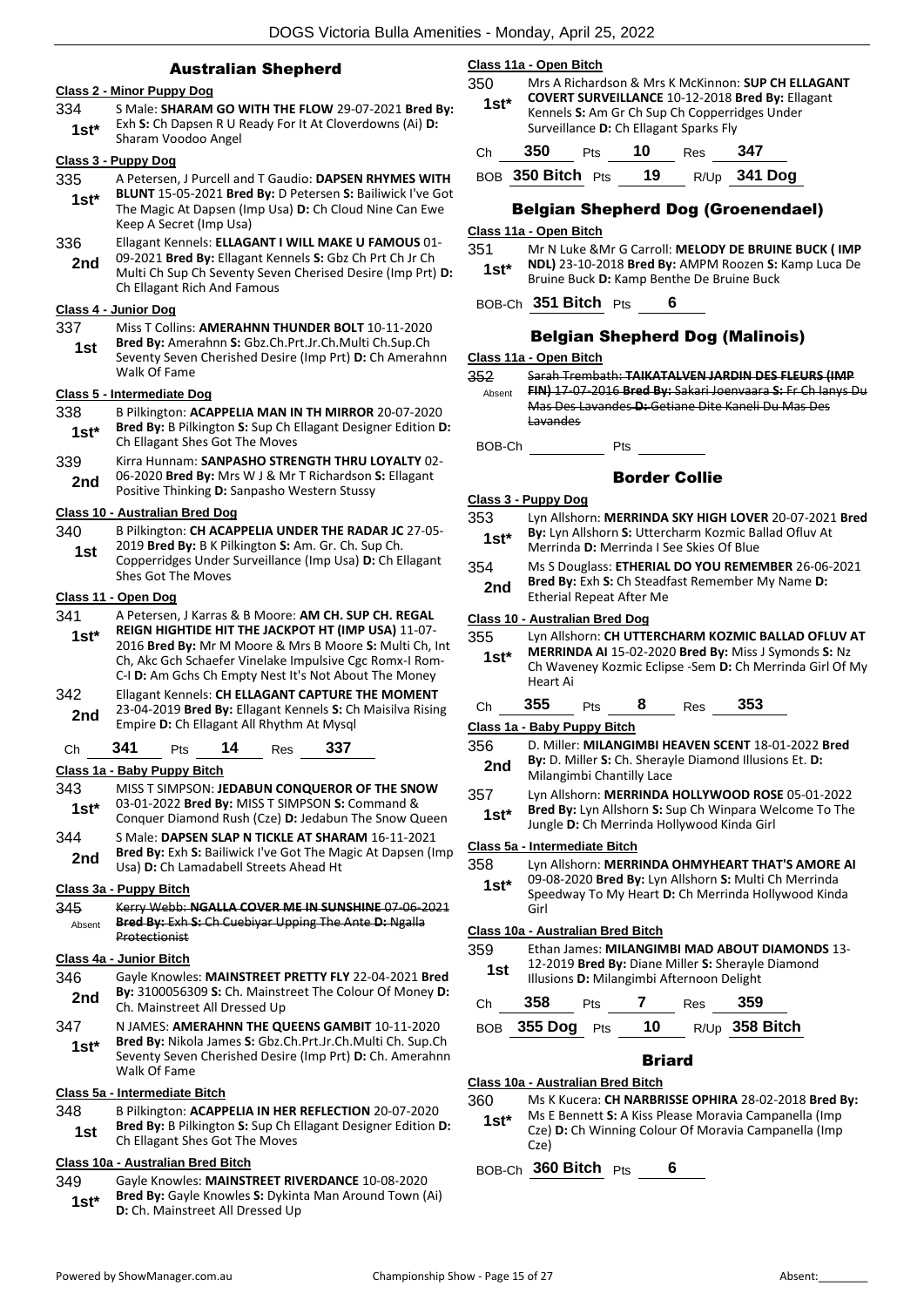#### Collie (Rough)



|  | Ch 372 Pts 6 |  | <b>Res</b> |                                  |
|--|--------------|--|------------|----------------------------------|
|  |              |  |            | BOB 369 Dog Pts 7 R/Up 372 Bitch |

#### German Shepherd Dog

#### **Class 5 - Intermediate Dog**

373 Irina Borodinova: **SCHWARZLAKE INFINITYLUCK RALPH** 26- 02-2020 **Bred By:** Irina Borodinova **S:** Ypsilon Di Casa Caputi (Imp. Deu) **D:** Schwarzlake Mystery Angel Absent

#### **Class 11 - Open Dog**

374 G + E Parsons: **CH DUX DI CASA NOBILI (IMP ITA) 'A' 'Z' BS** 27-09-2018 **Bred By:** MR L NOBILI **S:** Kik Crveni Mayestoso (Ita) **D:** Asia Di Casa Nobili(Ita) **1st\***

| Ch | 374 | Pts |  | Res |  |
|----|-----|-----|--|-----|--|
|----|-----|-----|--|-----|--|

**Class 5a - Intermediate Bitch**

375 G & K Hall: **ROXAMBURG JALAPENO (AI) AZ** 16-04-2020 **Bred By:** K & G Hall **S:** Rico Von Der Kleinen Birke (Imp Deu) **D:** Ch Roxemburg Hot Chilli Az Absent

376 Mrs E Neale & Miss V McGinty & Mr P Neale: **CH. BRONACRE INDIAN SUMMER KNIGHT (AI) 'AZ'** 12-09-2020 **Bred By:** Bronacre Kennels **S:** Ch. Hasenway Wild Knight Et **D:** Bronace Blue Ice Absent

Ch Pts Res BOB **374 Dog** Pts **6** R/Up

# German Shepherd Dog (Long Stock Coat)

#### **Class 5 - Intermediate Dog**

377 Lauren Brownhill: **SAPHARO ARCTIC DREAM AZ** 11-12-2019 **Bred By:** Lauren Brownhill **S:** Eroica Ice Ice Baby (Ai) **D:** Dual **1st\*** Brea By: Lauren Brownhill Strate and the ICB Read of the Ch (T) Sup Ch Rimerini Dare To Dream Az Ccd Re

#### Ch **377** Pts **6**

#### **Class 1a - Baby Puppy Bitch**

378 Rebecca Bentley: **ROXAMBURG REAPER** 17-01-2022 **Bred By:** K & G Hall **S:** Wulkano-Uno Von Schnitzerteam (Imp **1st\* By:** K & G Hall **S:** Wulkano-Uno Von<br>Hun) **D:** Ch Roxemburg Hot Chilli Az

#### **Class 2a - Minor Puppy Bitch**

379 Miss V McGinty & Ms D Colson: **VANHARLEY DAYNA MADE ME DO IT** 07-10-2021 **Bred By:** Ms D Colson **S:** Xander Vom Grabfeldgau (Imp Deu) **D:** Vanharley Oakley Absent

#### **Class 10a - Australian Bred Bitch**

380 Lauren Brownhill: **DUAL CH (T) SUP CH RIMERINI DARE TO DREAM AZ CCD RAE** 25-09-2015 **Bred By:** Megan Porter **S:**  Ch Sundaneka True Blue Az **D:** Grand Ch Rimerini Always N Forever Az **1st\***

Ch **380** Pts **6** Res

BOB **380 Bitch** Pts **7** R/Up **377 Dog**

#### Maremma Sheepdog

#### **Class 10 - Australian Bred Dog**

381 EMMA Astbury JEAN PURCELL CAROLYN MCLEAN: **CH DELLBIANCO SOUND THE ALARM AT CLOVERDOWNS (IID ITA)** 15-11-2018 **Bred By:** C MCLEAN **S:** Spezzaferro **D:**  Quassia Del Paradiso (Imp Ita) **1st\***

BOB-Ch **381 Dog** Pts **6**

#### Old English Sheepdog

#### **Class 2 - Minor Puppy Dog**

382 margaret duke: **STARPACER CASINO ROYALE** 03-09-2021

**Bred By:** L G Nash-Tapper **S:** Am Ch Ch Reata's Waslk The Talk Dezigner (Imp Usa) Dn54786403 **D:** Ch Starpacer My Rihanna **1st\***

#### **Class 3 - Puppy Dog**

#### 383 Denise Findlay: **OLENSHA YOU WERE MADE FOR ME** 03-05-

2021 **Bred By:** Denise Findlay **S:** Am Ch, Aust Ch Reatas Walk The Talk Dezinerz **D:** Olensha Dreams Rmaid Of This **1st\***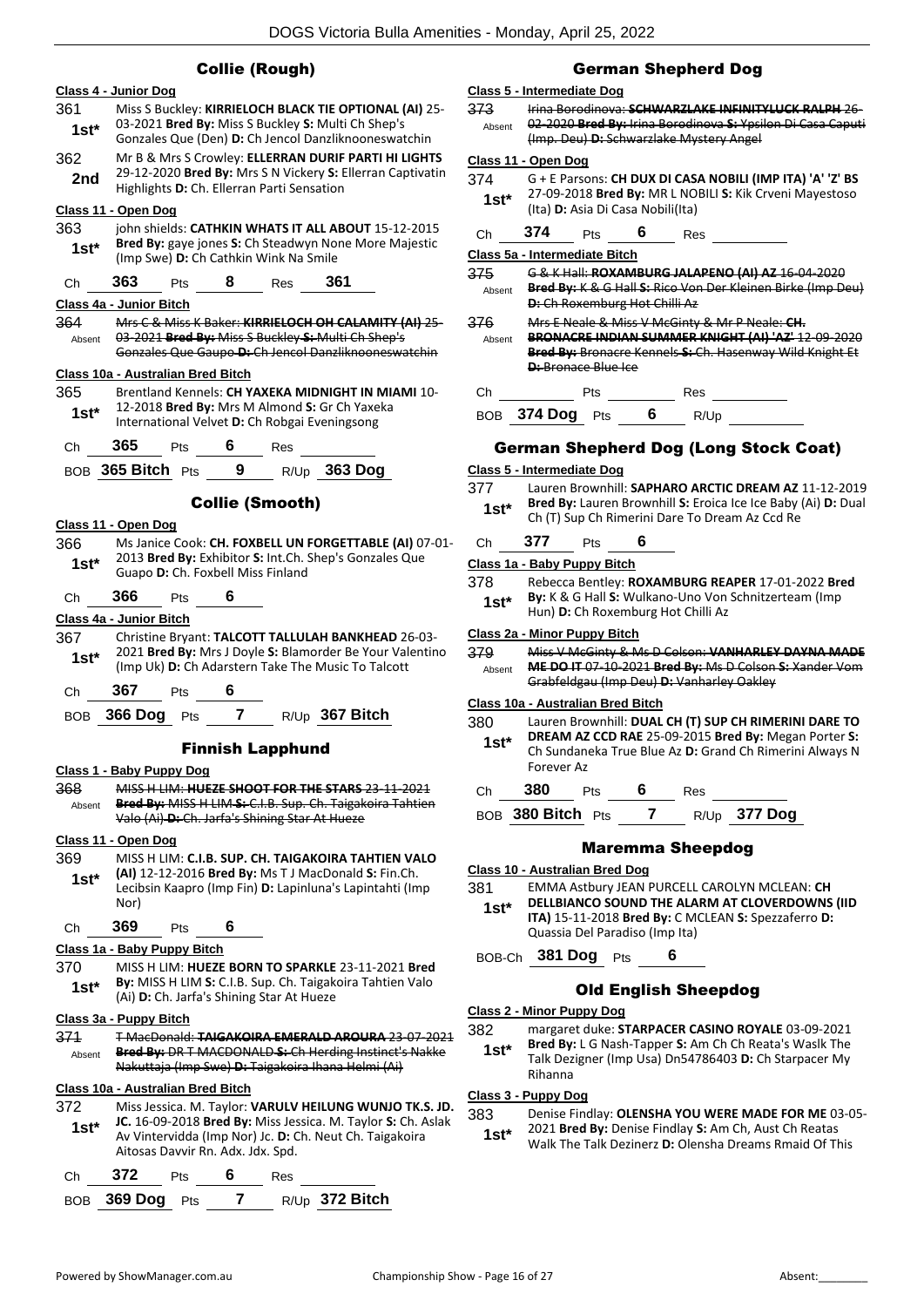|                   | 382<br>383<br>7<br>Pts<br>Res                                                                                                                                      |            | Class 4 - Junior Dog                                                                                                                                                                                           |
|-------------------|--------------------------------------------------------------------------------------------------------------------------------------------------------------------|------------|----------------------------------------------------------------------------------------------------------------------------------------------------------------------------------------------------------------|
|                   | Class 5a - Intermediate Bitch                                                                                                                                      | 396        | Llandaff Kennels: CH LLANDAFF BLACK MAGIC (AI) 30-03-                                                                                                                                                          |
| 384<br>$1st*$     | Denise Findlay: OLENSHA AMORE WITH SNODRAGON AI<br>19-09-2019 Bred By: Denise Findlay S: Itl Ch Nz Spr Ch<br>Shaggybark American Lover Of Aryakas At Snodragon Imp | Absent     | 2021 Bred By: Llandaff Kls-S: Am Ch Kingsbury Just A Little<br>Hocus Pocus D: Aust Ch Trehilyn Dances With Dragons (Ai)                                                                                        |
|                   | Usa D: Ch Olensha Pennies From Heaven Ai                                                                                                                           | 397<br>1st | Llandaff Kls: LLANDAFF SIM SALA BIM (AI) 30-03-2021 Bred<br>By: Llandaff Kls S: Am Ch Kingsbury Just A Little Hocus                                                                                            |
| Ch                | 384<br>6<br>Pts<br>BOB 383 Dog Pts 8<br>R/Up 384 Bitch                                                                                                             |            | Pocus D: Aust Ch Trehilyn Dances With Dragons (Ai)                                                                                                                                                             |
|                   |                                                                                                                                                                    | Ch         | Pts 6 Res<br>397                                                                                                                                                                                               |
|                   | <b>Polish Lowland Sheepdog</b>                                                                                                                                     |            | Class 1a - Baby Puppy Bitch                                                                                                                                                                                    |
|                   | Class 10 - Australian Bred Dog                                                                                                                                     | 398        | Bethwyn Kennels: BETHWYN SILVER SPARKLE 27-12-2021<br>Bred By: Bethwyn Kennels S: Bethwyn Bounty Hunter D: Ch                                                                                                  |
| 385               | Amadora Kennels: CH MIRRIYUULA PLAYBOY 24-08-2017                                                                                                                  | $1st*$     | Bethwyn Silver Sequel                                                                                                                                                                                          |
| $1st^*$           | Bred By: Exh S: Grand Ch. Kibic Polski Akcent (Imp Pol) D:<br>Ch. Slodka Dobrana Para (Imp Pol)                                                                    | 399<br>2nd | Mrs T L McClellan: KARDIBROKE EXCELSIOR DIAMOND (AI)<br>11-01-2022 Bred By: Mrs T L McClellan S: Am Ch Spectrum                                                                                                |
|                   | BOB-Ch 385 Dog Pts                                                                                                                                                 |            | Harlem Shuffle D: Aust Ch Kardibroke Arctic Silver                                                                                                                                                             |
|                   | <b>Shetland Sheepdog</b>                                                                                                                                           |            | Class 4a - Junior Bitch                                                                                                                                                                                        |
|                   |                                                                                                                                                                    | 400        | Bethwyn Kennels: BETHWYN SILVER BELLS 15-12-2020                                                                                                                                                               |
| 386               | Class 1 - Baby Puppy Dog<br>Christine Klempel: CHARMHILL SHILOHS GIFT 07-01-2022                                                                                   | $1st*$     | Bred By: Bethwyn Kennels S: Gr Ch Afonwen Luvs Two Win<br>D: Ch Bethwyn Silver Sequel                                                                                                                          |
| 1st               | Bred By: Christine Klempel S: Ch Louanda Ragamuffin Man                                                                                                            |            | Class 5a - Intermediate Bitch                                                                                                                                                                                  |
|                   | D: Charmhill Celeste                                                                                                                                               | 401        | Bethwyn Kennels: CH BETHWYN CINNAMON SWIRL 21-12-                                                                                                                                                              |
|                   | Class 4 - Junior Dog                                                                                                                                               | $1st*$     | 2019 Bred By: Bethwyn Kennels S: Ch Bethwyn Bushranger<br>D: Ch Bethwyn Black Peppa                                                                                                                            |
| 387               | Christine Klempel: CHARMHILL PERFECT CHANCE 20-03-                                                                                                                 |            |                                                                                                                                                                                                                |
| 1st               | 2021 Bred By: Christine Klempel S: Ch Hartly How About<br>That D: Hillswick Purfect Prudence                                                                       |            | Class 10a - Australian Bred Bitch                                                                                                                                                                              |
|                   |                                                                                                                                                                    | 402        | Llandaff Kls: AUST CH LLANDAFF I DREAM OF DRAGONS<br>(AI) 19-03-2019 Bred By: LLANDAFF KENNELS S: Am Ch                                                                                                        |
|                   | Class 11 - Open Dog<br>Santecho: AUS CH CAN CH GRANDGABLES DEJA BLUE                                                                                               | $1st*$     | Kingsbury Red Dragon Of Claymore D: Aust Gr Ch Trehilyn                                                                                                                                                        |
| 388               | WRIGGLE BUM (IMP USA) 24-03-2016 Bred By: J Quirk,                                                                                                                 |            | Dances With Dragons (Ai)                                                                                                                                                                                       |
| $1st*$            | Guy Jeavons & Mark Houston-McMillan S: Am.Ch                                                                                                                       |            | Class 11a - Open Bitch                                                                                                                                                                                         |
|                   | Grandgables Avebury King Coal (Usa) D: Am Ch                                                                                                                       | 403        | <b>Handaff KIs: GR CH TREHILYN DANCES WITH DRAGONS (AI)</b>                                                                                                                                                    |
|                   | Grandgables Meet Me In Milan Usa)                                                                                                                                  | Absent     | 08-11-2014 Bred By: Mrs L Evans S: Gr Ch Kardibroke                                                                                                                                                            |
| Ch                | 387<br>388<br>Pts 7<br>Res                                                                                                                                         |            | Finishing Line (Ai) D: Trehilyn Divas Wear Diamonds                                                                                                                                                            |
|                   | Class 1a - Baby Puppy Bitch                                                                                                                                        | Ch         | 402<br>8<br>401<br>Pts<br>Res                                                                                                                                                                                  |
| 389<br>$1st^*$    | M C Gostelow: GLENKINCHIE LIPSTICK ON LINEN 27-11-<br>2021 Bred By: M C Gostelow S: Chrishaven Whats It All                                                        |            | BOB 402 Bitch Pts 9<br>R/Up 401 Bitch                                                                                                                                                                          |
|                   | About D: Sheldan Journey Of Miles                                                                                                                                  |            | <b>Welsh Corgi (Pembroke)</b>                                                                                                                                                                                  |
|                   | Class 3a - Puppy Bitch                                                                                                                                             |            | Class 1 - Baby Puppy Dog                                                                                                                                                                                       |
| 390               | M C Gostelow: GLENKINCHIE QUEENS GAMBIT 21-05-2021<br>Bred By: M C Gostelow S: Nigma Winters Bark D: Sheldan                                                       | 404        | Messrs D H Smith & R J Barwick: WINDYLE STRIKE ME                                                                                                                                                              |
| Absent            | All My Dreams                                                                                                                                                      | Absent     | <b>LUCKY</b> 08-01-2022 Bred By: Exhibitor S: Ch Anwyl Strike A<br>Light D: Ch Anwyl Leavn Onth Midnite Train (Ai)                                                                                             |
|                   | Class 4a - Junior Bitch                                                                                                                                            | 405        | MRS D BAILLIE: DYGAE HES GOT RHYTHM (AI) 07-01-2022                                                                                                                                                            |
| 391               | Mrs J A Burnett: JULBURN USA NAVY FLAME 01-03-2021                                                                                                                 |            |                                                                                                                                                                                                                |
|                   | Bred By: Mrs J A Burnett S: Aust. Ch. Lochwind I Am What I                                                                                                         | $1st*$     | Bred By: MRS D BAILLIE S: Am Gd Ch Gd Nchanted<br>Concerto D: Ch Dygae Touch O Glamour                                                                                                                         |
| $1st*$            | Am D: Stirling Julburn Treasure (Imp Usa)                                                                                                                          |            | <b>Class 2 - Minor Puppy Dog</b>                                                                                                                                                                               |
|                   | Class 10a - Australian Bred Bitch                                                                                                                                  | 406        | Mr H & Mrs J Smith & Miss A Milne: <b>PURDELLA MR.</b>                                                                                                                                                         |
|                   | Limbunya Kennels: LIMBUNYA DREAMS LIVE ON 08-08-                                                                                                                   |            | KERFUFFLE 27-07-2021 Bred By: Mr. H & Mrs. J Smith &                                                                                                                                                           |
| 2nd               | 2018 Bred By: Limbunya Kennels S: Ch Hartly How About<br>That D: Limbunya La Fayette                                                                               | $1st*$     | <b>Sunset Evening</b>                                                                                                                                                                                          |
|                   | M C Gostelow: SHELDAN ALL MY DREAMS 11-08-2018 Bred                                                                                                                |            | Class 3 - Puppy Dog                                                                                                                                                                                            |
| $1st*$            | By: Miss T Riordan S: Gr Ch Sheldan Mile High D: Ch                                                                                                                | 407        |                                                                                                                                                                                                                |
|                   | Glenkinchie Earth Angel                                                                                                                                            |            | Bred By: Exh S: Ch Wamphyri Midnight Memories D:                                                                                                                                                               |
|                   | Class 11a - Open Bitch                                                                                                                                             | $1st*$     | Antudor Technicolour Dream                                                                                                                                                                                     |
|                   | Santecho: CH SANTECHO TAKE A CHANCE ON ME 31-10-                                                                                                                   |            | Class 4 - Junior Dog                                                                                                                                                                                           |
| $1st*$            | 2019 Bred By: Santecho S: Can.Ch.Ch.Grandgables Deja                                                                                                               | 408        | MRS D BAILLIE: DYGAE STRIKE UP THE BAND (AI) 16-04-                                                                                                                                                            |
|                   | Blue Wriggle Bum (Imp Usa) D: Santecho Just The Ticket                                                                                                             | 1st        | 2021 Bred By: MRS D BAILLIE S: Irl.Ch.Uk.Ch.Craigycor                                                                                                                                                          |
| Ch                | 393<br>394<br>9<br>Pts<br>Res                                                                                                                                      |            | Miss A Milne S: Purdella Anders Agrivation D: Ch. Purdella<br>Lakamari Knls: AUST CH LAKAMARI TED E BEAR 31-05-2021<br>Lightning Bolt (Imp Irl) D: Ch Dygae Unchained Melody<br>Class 10 - Australian Bred Dog |
| <b>BOB</b>        | 11<br>R/Up 394 Bitch<br>388 Dog Pts                                                                                                                                | 409        | Diane Baillie: CH DYGAE FINAL EDITION 03-11-2017 Bred                                                                                                                                                          |
| 392<br>393<br>394 | <b>Swedish Vallhund</b>                                                                                                                                            | $1st^*$    | By: Diane Baillie S: Ch Dygae Limited Edition D: Newpry                                                                                                                                                        |
|                   | Class 10 - Australian Bred Dog                                                                                                                                     |            | Grace Kelly                                                                                                                                                                                                    |
| 395<br>Absent     | Ascalon Kennels: GR CH TRENDAM PHENOMINAL 04 02<br>2017 Bred By: Mrs.A.J & Miss. S.J. Smith S: Sup Ch Dlarah                                                       | 410        | Class 11 - Open Dog<br>Bekaa Kennels: CH. TYNYCOED TIGER 15-03-2017 Bred By:                                                                                                                                   |

BOB-Ch \_\_\_\_\_\_\_\_\_\_ Pts \_\_\_\_\_\_\_\_\_

# digan)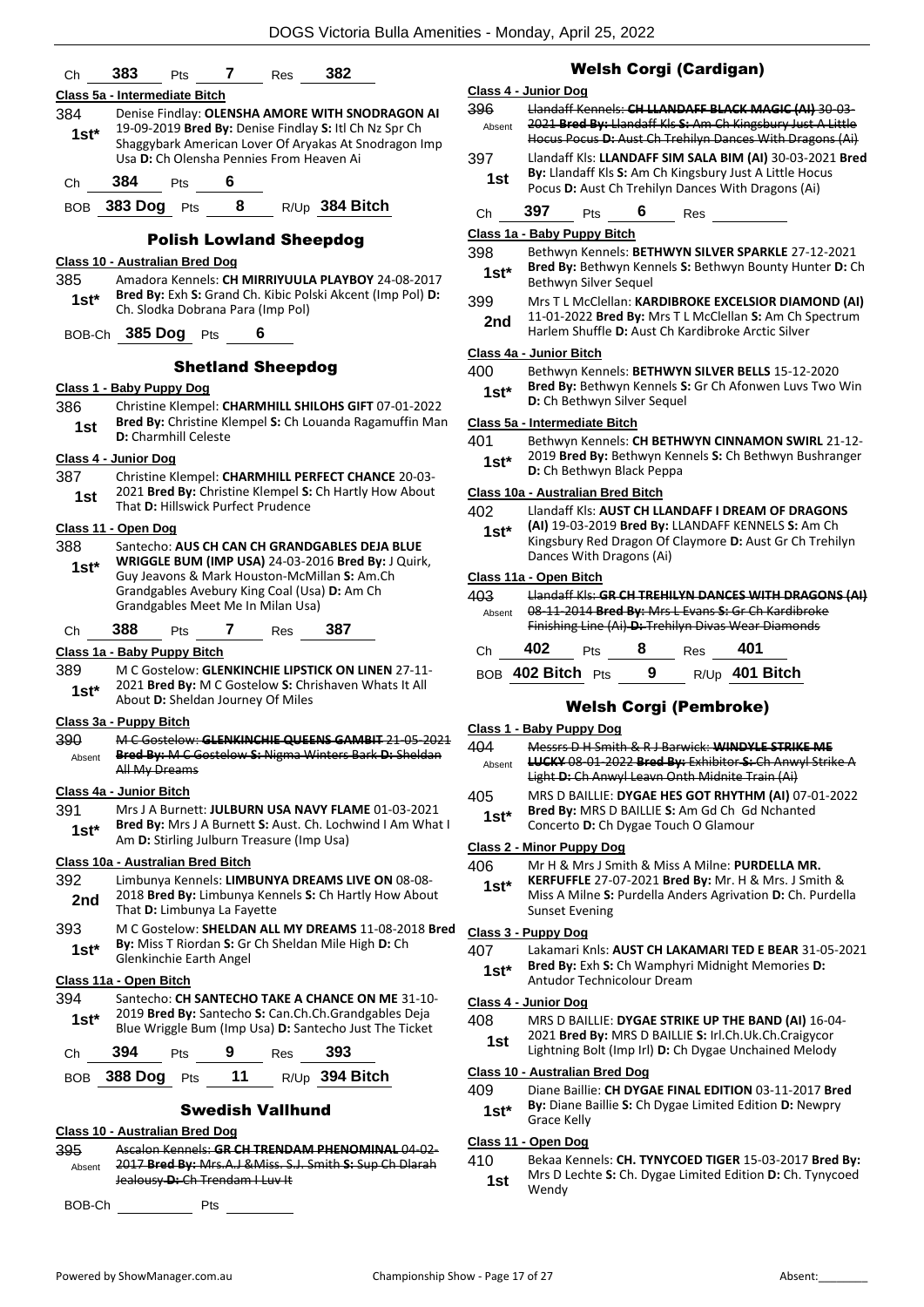|                         |                                                                                                                |                                   |                                       |                                               | <b>DUGS VICIONA DUIA AMÉMI</b> N                                                                                    |  |  |
|-------------------------|----------------------------------------------------------------------------------------------------------------|-----------------------------------|---------------------------------------|-----------------------------------------------|---------------------------------------------------------------------------------------------------------------------|--|--|
| Сh                      | 409                                                                                                            | Pts                               | 10                                    | Res                                           | 410                                                                                                                 |  |  |
|                         |                                                                                                                | Class 1a - Baby Puppy Bitch       |                                       |                                               |                                                                                                                     |  |  |
| 411                     | MRS D BAILLIE: DYGAE DIAMOND GLOW (AI) 30-12-2021                                                              |                                   |                                       |                                               |                                                                                                                     |  |  |
| 1st                     | Bred By: MRS D BAILLIE S: Ch Aberlee Right Here Waiting<br>D: Ch Dygae Diamond Noir                            |                                   |                                       |                                               |                                                                                                                     |  |  |
|                         |                                                                                                                | Class 2a - Minor Puppy Bitch      |                                       |                                               |                                                                                                                     |  |  |
| 412                     |                                                                                                                |                                   |                                       |                                               | DC & J Waugh: WAMPHYRI UNIQUE LIL FOX 19-09-2021                                                                    |  |  |
| 1st                     | Octavia                                                                                                        |                                   |                                       |                                               | Bred By: Wamphyri S: Andvol Unique Messi D: Wamphyri                                                                |  |  |
| Class 4a - Junior Bitch |                                                                                                                |                                   |                                       |                                               |                                                                                                                     |  |  |
| 413                     |                                                                                                                |                                   |                                       |                                               | Messrs D H Smith & R J Barwick: WINDYLE, WALKING ON                                                                 |  |  |
| 2nd                     |                                                                                                                |                                   |                                       |                                               | SUNSHINE 22-04-2021 Bred By: Exh S: Am Ch, Ch Caamora<br>Tally Ho Foxtrot (Imp Usa) D: Ch Debvonclaire Black Orchid |  |  |
| 414                     |                                                                                                                |                                   |                                       |                                               | MISS F BAIRD: BEKAA SECRET EDITION 04-02-2021 Bred By:                                                              |  |  |
| 1st*                    |                                                                                                                | Enchanted Secret (Ai)             |                                       |                                               | BEKAA KENNELS S: Ch Dygae Final Edition D: Bekaa                                                                    |  |  |
| 415                     |                                                                                                                |                                   |                                       |                                               | Mr H & Mrs J Smith & Miss A Milne: PURDELLA SKY RUSH                                                                |  |  |
| 3rd                     | 24-11-2020 Bred By: Mr. H & Mrs. J Smith & Miss A Milne<br>S: Purdella Anders Applause D: Purdella Double Back |                                   |                                       |                                               |                                                                                                                     |  |  |
|                         |                                                                                                                | Class 5a - Intermediate Bitch     |                                       |                                               |                                                                                                                     |  |  |
| 416                     |                                                                                                                |                                   |                                       |                                               | Lakamari Knls: AUST CH LAKAMARI MOTHER OF DRAGONS                                                                   |  |  |
| 1st*                    |                                                                                                                |                                   | <b>D:</b> Ch Antudor Enchanting Rythm |                                               | NBT 20-04-2020 Bred By: Exh S: Ch Fergwyn Like My Style                                                             |  |  |
| 417                     |                                                                                                                |                                   |                                       |                                               | Mrs.R.Smith: AUST.CH.AZIAH A SONG OF ICE AND FIRE 23-                                                               |  |  |
| 2nd                     |                                                                                                                |                                   |                                       | Ataziah D: Ch.Aziah It'S Winter Here In Paris | 09-2020 Bred By: Mrs.L.Bettison S: Dawco Stagecoachtheif                                                            |  |  |
|                         |                                                                                                                | Class 10a - Australian Bred Bitch |                                       |                                               |                                                                                                                     |  |  |
| 418                     |                                                                                                                |                                   |                                       |                                               | Lakamari Knls: AUST CH LAKAMARI SOUTHERN COGNAC                                                                     |  |  |
| 1st                     |                                                                                                                |                                   | <b>D:</b> Ch Antudor Enchanting Rythm |                                               | NBT 01-08-2019 Bred By: Exh S: Ch Fergwyn Like My Style                                                             |  |  |
| Class 11a - Open Bitch  |                                                                                                                |                                   |                                       |                                               |                                                                                                                     |  |  |
| 419                     |                                                                                                                |                                   |                                       |                                               | Bekaa Kennels: CH BEKAA STARTS WITH A KISS (AI) 04-04-                                                              |  |  |
| 1st*                    |                                                                                                                |                                   |                                       |                                               | 2019 Bred By: Bekaa Kennels S: Am. Gr Ch.Gd Nchanted<br>Concerto (Imp Usa) D: Ch. Dygae Keep A Secret               |  |  |
| Сh                      | 419                                                                                                            | Pts                               | 13                                    | Res                                           | 418                                                                                                                 |  |  |
|                         | BOB 419 Bitch Pts                                                                                              |                                   | 18                                    |                                               | R/Up 409 Dog                                                                                                        |  |  |
|                         |                                                                                                                |                                   |                                       | <b>White Swiss Shepherd Dog</b>               |                                                                                                                     |  |  |
|                         |                                                                                                                | Class 10 - Australian Bred Dog    |                                       |                                               |                                                                                                                     |  |  |
| 420                     |                                                                                                                |                                   |                                       |                                               | Ms J W Kelly: CH. CLARELLY LICENCE TO KILL 28-10-2018                                                               |  |  |
|                         |                                                                                                                |                                   |                                       |                                               | <b>Rrad Ry:</b> Exh S: Soverennark Fleetwood Mac D: Ch. Clarelly                                                    |  |  |

- **Bred By:** Exh **S:** Soverenpark Fleetwood Mac **D:** Ch. Clarelly **1st\* Died by:** Exit **5:** 50<br>Take A Chance Jc.
- Ch **420** Pts **6**

#### **Class 3a - Puppy Bitch**

421 A Tammesild & S HAMPTON: **UBLONG FELICITY** 06-07-2021 **Bred By:** S Hampton **S:** Ublong Duke O Kingston **D:** Ublong **1st\* Bred By**<br>Blyythe

#### **Class 4a - Junior Bitch**

422 Ms J W Kelly & Ms C van der Wolde: **CLARELLY HEAR MY BATTLECRY** 10-11-2020 **Bred By:** EXH **S:** Ch Clarelly Licence **1st**\* BATTLECRY 10-11-2020 Brea By: EXH S: Ch Clarell<br>To Kill D: Gr Ch Andesyn In For A Penny (Ai) Rn Et

#### **Class 5a - Intermediate Bitch**

| 423    |                    |            |   |     | Mrs D & Mr B Sturrock: CALINKAPARK KAWENA 15-10-      |  |
|--------|--------------------|------------|---|-----|-------------------------------------------------------|--|
| Absent |                    |            |   |     | 2019 Bred By: Mrs D & Mr B Sturrock S: Ch.Soverenpark |  |
|        |                    |            |   |     | Charming Casanova-D:-Ch.Engelshep Elysian (Ai) Td     |  |
| C.h    | 477                | Pts        |   | Res |                                                       |  |
|        | <b>BOB</b> 420 Dog | <b>Pts</b> | 8 |     | R/Up 422 Bitch                                        |  |

# Group 5 - Specials

| <b>Best</b><br>Pts: 25 | 350                  | <b>Australian Shepherd</b><br>Mrs A Richardson & Mrs K McKinnon: Sup Ch Ellagant<br>Covert Surveillance |
|------------------------|----------------------|---------------------------------------------------------------------------------------------------------|
| <b>R/Up</b><br>Pts: 15 | 388<br>Bum (imp USA) | <b>Shetland Sheepdog</b><br>Santecho: Aus Ch Can Ch Grandgables Deja Blue Wriggle                       |
| Baby                   | 331                  | <b>Australian Cattle Dog</b><br>Mr A & Mrs R Spargo: Pureheel Royal Influence                           |
| Minor                  | 382                  | <b>Old English Sheepdog</b><br>margaret duke: STARPACER CASINO ROYALE                                   |
| <b>Puppy</b>           | 407                  | <b>Welsh Corgi (Pembroke)</b><br>Lakamari Knls: Aust Ch Lakamari Ted E Bear                             |
| Junior                 | 414                  | <b>Welsh Corgi (Pembroke)</b><br>MISS F BAIRD: BEKAA SECRET EDITION                                     |
| Inter                  | 358                  | <b>Border Collie</b><br>Lyn Allshorn: Merrinda Ohmyheart That's Amore AI                                |
| Aus Br                 | 402<br>(AI)          | Welsh Corgi (Cardigan)<br>Llandaff Kls: AUST CH LLANDAFF I DREAM OF DRAGONS                             |
| Open                   | 350                  | <b>Australian Shepherd</b><br>Mrs A Richardson & Mrs K McKinnon: Sup Ch Ellagant<br>Covert Surveillance |

#### Finish Absent **15**

# Group 6 - Utility Group

Mr Jason Moore (VIC)

Start Time:

#### Akita

|        | Class 5 - Intermediate Dog                           |
|--------|------------------------------------------------------|
| 424    | Michael Higgins: CH MONARKIN ONE STEP AHEAD 19-02-   |
| $1st*$ | 2020 Bred By: Michael Higgins S: Ch Monarkin Midnite |

- **Masquerade D: Ch Monarkin Midnite One By Won**
- Ch **424** Pts **6**

#### **Class 4a - Junior Bitch**

- 425 Mike Higgins: **MONARKIN HERE TO BE SEEN (AI)** 06-11-
	- 2020 **Bred By:** Exh **S:** Orients Pride National Treasure (Imp **1st**\* 2020 **Bred By:** Exh **S:** Orients Pride is Me (Ai) **15th** Usa) **D:** Ch Monarkin This Is Me (Ai)

#### **Class 11a - Open Bitch**

- 426 Michael Higgins: **CH MONARKIN JUST ONE LOOK** 19-02- 2020 **Bred By:** Michael Higgins **S:** Ch Monarkin Midnite
- 1st\* 2020 Bred By: Michael Higgins S: Ch Monarkin Mi<br>Masquerade D: Ch Monarkin Midnite One By One

| Ch | 426             | <b>Pts</b> | Res | 425            |
|----|-----------------|------------|-----|----------------|
|    | BOB 424 Dog Pts |            |     | R/Up 426 Bitch |

#### Alaskan Malamute

#### **Class 5 - Intermediate Dog**

427 Briar Sutherland: **HYKUP IN GOOD COMPANY** 12-10-2020 **Bred By:** Mr Ian Luke **S:** Kataku The Company You Keep **D:** 

- **1st Bred By:** Mr Ian Luke **S:** Kataku Heres Mud In Your Eve
- 428 Mr S Presland & Miss T Parker: **SOUTHRNWOLF FISTFUL OF DOLLARS** 23-10-2020 **Bred By:** Stuart Presland & Tracey Parker **S:** Ch Southrnwolf Wild Thing **D:** Darksky Regis Heiress Absent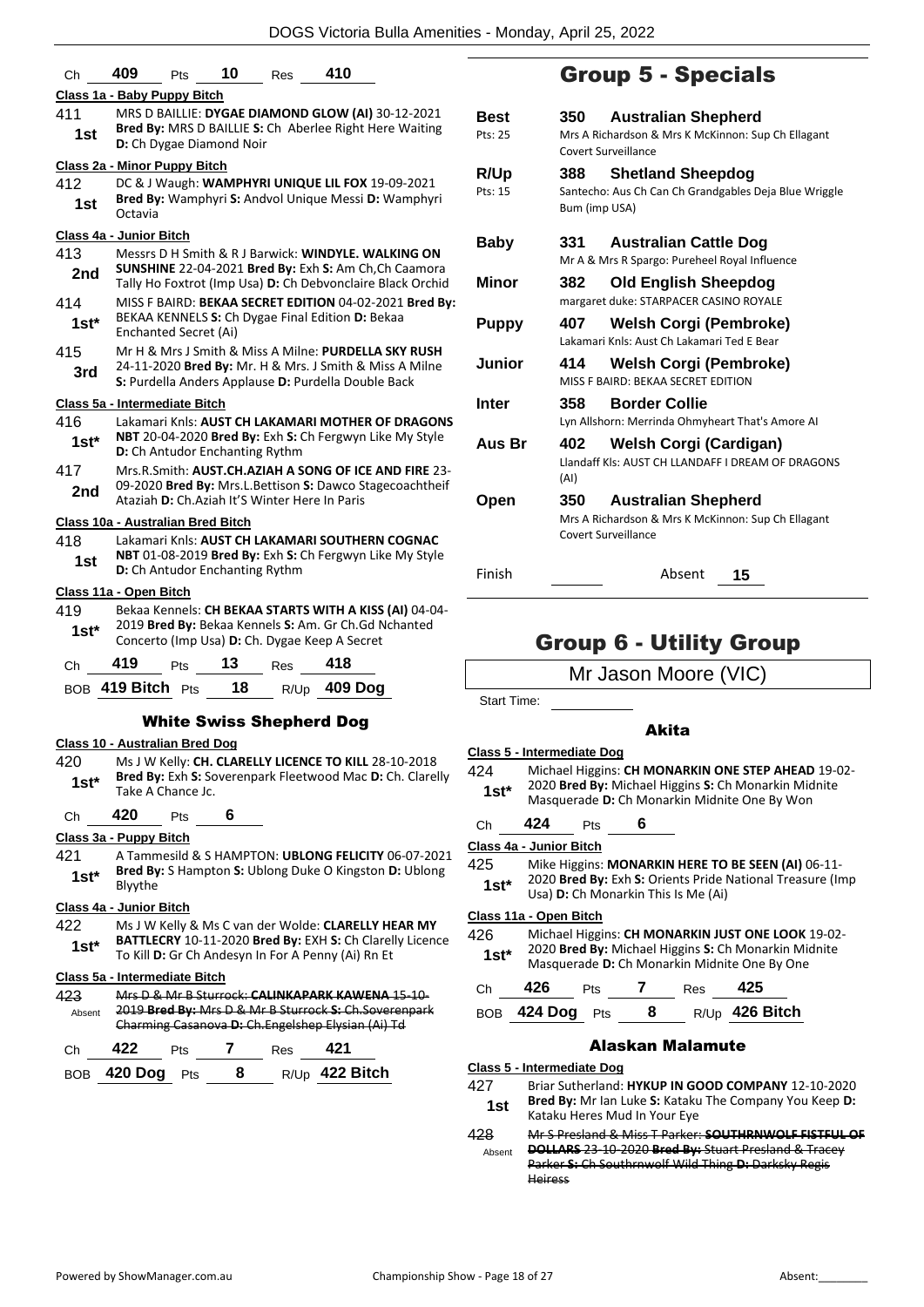#### **Class 11 - Open Dog** 429 Niltaran Kennels: **AUST CH NILTARAN SHYYN ON DENISON** 19-05-2016 **Bred By:** Niltaran Kennels **S:** Am. Ch. Ch Adair'n'hug Technically Advanced (Imp Usa) **D:** Aust. Ch Niltaran Karuzr Shiiva (Ai) **1st\*** Ch **429** Pts **7** Res **427 Class 5a - Intermediate Bitch** 430 Niltaran Kennels: **NILTARAN BE TH FIRE NOT FEARIT** 18-09- 2020 **Bred By:** Niltaran Kennels **S:** Ch Kataku The Company You Keep (Ai) Wwpd **D:** Ch. C.I.B. Niltaran Shyyn On Sophia **1st\* Class 10a - Australian Bred Bitch** 431 Niltaran Kennels: **CH. C.I.B. NILTARAN SHYYN ON SOPHIA** 19-05-2016 **Bred By:** Niltaran Kennels **S:** Am. Ch. Ch Adair'n'hug Technically Advanced (Imp Usa) **D:** Aust. Ch. Niltaran Karuzr Shiiva (Ai) **1st\*** Ch **431** Pts **7** Res **430** BOB **429 Dog** Pts **9** R/Up **431 Bitch** Bernese Mountain Dog **Class 1 - Baby Puppy Dog** 432 Felicity Broome: **BERNATION SIERRA TAHOE** 29-10-2021 **Bred By:** Bernation **S:** Bernation Beales St Blues **D:** Ch **1st\* Brea By:** Bernation **S:** Bernation Golden State 433 Julie Venni: **VENNBERNE JINGLE BELL ROCK** 01-11-2021 **Bred By:** Julie venni **S:** Ch Kraigoaks Incoming Waves **D: 2nd** Brea By: Julie venni S: Ch Kr<br>Vennberne Spirit In The Sky **Class 4 - Junior Dog** 434 Ms R Fosang: **VEVEY YOU SHOOKME ALLNIGHTLONG** 02- 12-2020 **Bred By:** Vevey Bernese Mountain Dogs **S:**  Guinness Riomadea Grande (Imp Usa) **D:** Vevey Under A Million Lights **1st Class 5 - Intermediate Dog** 435 C PHILLIPS & K OAKLEY: **AUST CH KRAIGOAKS INCOMING WAVES** 15-07-2019 **Bred By:** OWNER **S:** Ch. Emir Hard River **1st\* WAVES** 15-07-2019 **Brea By:** CD: Ch. Kraigoaks Gold N Penny 436 Sue Murray and S & C Eastley: **CLOUDFOREST GHOST RYDER** 19-12-2019 **Bred By:** S & C Eastley **S:** Switzkiss Linkin **2nd RYDER 19-12-2019 Brea By: 5 & C Easting**<br>Park D: Ch. Cloudforest Ariadne Thread **Class 10 - Australian Bred Dog**

437 julie venni and Josephine lancaster: **CH. VENNBERNE ALL SHOOK UP** 03-08-2018 **Bred By:** julie venni **S:** Montreaux **1st SHOOK UP 03-08-2018 Bred By: July 1958**<br>De Nero **D:** Vennberne Purple Rain

Ch **435** Pts **9** Res **436**

#### **Class 1a - Baby Puppy Bitch**

- 438 Julie Venni: **VENNBERNE JINGLE BELLE** 01-11-2021 **Bred By:** Julie venni **S:** Ch Kraigoaks Incoming Waves **D:** Vennberne **2nd** Spirit In The Sky
- 439 Kerrin balchin: **MONTREAUX MISSISSIPPI GIRL** 01-12-2021 **Bred By:** Kerrin balchin **S:** Montreaux Perfect Note **D:**  Montreaux Dixie Delight **1st**

#### **Class 4a - Junior Bitch**

440 C PHILLIPS & K OAKLEY: **KRAIGOAKS KINDRED SPIRIT** 08- 11-2020 **Bred By:** OWNER **S:** Terra De Bern Around The World Rn. (Imp Rus) **D:** Ch. Kraigoaks Heart Of Gold **1st\***

#### **Class 5a - Intermediate Bitch**

| 441        | jodie meyer: LILACBREEZE FERGALICIOUS 16-06-2020 Bred                                                                                    |
|------------|------------------------------------------------------------------------------------------------------------------------------------------|
| Absent     | By: Sharon Lang S: Uptown Funk Alexberns D: Dalaleds<br>Assai                                                                            |
| 442<br>1st | Kerrin balchin: MONTREAUX PERFECTION 23-05-2019 Bred<br>By: Montreaux Kerrin Balchin S: Zollikon Chase The Ace D:<br>Montreaux Salamanca |
| 443        | Ms S Holmes: DARKCRUSH IMPERATOR FURIOSA 24-09-<br>2010 Bush But Me Citatuses C. Cup. Ch. Claudfound Time                                |

2019 **Bred By:** Ms S Holmes **S:** Sup. Ch. Cloudforest Time 2nd <sup>2019</sup> Brea by: MS 5 Holmes 5: Sup. Cn. Cloudforest Under The Covers

#### **Class 10a - Australian Bred Bitch**

444 Felicity Broome: **AUST CH BERNATION GOLDEN STATE** 12- 07-2019 **Bred By:** Felicity Broome **S:** Ch Branbern Dark Ragnar **D:** Belnois Coup De Foudre (Imp Can) **1st\***

| Ch <b>440</b>   | <b>Pts</b> | - 9 | Res <b>444</b> |                   |
|-----------------|------------|-----|----------------|-------------------|
| BOB 435 Dog Pts |            |     |                | 13 $R/Up$ 436 Dog |

#### Boxer

#### **Class 3 - Puppy Dog**

- 445 J Davis & H Keele: **KESDAR FIFTY SHADES DARKER AT TONMAR** 11-05-2021 **Bred By:** J Davis & H Keele **S:** Ch
	- Kesdar Kindred Spirit **D:** Ch Kesdar Risky Romance **1st\***

### **Class 11 - Open Dog**

- 446 Jennifer Davis & Helen Keele: **CH KESDAR KINDRED SPIRIT** 11-03-2019 **Bred By:** Jen Davis & Helen Keele **S:** Ch Lambda **1St** 11-03-2019 **Bred By:** Jen Davis & Helen Keele S: Ch L<br>Don't Ask Don't Tell D: Ch Kesdar Wings Of An Angel
- Ch **446** Pts **7** Res **445**

**Class 4a - Junior Bitch**

447 David Macmillan: **MILMAC ELEANOR FORD GT.AI.** 29-12- 2020 **Bred By:** David Macmillan **S:** Gch Vixayos Golden Hammer.Usa **D:** Ch Milmac Lisa Ho. **1st\***

#### **Class 5a - Intermediate Bitch**

|        | Back Time D: Ch Tyeanbo Sheso Exciting (Ai)           |
|--------|-------------------------------------------------------|
| $1st*$ | 2020 Bred By: Ms Sharon Mead S: Grand Ch Tyeanbo Turn |
| 448    | Ms Sharon Mead: NITESWATCH FROZEN IN TIME 29-09-      |

| Ch | 447             | <b>Pts</b> | Res | 448                 |
|----|-----------------|------------|-----|---------------------|
|    | BOB 446 Dog Pts |            |     | R/Up <b>445 Dog</b> |

#### **Bullmastiff**

#### **Class 5 - Intermediate Dog**

449 Mrs M Edwards & Miss E Edwards: **CH MYMOOCH JUDGES QUEST** 08-04-2020 **Bred By:** Mrs D Cavaiuolo **S:** Nightquest Assertive Lad **D:** Ch Mymooch Smashing Diva **1st\***

#### **Class 10 - Australian Bred Dog**

| 450    | Mrs M Edwards: SUP CH NIGHTQUEST MAGIC AFFAIR 18-    |
|--------|------------------------------------------------------|
| $1st*$ | 06-2015 Bred By: Mrs M Edwards S: Gr Ch Ch Dal Primo |
|        | Magic Moment (Usa) D: Ch Nightquest Star Affair      |

| Ch | 450 | Pts | Res | 449 |
|----|-----|-----|-----|-----|
|    |     |     |     |     |

#### **Class 1a - Baby Puppy Bitch**

- 451 Ms J M Karena: **BANOBRAE CHANCES ARE** 20-12-2021 **Bred By:** Ms J M Karena **S:** Ch Bullmaster Pinball Wizard **D:**
- **1st\* By:** MS J M Karena S: Ch B<br>Banobrae Blackberry Tart

#### **Class 5a - Intermediate Bitch**

| 452 | Mrs K & Mr C PHILLIPS: SWEETFLEET WALTIZING MATILDA |
|-----|-----------------------------------------------------|
|-----|-----------------------------------------------------|

13-05-2020 **Bred By:** Mrs K & Mr C PHILLIPS **S:**  Sup.Ch.Nightquest Magic Affair **D:** Ch. Sweetfleet Ziggy Stardust **1st**

#### **Class 10a - Australian Bred Bitch**

- 453 Bullmaster Kennels: **CH BULLMASTER SCANDALOUS** 
	- **AFFAIR** 18-02-2019 **Bred By:** Bullmaster Kennels **S:** Eng Ch, Int Ch, Sup Ch Costog Mompessons Home Bru **D:** Ch Bullmaster Lexington Avenue **1st\***

| C.h | 453 |  | -52 |
|-----|-----|--|-----|
|     |     |  |     |

| BOB 450 Dog Pts |  | $R/Up$ 453 Bitch |
|-----------------|--|------------------|
|                 |  |                  |

#### Dobermann

#### **Class 11 - Open Dog**

- 454 Mrs L Murdoch: **AUS CH TIKARRA GLIMMER-N-GLITZ (AI) (IMP N Z)** 02-04-2018 **Bred By:** Ms L Murdoch **S:** Can Gch. **1st\***
	- Liberator's Glimmer Man (Can) **D:** Ch Tikarra Secret-Encounter (Imp Nz)

#### Ch **454** Pts **6**

#### **Class 4a - Junior Bitch**

#### 455 Mrs L Murdoch: **TIKARA FANCY FIRE FLY** 20-02-2021 **Bred By:** Mrs L Murdoch **S:** Ch Walmara Venture To Victory (Imp Nz) **D:** Ch Tikarra Rockstar- Rave On (Imp Nz) **1st\***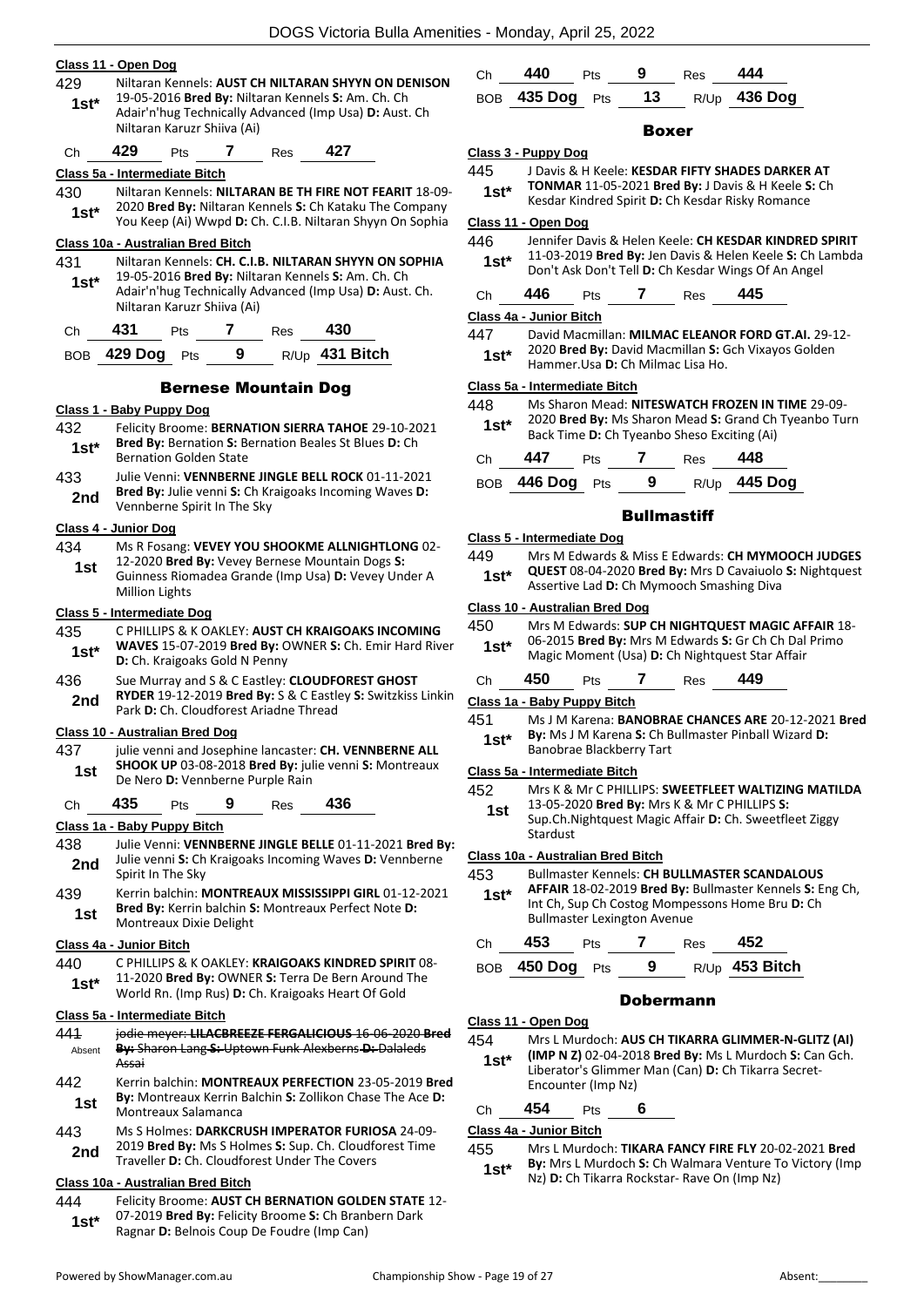|  | Class 5a - Intermediate Bitch |  |
|--|-------------------------------|--|
|  |                               |  |

456 J Cilione & M Kawecki: **MONELITE LIVE IT UP** 04-10-2020 **Bred By:** M Kawecki **S:** Fireax Little War Hero **D:** Monelite Eclipse **1st\***



#### Leonberger

#### **Class 10a - Australian Bred Bitch** 457 Miss B Bieleny & Miss B Halliwell: **CH. GLAMOURFORD THAT SPARK (AI) RN TD** 23-04-2019 **Bred By:** Miss B G Bieleny **S:** Ch. Mathoaka's Walk On Blundstone (Imp Swe) **D:** Ch. Lyonzred Schnaps-Barracuda (Imp Nz) **1st\***

BOB-Ch **457 Bitch** Pts **6**

#### Newfoundland

#### **Class 5 - Intermediate Dog**

- 458 Mr L and Mrs J Leeder: **CAPEBASS DESIGNED BY VERSACE** 27-04-2020 **Bred By:** Mr L and Mrs J Leeder **S:** The **2nd** 27-04-2020 **Brea By:** WITE and WITS J Leeder **S:** The Oustanding Air [Ita] **D:** Ch. Capebass Made By Design 459 MRS J SANDERS: **DAYBREAKER'S (FCI) GLOBETROTTER AT NEWFSTARS (IMP POL)** 10-04-2020 **Bred By:** MR MACIEJ ZIOLKOWSKI **S:** King Of Helluland Just In Time **D:**  Mississippi-Missouri By Day Breaker **1st\* Class 10 - Australian Bred Dog** 460 Mr L and Mrs J Leeder: **CH CAPEBASS NOTHING COMPARES TO U** 24-05-2019 **Bred By:** Mr L & Mrs J Leeder **S:** Int Ch. Aust. Ch. Capebass Moccona Classic **D:** Ch. Capebass Home Coming Queen **1st\*** Ch **459** Pts **8** Res **460 Class 1a - Baby Puppy Bitch**
- 461 MRS J SANDERS: **NEWFSTARS ALL HALLOWS EVE** 31-10- 2021 **Bred By:** MRS J SANDERS **S:** Daybreaker's (Fci)Globetrotter At Newfstars(Imp Pol) **D:** Ch. Yesallaw Around The World With Paddlepaws (Ai) The World With Paddlepaws Absent

#### **Class 10a - Australian Bred Bitch**

- 462 Miss A Cook: **CH NEWFASHION THE LOVE BOMB** 02-11- 2018 **Bred By:** Mr I Harland & Mr G Barr **S:** Ch Newfashion **1st** 2018 **Bred By:** Mr I Harland & Mr G Barr<br>Walks Th Walk **D:** Newfashion Such Fun
- Ch **462** Pts **6**

BOB **459 Dog** Pts **9** R/Up **460 Dog**

#### Pyrenean Mountain Dog

#### **Class 5 - Intermediate Dog**

- 463 Ms T Kirkland: **CHALARONNE GARDIEN DU ROYAUME (AI)** 19-11-2019 **Bred By:** Ms T Kirkland **S:** Nord Uch, Nord Ch. **1st\***
- Soulman's Terence (Swd) **D:** Grand Ch. Annaru L Ete Tourmaline (Ai)

#### **Class 10 - Australian Bred Dog**

- 464 Ms T Kirkland: **CHALARONNE GARDIEN DELAGALAXIE (AI)** 19-11-2019 **Bred By:** Ms T Kirkland **S:** Nord Uch, Nord Ch. **1st\***
- Soulman's Terence (Swd) **D:** Grand Ch. Annaru L Ete Tourmaline (Ai)

BOB-Ch **463 Dog** Pts **7** R/Up-Res **464 Dog**

#### Russian Black Terrier

#### **Class 3 - Puppy Dog**

465 Rods Maruff: **YARRAWON BAHART** 29-06-2021 **Bred By:** Rod Maruff **S:** Ch. Yarrawon Zen **D:** Yarrawon Vanya **1st\***

#### **Class 5 - Intermediate Dog**

466 Paul Groome: **CH OZRUSKI STOICK** 13-07-2019 **Bred By:** OzRuski **S:** Cimarron Aszier Khan **D:** Czorni Catch The Moon **1st**

#### **Class 10 - Australian Bred Dog**

467 Rods Maruff: **CH YARRAWON ZEN** 02-06-2018 **Bred By:** R. Maruff **S:** Ch. Yarrawon Pablo **D:** Ch. Deneb Keitos **1st**\* I<sup>vidium</sup> 3. Cil. Tall

| Ch | 467 | Pts | 8 | <b>Res</b> | 465 |
|----|-----|-----|---|------------|-----|
|    |     |     |   |            |     |

**Class 5a - Intermediate Bitch**

468 SVETLANA BELOUSOVA: **RUSLANA JEZABELL** 20-09-2019 **Bred By:** S.BELOUSOVA **S:** Ruslana Foodor **D:** Ch Tvorimir **1st\* Brea By:** S.BEI

#### **Class 11a - Open Bitch**

469 Rods Maruff: **CH. YARRAWON ZALLI** 02-06-2018 **Bred By:** R. Maruff **S:** Ch. Yarrawon Pablo **D:** Ch, Deneb Keitos **1st**\* Maruff S: Ch. Yarri Zlatoslava Imp Ru

| Ch. | 469                              | <b>Pts</b> | Res | 468            |
|-----|----------------------------------|------------|-----|----------------|
|     | BOB $467$ Dog $P_{\text{ts}}$ 10 |            |     | R/Up 469 Bitch |

#### Samoyed

- **Class 1 - Baby Puppy Dog**
- 470 J Beard D Klaaysen KORiley: **KALASKA MAGIC**
- **MASTERMIND** 03-01-2022 **Bred By:** J Beard D Klaaysen K ORiley **S:** Kalaska Aloha It'S Friday **D:** Kalaska Let'S Make Magic **1st\***
- 471 Ms Y Chen: **LUNASEA BIG BUCKS (AI)** 23-01-2022 **Bred By:** Ms Y Chen **S:** Am Ch. Can Ch. Vanderbilt'S Strike It Big (Imp **2nd** Ms Y Chen **S:** Am Ch. Can Ch. Vanderbilt'S Str<br>Usa) **D:** Grand Ch. Lunasea Butter Me Up (Ai)

#### **Class 3 - Puppy Dog**

- 472 Ms Y Chen: **LUNASEA BIG LITTLE LIES (AI)** 27-07-2021 **Bred**
- **By:** Ying Chen **S:** Can Ch. Vanderbilt'S Tell Me No Lies (Ai) **D:**  Am Gr Ch. Fin Ch. C.I.B. Sup Ch. Smiling Snowball Luminous Pandora(Imp Usa) **1st\***
- 473 Olivia Clark: **AIREBIS SALTED CARAMEL OREO** 18-05-2021 **Bred By:** Judy, Graham & Kellie Hughes **S:** Snerzok An Expression Of Love **D:** Ch. Airebis I Love Cookies N Cream

#### **Class 4 - Junior Dog**

- 474 John and Dawn Wilders: **SNERZOK AMAZING FANTASY** 18- 02-2021 **Bred By:** John and Dawn Wilders **S:** Snerzok Olly By **2nd** D2-2021 **Bred By:** John and Dawn Wilder<br>The Ocean D: Snerzok Enchanted Desire
- 475 S Dekker and E Edwards: **LOHNRO BACK TO THE FUTURE** 07-01-2021 **Bred By:** Lohnro **S:** Ch Snerzok Forged In Steele **1st**\* U/-01-2021 Brea By: Lonnro S: Cn<br>**D:** Ch Kalaska Shez All Aussie Style

#### **Class 10 - Australian Bred Dog**

- 476 Miss D Williams: **CH. SNERZOK HEZ WORTH EVERY ZACK** 03-01-2019 **Bred By:** J & D WILDERS **S:** Sunmist Walk On 2nd 03-01-2019 Brea By: J & D WILDERS 3<br>The Cool Side D: Snerzok Ocean Mist
- 477 Mrs B lawton & Mrs A Harrison & Ms F Tucker:
- **CH.ALDONZA CASH MADE EASY** 11-12-2018 **Bred By:** Fay Tucker **S:** Ch. Aldonza Easy Money **D:** Ch. Snowispa Elsim Juliska **1st\***
- 478 Peter & Michelle Hill: **CH SAMLOCH GLASS OF MERLOT** 24- 03-2017 **Bred By:** Samloch Kennels **S:** Samloch Baby Boy Brice **D:** Samloch Musk B Shiraz Absent
- 479 Tiffany Evans: **ALASKAMAL JOKERS TO THE RIGHT (AI)** 15- 04-2019 **Bred By:** Tiffany Evans **S:** Klajokliu Suo Iris (Imp Ltu) **D:** Babu Sunshining (Imp Svk) Absent

#### **Class 11 - Open Dog**

480 Ms Y Chen: **CH. LUNASEA NOTHING HOLDIN ME BACK (AI)** 19-09-2019 **Bred By:** Ying Chen **S:** Ee Ch. Ee Jr Ch. Fin Kva. Fin Ch. Ltu Ch. Lva Ch. Nor Ch. Smiling Snowball Voice Of Figaro (Imp Fin) **D:** Grand Ch. Lunasea Butter Me Up (Ai) Absent

Ch **477** Pts **11** Res **475**

#### **Class 2a - Minor Puppy Bitch**

- 481 John and Dawn Wilders: **SNERZOK GEORGIE GIRL** 25-09-
- 2021 **Bred By:** JOHN AND DAWN WILDERS **S:** Ch. Samspring Phantiom Of Opera **D:** Ch. Snerzok Positively Poison **1st\***
- 482 Miss K Blackley: **WIXON ARCTIC TWILIGHT** 30-07-2021 **Bred By:** Wixon Samoyeds **S:** Alaskamal May The Force Bwithu **D:**  Mezen Thief Of Hearts Absent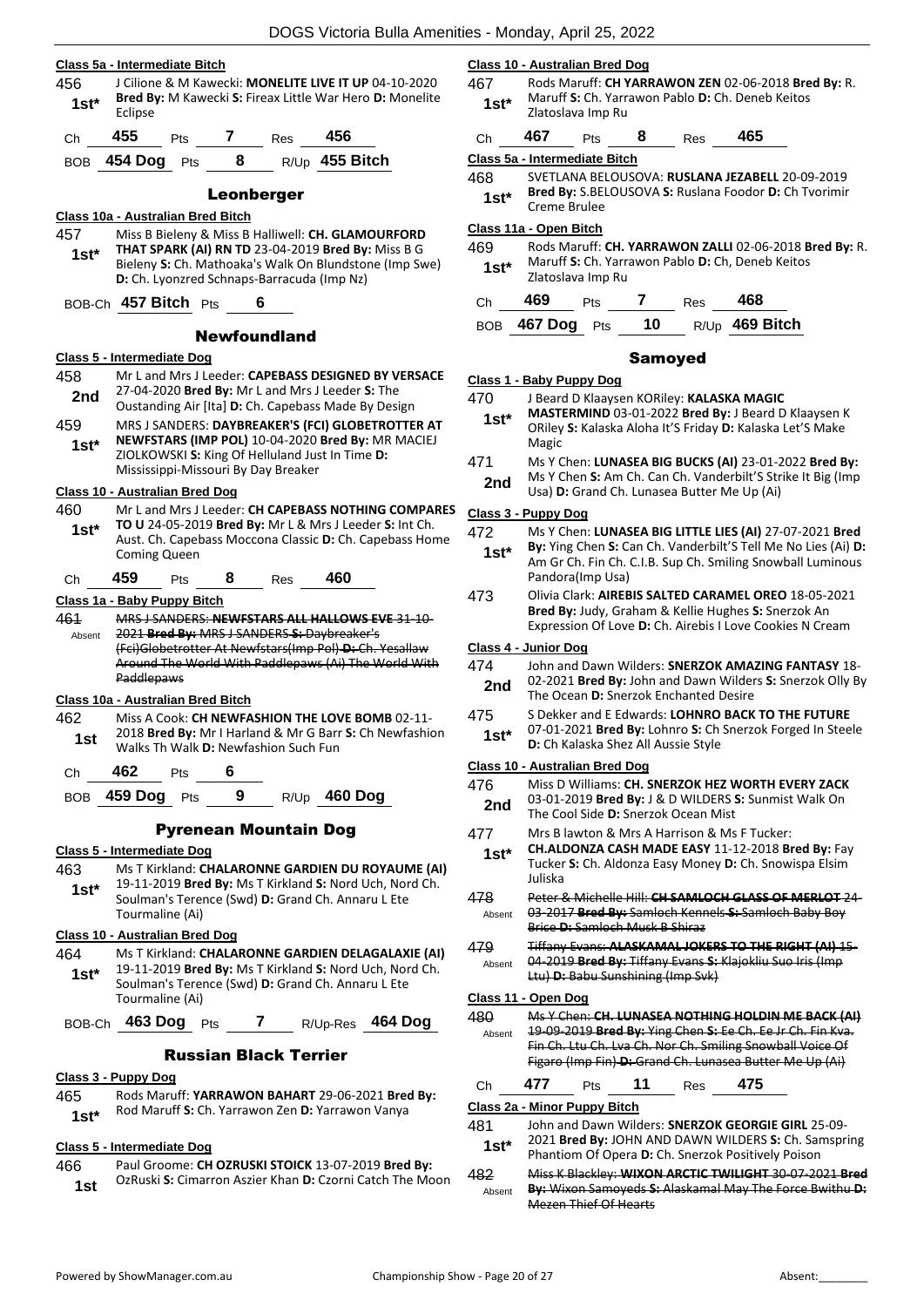483 Ms Y Chen: **LUNASEA LOVE THE WAY YOU LIE (AI)** 27-07- 2021 **Bred By:** Miss Ying Chen **S:** Can Ch. Vanderbilt'S Tell Me No Lies (Imp Usa) **D:** Am Gr Ch. Fin Ch. C.I.B. Sup Ch. Smiling Snowball Luminous Pandora (Imp Usa) **2nd**

#### **Class 3a - Puppy Bitch**

- 484 John and Dawn Wilders: **SNERZOK STRIKING CHASKA** 11-
	- 09-2021 **Bred By:** JOHN AND DAWN WILDERS **S:** Snerzok **1st** US-2021 **Drea by:** JOHN AND D<br>Strike Back **D:** Snerzok Ice Yuki

#### **Class 4a - Junior Bitch**

- 485 John and Dawn Wilders: **SNERZOK WITCHY WOMAN** 26-06- 2021 **Bred By:** EXHIBITOR **S:** Ch. Sup.Ch. Snerzok Forged In **2nd** 2021 **Bred By:** EXHIBITOR S: Ch. Sup.
- 486 Mrs B Lawton & Mrs A Harrison: **SNOWISPA A TIME TO SHINE** 03-12-2020 **Bred By:** Mrs B Lawton & Mrs A Harrison **S:** Ch Aldonza Cash Made Easy **D:** Denitsa Duchess Of Macedonia **1st**

#### **Class 5a - Intermediate Bitch**

487 Miss Kim Wardle: **AUST CH KIMARK KEYAH OF EXCELLENCE** 10-01-2020 **Bred By:** Miss Kim Wardle **S:** Sup Ch Kimark **1st** 10-01-2020 **Bred By:** MISS KIM Wardle **5:**<br>True Excellence **D:** Ch Kalaska All For Me

#### **Class 10a - Australian Bred Bitch**

- 488 Miss N Mikic: **CH SNERZOK MISHKA SO COOL** 05-04-2017
	- **Bred By:** J & D Wilders **S:** Sunmist Walk On The Cool Side **D: 1st Brea By:** J & D Wilde<br>Snerzok Ocean Mist

#### **Class 11a - Open Bitch**

- 489 Mrs B Lawton & Mrs A Harrison: **CH.ALDONZAJEWELS FOR CASH** 11-12-2018 **Bred By:** Fay Tucker **S:** Ch.Aldonza Easy Money **D:** Ch.Snowispa Elsim Juliska Absent
- 490 Ms Y Chen: **C.I.B. AUST SUP CH. FIN CH. AM GCH. SMILING SNOWBALL LUMINOUS PANDORA (IMP USA)** 09-10-2014 **Bred By:** Kristiine Uspenski **S:** Int.Am.Ee.Lt.Lv.Balt.Aust Ch. Lunasea My Game My Show (Ai) **D:** Int.Ee.Lt.Lv.Itl.Fin.Balt Ch. Smiling Snowball Moon Sonnet **1st\***

| Ch | 490                   | Pts $\overline{13}$ | Res | 487                 |
|----|-----------------------|---------------------|-----|---------------------|
|    | BOB $490$ Bitch $Pts$ | - 19                |     | R/Up <b>477 Dog</b> |

#### Schnauzer (Miniature)

#### **Class 4 - Junior Dog**

- 491 ASYUT KNLS: **ASYUT CPTN BJ HUNNICUTT** 25-04-2021 **Bred By:** Owner **S:** Ch Asyut Captain Corajus **D:** Alyman My Way
- **1st<sup>\*</sup> by:** UWREF **5:** UNDER **1st**<sup>\*</sup> **Or** The Highway

#### **Class 5 - Intermediate Dog**

492 Williams-Lay: **AUST.CH.JOKER LANDS TOP SEACLET FCI (IMP JPN)** 05-05-2019 **Bred By:** Mr Masami Uryu **S:**  Am.Gr.Ch.Jap Ch. Joker Land Glacyka Fci **D:** Jap.Ch. Joker Lands Adela Fci **1st\***

#### **Class 11 - Open Dog**

493 Mrs I Mundy & Mrs C Ellis: **CH STEADLYN INCANDESCENTE (IMP ITA)** 30-03-2018 **Bred By:** M Ejerstad **S:** Steadwyn Real Deal **D:** Steadlyn Affirmation Absent

#### Ch **491** Pts **7** Res **492**

#### **Class 4a - Junior Bitch**

- 494 Kim Strahan: **KIEREE WAY BACK INTO LOVE** 25-01-2021 **Bred By:** Kim Strahan **S:** Rushmere Pure Anarchy **D: 2nd Brea By:** Kim Strahan S: Rus<br>Blaizenoak Music And Lyrics
- 495 Williams-Lay: **AUST.CH.RUSHMERE JOY TO THE WORLD** 19- 12-2020 **Bred By:** Williams & Lay **S:** Aust. Ch. Joker Lands Top Seaclet Fci (Imp Jpn) **D:** Aust.Ch.Rushmere Bella Donna **1st\***

# **Class 5a - Intermediate Bitch**

- 496 Mrs I Mundy & Mrs C Ellis: **RECOGNITIONS FAVOLOSA - PS (IMP ITA)** 13-07-2020 **Bred By:** F Bocchino **S:** Steadlyn Look Twice - Pc (Ita) **D:** Steadlyn Bella Come-Sei -Ps (Ita) Absent
- 497 Raksha Kennels: **RAKSHA HATS OFF TO RUBY LIPS** 08-06- 2019 **Bred By:** Exh **S:** Ch Schonhardt Return Of The Cat **D: 1st** <sup>2019</sup> Brea by: Exn :<br>Raksha Buff Beauty

#### **Class 10a - Australian Bred Bitch**

498 Ralph Richardson: **CH KALAMINO CAT MEETS TIGER LILY** 20-05-2020 **Bred By:** Miss E N Davies **S:** Ch Schonhardt Cat Goes Linedancin **D:** Kalamino Cool Water **1st\***

#### **Class 11a - Open Bitch**

499 Williams-Lay: **AUST.CH.RUSHMERE BELLA DONNA** 31-08- 2016 **Bred By:** Lay & Williams **S:** Ch. Chicabud Come If You Dare **D:** Ch.Dabinette Teachers Pet Absent

| Ch — | 495                | <b>Pts</b> | - 9 | Res <b>498</b> |                |
|------|--------------------|------------|-----|----------------|----------------|
|      | BOB 491 Dog Pts 11 |            |     |                | R/Up 495 Bitch |

#### Siberian Husky

#### **Class 3 - Puppy Dog**

500 Mr M & Mrs J Boase: **CANYONLANDS ONE MORE TIME** 20- 06-2021 **Bred By:** Mrs A. Becconsall **S:** Sup Ch Icepower The **1st**\* Ub-2021 **Bred By:** Mrs A. Becconsall S: Sup Ch Icepo<br>Benchmark D: Ch Canyonlands Once In A Blu Moon

#### **Class 5 - Intermediate Dog**

- 501 Mrs A Beconsall: **AUST CH CANYONLANDS LIGHTS YOU UP**
	- 15-10-2020 **Bred By:** Mrs Amanda Becconsall **S:** Sup Ch Birindi Takin Care Of Bizness **D:** Canyonlands Once In A Blu Moon **1st\***

#### **Class 11 - Open Dog**

- 502 Mr M & Mrs J Boase: **CH BIRINDI PARTY DOWN UNDA** 24-
	- 11-2018 **Bred By:** Mr M & Mrs J BOASE **S:** Supch Birindi Takin Care Of Bizness **D:** Ch Koolmove Started Witha **Whisner 2nd**
- 503 Mrs A Beconsall: **AUST CH CANYONLANDS U THOUGHT U** 
	- **HAD ME** 21-05-2019 **Bred By:** Amanda Becconsall **S:** Can Ch Ch Vanac's Kool Move'n Dude (Imp Can) **D:** Aust Aeukanmanuva Music Queen **1st\***

#### Ch **503** Pts **9** Res **501**

#### **Class 1a - Baby Puppy Bitch**

- 504 J. Campbell: **KRISAIDO ASHEN BEAUTY** 29-11-2021 **Bred By:** Jenny Campbell **S:** Am.Gr.Ch.Wolvereen Downthehill To **1st\*** By: Jenny Campbell S: Am.Gr.Ch. Wolvereen Downtheni<br>Syntari Bcat (Imp.Usa) D: Ch. Koolmove Me Before You
	-

#### **Class 4a - Junior Bitch**

- 505 Mrs A Beconsall: **CANYONLANDS LITES UP THE SKY (AI)**
	- 20-06-2021 **Bred By:** Mrs A Becconsall **S:** Sup Ch Icepower **1st**\* 20-06-2021 **Bred By:** Mrs A Becconsall **S:** Sup Ch Icep<br>The Benchmark **D:** Canyonlands Once In A Blu Moon

#### **Class 10a - Australian Bred Bitch**

| 506     | D Fennell: KOOLMOVE BEAUTIFUL SECRET (AI) 28-02-2019                              |  |  |  |  |
|---------|-----------------------------------------------------------------------------------|--|--|--|--|
| 2nd     | Bred By: J.Campbell &I.Mercer S: Sup Ch Icepower The                              |  |  |  |  |
|         | Benchmark D: Sup Ch Koolmove Who'S That Girl (Ai)                                 |  |  |  |  |
| $-\sim$ | $\mathbf{H}$ , a compared as a construction of the second second and $\mathbf{H}$ |  |  |  |  |

507 Mrs A Beconsall: **AUST CH CANYONLANDS QUEEN OF MUSIC** 21-05-2019 **Bred By:** Amanda Becconsall **S:** Can Ch Ch Vanac's Kool Move'n Dude (Imp Can) **D:** Aust Aeukanmanuva Music Queen **1st\***

| Ch $507$ Pts      | 8 | Res 506 |                 |
|-------------------|---|---------|-----------------|
| BOB 507 Bitch Pts |   |         | 12 R/Up 503 Dog |

#### St. Bernard

**Class 11 - Open Dog** 508 Leslie Mathieson: **CH CHANDLIMORE LOUIS LE GRANDE (AV2) (IMPUK)** 05-12-2017 **Bred By:** Alison Grainger & Tan Nagrecha (UK) **S:** Alpentire Jump The Gun At Chandlimore (At2) **D:** Carashon Magic Of The Night (Aq4) **1st\*** Ch **508** Pts **6 Class 2a - Minor Puppy Bitch** 509 Leslie Mathieson: **CLEARUN SUZY Q** 14-10-2021 **Bred By:** Leslie Mathieson **S:** Ch Chandlimore Louis Le Grande ( Imp Uk) **D:** Clearun Big Girls Don'T Cry Absent **Class 5a - Intermediate Bitch** 510 Lesley Jehu & Denise Alders: **CH. WIELKOPOLSKI BERNARDYN CATTLEYA (IMP POL)** 25-06-2020 **Bred By:** Magdalena Kubacha **S:** Wielkopolski Bernardyn Wall-E Bernegarden **D:** Wielkopolski Bernardyn Queen Maxima **1st\***

| Ch | 10<br> | ເວ | п | 'es<br>__ |  |
|----|--------|----|---|-----------|--|
|----|--------|----|---|-----------|--|

|  | BOB 508 Dog Pts |  |  |  | $R/Up$ 510 Bitch |
|--|-----------------|--|--|--|------------------|
|--|-----------------|--|--|--|------------------|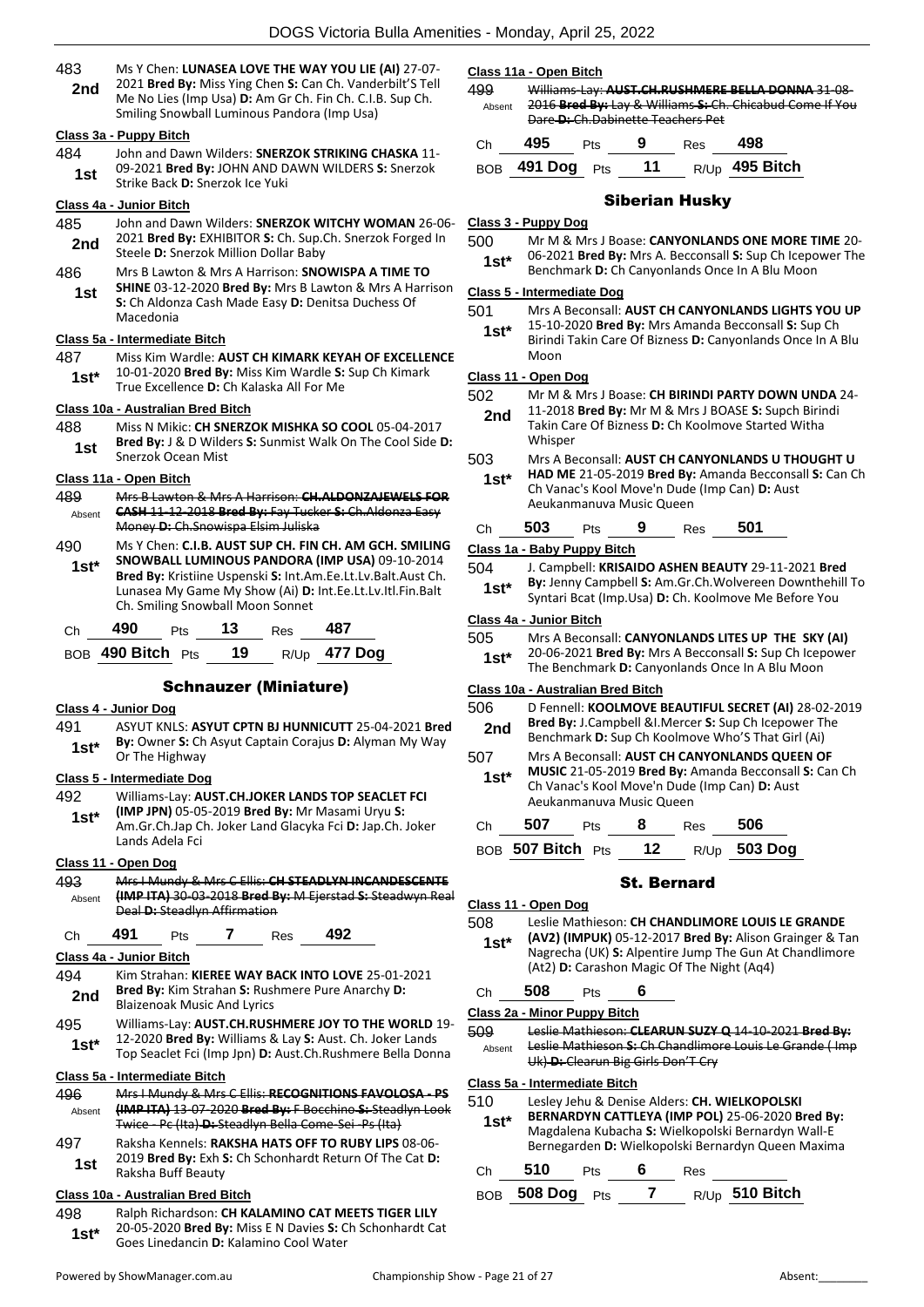# Group 6 - Specials

| Best         | 490 | Samoved                                                                                                  |
|--------------|-----|----------------------------------------------------------------------------------------------------------|
| Pts: 25      |     | Ms Y Chen: C.I.B. AUST SUP CH. FIN CH. AM GCH. SMILING<br>SNOWBALL LUMINOUS PANDORA (IMP USA)            |
| R/Up         | 507 | Siberian Husky                                                                                           |
| Pts: 15      |     | Mrs A Beconsall: Aust CH Canyonlands Queen Of Music                                                      |
| <b>Baby</b>  | 432 | <b>Bernese Mountain Dog</b><br>Felicity Broome: Bernation Sierra Tahoe                                   |
| Minor        | 481 | Samoyed<br>John and Dawn Wilders: SNERZOK GEORGIE GIRL                                                   |
| <b>Puppy</b> | 445 | <b>Boxer</b><br>J Davis & H Keele: Kesdar Fifty Shades Darker At Tonmar                                  |
| Junior       | 475 | Samoyed<br>S Dekker and E Edwards: LOHNRO BACK TO THE FUTURE                                             |
| <b>Inter</b> |     | 424 Akita<br>Michael Higgins: Ch Monarkin one step ahead                                                 |
| Aus Br       | 507 | Siberian Husky<br>Mrs A Beconsall: Aust CH Canyonlands Queen Of Music                                    |
| Open         | 490 | Samoyed<br>Ms Y Chen: C.I.B. AUST SUP CH. FIN CH. AM GCH. SMILING<br>SNOWBALL LUMINOUS PANDORA (IMP USA) |
| Finish       |     | Absent<br>12                                                                                             |

# Group 7 A

Ms Jacqui Weekes (VIC)

Start Time:

#### Boston Terrier

#### **Class 5 - Intermediate Dog**

511 Barb Leech: **DIMADAL OBERYN OV DORNE** 23-05-2019 **Bred By:** Dimadal Knls **S:** Dimadal Spirit In The Sky **D: 1st<sup>\*</sup> Brea By:** Dimada<br>Dimadal Umarni

**Class 11 - Open Dog**

512 Shaun Manning & Philippe Mayorkinos: **SUP. CH. ZAREBA LETS GET READY TORUMBLE** 16-09-2015 **Bred By:** Mrs D Norquay & Miss A Corbett **S:** Campbell Clan's Cruisin For A Bruisin **D:** Zareba The Devine Miss M **1st\***

Ch **512** Pts **7** Res **511**

#### **Class 1a - Baby Puppy Bitch**

513 Dimadal Knls: **DIMADAL BINKI MOON** 27-12-2021 **Bred By:** Dimadal Knls **S:** Ch Dimadal Dance With The Diva **D: 1st**\* Dimadal Khis S: Ch Dimada<br>Dimadal Moonshadow Mo

#### **Class 4a - Junior Bitch**

514 Karen Ewing: **LOUVETEAU A FAIRY STORY** 19-12-2020 **Bred By:** Karen Ewing **S:** Ch Loualli Stories To Tell **D:** Ch Louveteau Fantasy N Fairytales Absent

#### **Class 10a - Australian Bred Bitch**

- 515 Karen Ewing: **LOUVETEAU THE FINEST CHAPTER** 19-12- 2020 **Bred By:** Karen Ewing **S:** Ch Loualli Stories To Tell **D:**  Ch Louveteau Fantasy N Fairytales Absent
- 516 Lynne Whitting: **CH DALTERRA POPPING KANDY** 28-04- 2018 **Bred By:** Lynne Whitting **S:** Ch Dimadal Dance With **1st**\* *LOIS* brea by: Lynne Whitting S: Ch<br>The Diva D: Ch Dalterra Devine Diva

#### **Class 11a - Open Bitch**

517 Karen Ewing: **CH LOUVETEAU FANTASY N FAIRYTALES** 25- 05-2017 **Bred By:** Mrs K Ewing **S:** Loualli Little Jack Horner **D:** Louveteau Strike N Gold Absent

| Ch | 516             | <b>Pts</b> | Res              |
|----|-----------------|------------|------------------|
|    | BOB 512 Dog Pts |            | $R/Up$ 516 Bitch |

# Group 7B - Non-Sporting Group

# less Boston Terriers

Mrs Robyn Wallis (VIC)

Start Time:

#### British Bulldog

#### **Class 4 - Junior Dog**

518 Ian and Karlene Wilson: **CHAMPION BEWTIFULBUL PRIDE OF EVIE (AI)** 18-12-2020 **Bred By:** Ian and Karlene Wilson **S:**  Blk.Jr Ch.Bul.Jr Ch.Bul.Jr Gr Ch.Boogeyman Rada Han(Imp Pol) **D:** Gr.Ch.Bewtifulbul Pride And Joy **1st\*** Ch **518** Pts **6**

#### **Class 4a - Junior Bitch**

| 519<br>Absent | Mambilou Kennels: AUST CH BEWTIFULBUL UNSTOPPABLE<br>MS SIA 26 04 2021 Bred By: Mr I & Mrs K Wilson S: Ch<br>Adavenbulls Glory Bound D: Ch Bewtifulbul Going One<br><b>Better</b> |
|---------------|-----------------------------------------------------------------------------------------------------------------------------------------------------------------------------------|
|               | Class 5a - Intermediate Bitch                                                                                                                                                     |

#### 520 Mrs K Buss: **BESTOBRITISH FRECKLES N BOWS** 30-07-2020 **Bred By:** Mrs K Buss **S:** Ch Janayin Heads Iwin Tails Ulose **D:**  Ch Hallaby Caught Ya Looking Absent

#### **Class 10a - Australian Bred Bitch**

521 Ian and Karlene Wilson: **CHAMPION BEWTIFULBUL EXTREME PRIDE (AI)** 18-12-2020 **Bred By:** Ian and Karlene **1st\***

Wilson **S:** Blk.Jr Ch.Bul.Jr Ch.Bul.Jr Gr Ch.Boogeyman Rada Han(Imp Pol) **D:** Gr.Ch.Bewtifulbul Pride And Joy Ch **521** Pts **6** Res

| BOB 521 Bitch Pts |  | R/Up 518 Dog |
|-------------------|--|--------------|

#### Chow Chow

#### **Class 1 - Baby Puppy Dog**

- 522 Chowleigh Kennels: **CHOWLEIGH STING LIKE A BEE** 15-11-
- 2021 **Bred By:** Chowleigh Kennels **S:** Touchofchow Rufn
	- **1st** 2021 **Bred By:** Chowleigh Kennels **S:** Touchotche<br>Ona Jet Plane **D:** Chowleigh Boom Chicka Boom

#### **Class 3 - Puppy Dog**

- 523 Chowleigh Kennels: **TSARJOLAN BOB'S DIVINE STAR AT**
- **CHOWLEIGH (IMP NZ)** 02-06-2021 **Bred By:** Ms. J. Jenkins Piggott **S:** Nz Ch. Chowleigh Pacific Star **D:** Nz Ch. Chowleigh Star Maker **1st\***
- 524 Mr & Mrs Lotesto: **EMPIREOFCHOW KENZO VERGA** 10-10- 2021 **Bred By:** EMPIREOFCHOW **S:** Chowpride Cream Majik
- **2nd** <sup>2021</sup> Brea By: EMPIREOFCHOW 3<br>**D:** Empireofchow Empres Kizmet

#### **Class 4 - Junior Dog**

- 525 Chowleigh Kennels: **CHOWLEIGH BEAUTIFUL IN BLUE** 18-
	- 06-2021 **Bred By:** Chowleigh Kennels **S:** Touchofchow Rufn **1st** Ub-2021 **Bred By:** Chowleigh Kennels **S:** Touchot Ona Jet Plane (Ai) **D:** Ch Chowleigh Maggie Moo
- Ch **523** Pts **8** Res **525**

#### **Class 2a - Minor Puppy Bitch**

#### 526 A Bishop: **EMPIREOFCHOW KIZIL KAYA** 10-10-2021 **Bred By:** Empireofchow **S:** Chowpride Cream Majik **D:**

- **2nd By:** Empireofchow **5:** Chowprich
- 527 Chowleigh Kennels: **CHOWLEIGH CREAM LACE** 06-08-2021 **Bred By:** Chowleigh Kennels **S:** Ch Chowleigh A Thousand **1st\*** Bred By: Chowleigh Kennels S: Ch Chowleigh Too Good For You

#### **Class 4a - Junior Bitch**

#### 528 A Bishop: **EMPIREOFCHOW MILAFICENT** 24-04-2021 **Bred By:** EMPIREOFCHOW **S:** Empireofchow Tobi Taubman **D:**

**1st By:** ENIPIREOFCHOW S: Empire<br>
Empireofchow Empres Kizmet

#### **Class 5a - Intermediate Bitch**

529 R Arnold: **UNIQUECHOWS BLUE FENIX** 04-09-2019 **Bred By:** J Bishop **S:** Empireofchow Miloangelo **D:** Uniquechows Blue Lagoon Lady **1st\***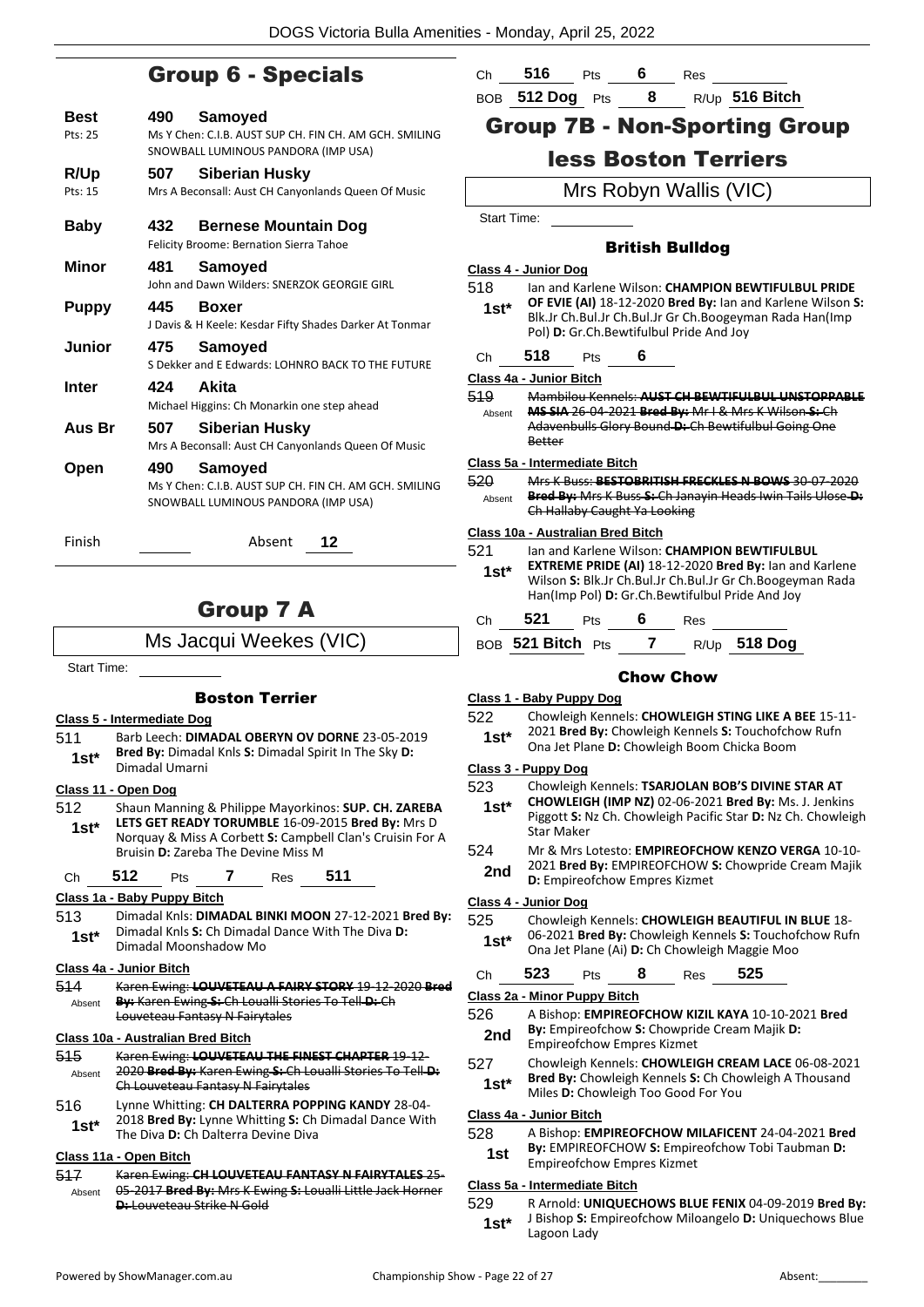#### **Class 11a - Open Bitch**

530 A Bishop: **EMPIREOFCHOW PRENSES KIZMET** 11-12-2018 **Bred By:** EMPIREOFCHOW **S:** Uniquechows Blue Levi Genes **1st\* Dieu by:** EWIPINEOFCHOW **5:** 01

| Ch 527 Pts 10 Res 530 |  |                                     |
|-----------------------|--|-------------------------------------|
|                       |  | BOB 523 Dog Pts 13 $R/Up$ 527 Bitch |

#### **Dalmatian**

#### **Class 1 - Baby Puppy Dog**

- 531 Deborah Brearley: **CCDALS TANGO TAILOR MADE** 29-10- 2021 **Bred By:** CCDals **S:** Ch Ccdals Domino Dreams Come
- **1st\* Digital Divides By:** CCDals S: Cn Ccdals D<br>True **D:** Ccdals Cheyenne Sun Dance 532 Fran Darling: **PACEAWAY VERY STYLISH** 26-11-2021 **Bred By:** Fran Darling **S:** Am Ch,Arg Gr Ch,Uru Ch,Braz Nat Ch.Int **3rd**
- Ch Pan-A St Supreme Ch Paceaway At Rosemount **D:**  Paceaway Double Happy (Ai)
- 533 Susanne Wiklund: **JALORCA BACHGEN OF UTHER** 25-11- 2021 **Bred By:** Jalorca Kennels **S:** Ch Paceaway Pendragon **2nd D:** Jalorca La Nina Copa

#### **Class 2 - Minor Puppy Dog**

534 Whytewood Kennels: **WHYTEWOOD IN THE SPOTLIGHT** 01- 10-2021 **Bred By:** Whytewood Kennels **S:** Bogieview Dark N Stormy **D:** Whytewood James Golden Girl(Ai) Absent

#### **Class 3 - Puppy Dog**

535 J O'Connor: **PACEAWAY HIJACK** 01-09-2021 **Bred By:** F Darling **S:** Am Ch Tuckaway Winged Foot (Imp Usa **D:** Ch **1st** Darling **3:** Alli Cit Tuckaway Just Havin Fun

#### **Class 4 - Junior Dog**

536 Jalorca Kennels: **AUST CH BOGIEVIEW DEL AMOR DE LA VIDA** 25-03-2021 **Bred By:** Bogieview Kennels **S:** Grand Ch Jalorca La Copa De La Vida **D:** Whytewood Winter Snowflakes **1st\***

#### **Class 11 - Open Dog**

- 537 Alisha Regan: **DIMADAL WEEKEND WARRIOR** 13-12-2017
	- **Bred By:** Dimadal **S:** Ch. Paceaway Wild Oats **D:** Ch. Dimadal **1st Brea By:** Dimada<br>Notice Me Now
- Ch **536** Pts **8** Res **535**

#### **Class 2a - Minor Puppy Bitch**

- 538 J O'Connor: **PACEAWAY HILIGHT** 01-09-2021 **Bred By:** F Darling **S:** Am Ch Tuckaway Winged Foot (Imp Usa) **D:** Ch **2nd** Darling S: Am Ch Tuckawa<br>Paceaway Just Havin Fun
- 539 Mrs S & Mr A Gallo: **DARLINGHILL BLACK VELVET** 19-08- 2021 **Bred By:** Tyne Palmer **S:** Dual Ch (T) Supreme Ch Ccdals Calvinklein Iconic Fame Rn Et Ca Wpd **D:** Ch Underfoot Disco Inferno **1st\***

#### **Class 3a - Puppy Bitch**

#### 540 Whytewood Kennels: **WHYTEWOOD HAPPY TIMES**

**HARRIET** 20-06-2021 **Bred By:** Whytewood Kennels **S:**  Whytewood Rave Review **D:** Ch.Whytewood Mr.Darcys Ozi Pearl(Ai) **1st\***

#### **Class 4a - Junior Bitch**

- 541 Dimadal Knls: **DIMADAL ROSES IN A GLASS VASE** 29-11- 2020 **Bred By:** Dimadal Knls **S:** Telde First Special Envoy (Ai) **1st** <sup>2020</sup> Bred By: Dimadal<br>**D:** Dimadal Time Tshine
- 542 Miss A Van Vilet: **EDELEVLEK TIME WARP AGAIN (AI)** 27- 03-2021 **Bred By:** Miss A Van Vilet **S:** Sup Ch Krystaway 2nd U3-2021 Brea By: Miss A van Vilet S: Sup Ch Krystawa<br>Weekend Hustler D: Ch Edelevlek Past Present Future

#### **Class 5a - Intermediate Bitch**

543 A & S Gallo / R & D Harbin: **KRYSTAWAY SPLASH OF CLASS TD** 04-09-2019 **Bred By:** R & D Harbin **S:** Gr Ch. Darlinghill Hashtag Dot Com **D:** Ch. Krystaway Show Bling Absent

#### **Class 10a - Australian Bred Bitch**

- 544 Jody Watkins & Anthony Hill: **WATILL BEAUTY AND THE BEAST** 01-02-2019 **Bred By:** Jody Watkins & Anthony Hill **S:**
- **1st\*** BEAST 01-02-2019 Bred By: Jody Watkins & Antr<br>Adstaff Black Caviar D: Sarasota Live And Let Die

#### **Class 11a - Open Bitch**

545 Jalorca Kennels: **AUST CH JALORCA FIRE OF THE DRAGON** 11-02-2020 **Bred By:** Exh **S:** Ch Paceaway Pendragon **D: 2nd** II-02-2020 **Bred By:** Exh S: Ch Pacea<br>Grand Ch Jalorca French Fire Chaser

546 Jenni Oconnor: **GR CH PACEAWAY DREAM CATCHER** 12-08- 2017 **Bred By:** Fran Darling **S:** Gr Ch Paceaway Winter In **1st\*** 2017 Bred By: Fran Darling S<br>Vagus D: Topspott Team Sky

| Ch | 546                  | <b>Pts</b> | 13 | Res | - 545          |
|----|----------------------|------------|----|-----|----------------|
|    | BOB 546 Bitch Pts 16 |            |    |     | $R/Up$ 536 Dog |

#### French Bulldog

#### **Class 1 - Baby Puppy Dog**

547 Abiaan Kennels: **ABIAAN REGGIE BOY** 24-12-2021 **Bred By:** ABIAAN Kennels **S:** Ch Abiaan Rocketeer Boy (Ai) **D: 1st** ABIAAN Kennels **5:** Ch Abiaan Rockete<br>Mambilou Ma Choupinet (Iid Poland)

#### **Class 2 - Minor Puppy Dog**

| 548 | L.Balog: <b>BENIVKIDA DI AVING MITH EIDE</b> 10-09-2021 <b>Brod</b> |
|-----|---------------------------------------------------------------------|
|     | <del>coulds, beliefining centrify with the 10°09°2021 BICU</del>    |

Absent **By:** L.Balog **S:** Zulubul Zeuss **D:** Ch.Benykira Love Me Do

#### **Class 3 - Puppy Dog**

- 549 Mambilou Kennels: **MAMBILOU LITTLE ONE OF RISING** 29-
- 07-2021 **Bred By:** Mambilou Kennels **S:** Mambilou
- **1st**\* U/-2021 **Brea By:** Mambilou Kennels **5:** Mambilou Phoenixrising (Iid Poland) **D:** Mambilou Ms Harper

# **Class 4 - Junior Dog**

- 550 Teresa Wolfe: **BOPENNY LIVIN IN STYLE** 25-01-2021 **Bred** 
	- **By:** Teresa Wolfe **S:** Kaysand Ball Of Style **D:** Ch Bopenny **1st\* by: 1eresa** Wo

#### **Class 10 - Australian Bred Dog**

- 551 Kaysand Kennels: **KAYSAND BALL OF STYLE** 20-03-2019
- **Bred By:** KAYSAND KNLS **S:** Kaysand Hes Got Style **D: 1st\* Dieu by:** Kaysand Lookn Exquisite (Ai)

#### **Class 11 - Open Dog**

| 552 | B Andre & S Jervies: A'VIGDORS GALVANO 17-05-2017            |
|-----|--------------------------------------------------------------|
| 1st | <b>Bred By:</b> R Khomasuridze & N Gvaramiya S: Multi Nat Ch |
|     | Abdenders Chronopolis The Night D. Due Cr Ch Dhf Ch          |

- A'vigadors Stranger In The Night **D:** Rus Gr Ch Rkf Ch A'vigadores Rosemonde
- Ch **551** Pts **9** Res **550**

#### **Class 1a - Baby Puppy Bitch**

- 553 Abiaan Kennels: **ABIAAN CALIFAWNICATION GIRL** 24-12- 2021 **Bred By:** ABIAAN Kennels **S:** Ch Abiaan Rocketeer Boy (Ai) **D:** Mambilou Ma Choupinet (Iid Poland)
- 554 Mrs B Andre & Mr S Jervies: **SARCELLES DESIGNER LABEL** 26-12-2021 **Bred By:** Mrs B Andre & Mr S Jervies **S:** Ch Kaayin Monsieur Merlot (Imp Nz) **D:** Ch Sarcelles She Wears **1st\***

#### **Class 2a - Minor Puppy Bitch**

- 555 Mandy Johansson: **TUFSTEEN ISLA ON FIRE** 24-10-2021 **Bred By:** Mandy Johansson **S:** Mambilou Move It Or Lose It **D: Tufsteen On Fire** Absent
- 556 Teresa Wolfe: **BOPENNY SUPER NOVA** 21-10-2021 **Bred By:**
- Teresa Wolfe **S:** Kaysand Ball Of Style **D:** Ch Bopenny Red Velvet **1st\***

#### **Class 4a - Junior Bitch**

557 Jacqui Webb: **KAYSAND FAST N FOXY** 18-04-2021 **Bred By:** Absent EXH **S:** Kaysand Ball Of Style **D:** Kaysand Miss Kracker

#### **Class 10a - Australian Bred Bitch**

558 Mambilou Kennels: **MAMBILOU STIR THE POT** 02-03-2021 **Bred By:** Mambilou Kennels **S:** Gold-Sierra Kimo (Imp Hungary) **D:** Mambilou Zany Zendaya Absent

#### **Class 11a - Open Bitch**

| 559    | L Balog: ORRINSHIR KATIE PERRY 06 02 2021 Bred By: Mrs     |
|--------|------------------------------------------------------------|
| Absent | S J Taylor S: Grand Ch Kaysand Lovin Yr Style D: Orrinshir |
|        | Hell Has No Fury                                           |

560 Teresa Wolfe: **BOPENNY SIMPLY SWEET** 24-11-2018 **Bred By:** Teresa Wolfe **S:** Ch Kaysand Simply Style **D:** Bopenny 1st<sup>\*</sup> By: Teresa w<br>Sweet Candy

| Ch 556            | <b>Pts</b> | Res 560 |                            |
|-------------------|------------|---------|----------------------------|
| BOB $551$ Dog Pts |            |         | 11 $_{\rm R/Up}$ 556 Bitch |

- 
- Bling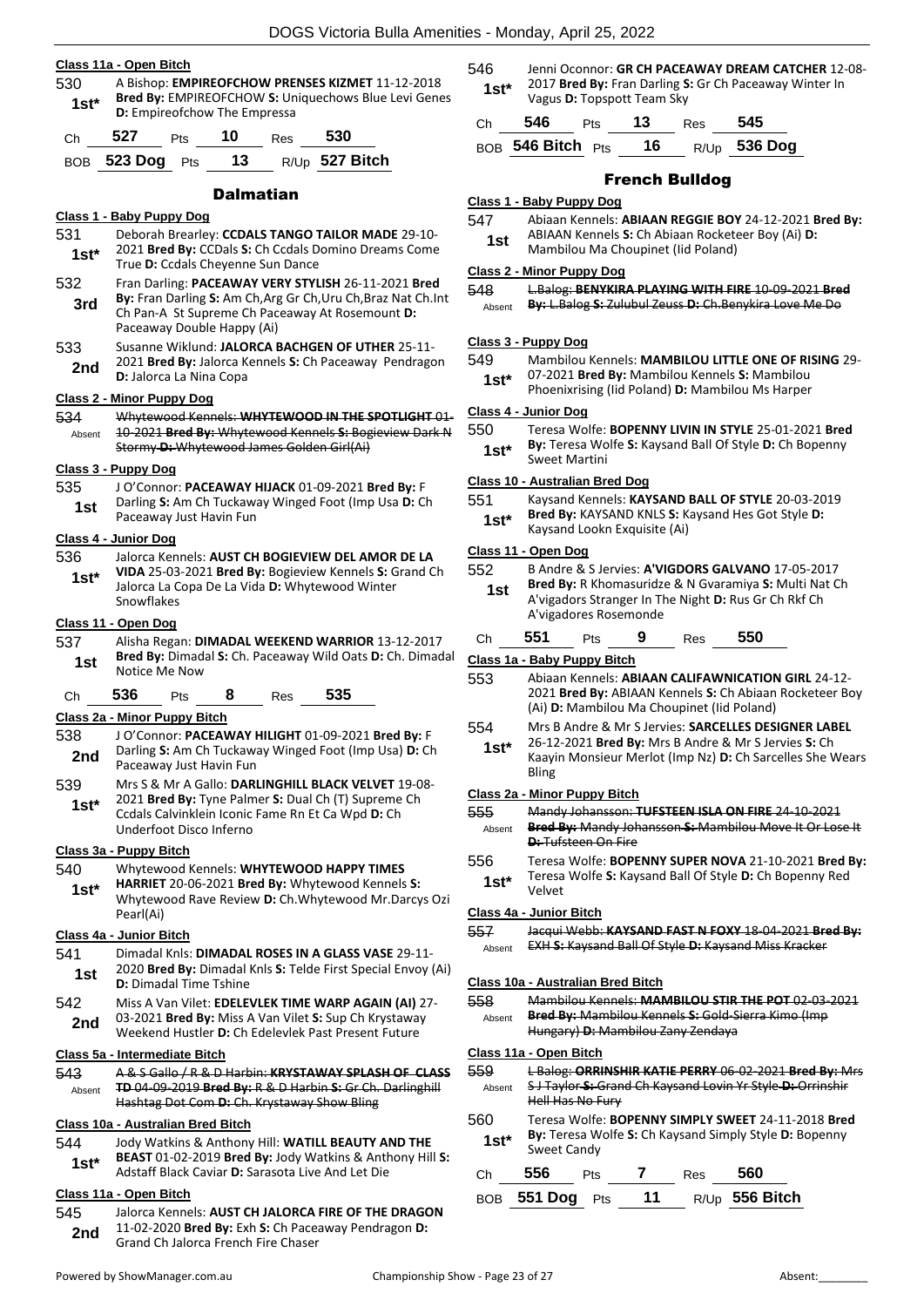#### German Spitz (Klein)

- **Class 11 - Open Dog** 561 B & K Alexander: **CRYSTAL FOX POSEIDON IMP BGR** 01-04- 2019 **Bred By:** S Todorova **S:** Bul Ch Puff Lion Bozetice **D:**  Bul Ch Foxy Nose Caroline Absent Ch Pts **Class 5a - Intermediate Bitch** 562 Mrs B Alexander & Mr K Alexander & Mrs V Reynolds-Siddall: **ORCHID IN BLOSSON UNEXPECTED BLOOM IMP BGR** 06-02-2020 **Bred By:** Iveta Pirovska **S:** Kaz Ch Grand Twintip Natalino **D:** Orchid In Blossom Riva **1st\*** Ch **562** Pts **6** BOB **562 Bitch** Pts **6** R/Up Great Dane **Class 2 - Minor Puppy Dog** 563 Mr R & Mrs M Buckland: **BUCKERSDANE MAN IN THE MIRROR (AI)** 23-09-2021 **Bred By:** Mr R & Mrs M Buckland **S:** Sup.Ch.Darkat Agent Provocateur **D:** Ch. Buckersdane Jitterbug **1st Class 4 - Junior Dog** 564 Alisha Watson: **STRYKERDANE ATTN T DETAIL** 19-12-2020 **Bred By:** Mrs A & Mr T Watson **S:** Aus Ch Underane Got The **1st**\* Brea By: MIS A & MIT I Watson **S**: Aus Ch Under<br>Look **D**: Aus Ch Strykerdane The Cookie Monsta **Class 10 - Australian Bred Dog** 565 Frieda Clifton: **SUP CH DANEFRED MEMORIES RMADE O THIS (AI)** 08-03-2019 **Bred By:** FRIEDA CLIFTON **S:** Grand Champion Truemania Indianas Image(Ai) **D:** Ch Danefred Black Peppa **1st\* Class 11 - Open Dog** 566 Mrs l radcliffe: **DANEFRED I SPARTACUS** 08-03-2019 **Bred By:** Mrs f clifton **S:** Grand Ch Truemannia Indianas Image **D: 1st By:** INITS T CITTON **5:** GTa<br>Danefred Black Peppa 567 R.Harvey: **CH UNDERANE GOT THE LOOK** 27-05-2018 **Bred By:** Mrs R.Harvey **S:** Am Grch Hauern Rockingdane'S Knight In Shining Armour (Imp Usa) **D:** Aus Ch Danelyne Liberty Star (Ai) **2nd** Ch **565** Pts **10** Res **566 Class 1a - Baby Puppy Bitch** 568 Frieda Clifton: **DANEFRED SONOYA MIZUMO** 01-01-2022 **Bred By:** Frieda Clifton **S:** Ch Stormalong Rhythym Ivegot **D: 1st\* Brea By:** Frieda Clifton S:<br>Danefred Fashion Parade **Class 2a - Minor Puppy Bitch** 569 Tracey Coyle: **BUCKERSDANE SHE CAUSED A SCENE AT CHERAN (AI)** 23-09-2021 **Bred By:** Mr R & Mrs M Buckland **S:** Sup Ch Darkat Agent Provocateur **D:** Ch Buckersdane Jitterbug **1st\* Class 5a - Intermediate Bitch** 570 Mr R & Mrs M Buckland: **AUS CH BUCKERSDANE YABBA** 
	- **DABBA DOO** 17-01-2020 **Bred By:** MR R & MRS M BUCKLAND **S:** Am.Ch.Am.Gr.Ch.Br Hauer N Rockingdane'S Knight In Shining Armour **D:** Ch Buckersdane Jitterbug **1st\***

#### **Class 11a - Open Bitch**

571 Mr T & Mrs A Watson & Ms R Harvey: **AUS CH UNDERANE GIRL ON FIRE (AI)** 27-05-2018 **Bred By:** Mrs R Harvey **S:**  Am.Grch Hauern Rockingdane's Knight In Shinning Armour(Imp Usa) **D:** Aus Ch Danelyne Liberty Star (Ai) **1st\***

| Ch | 570 | Pts | Res | 571 |  |
|----|-----|-----|-----|-----|--|
|    |     |     |     |     |  |

#### BOB **565 Dog** Pts **13** R/Up **570 Bitch**

#### Japanese Spitz

#### **Class 4 - Junior Dog**

572 Bridget Spiteri: **PUDDLEDUCKY LITTLE PEDRO** 07-04-2021 **Bred By:** Jane Buckland **S:** Puddleduck Starry Night **D: 2nd Pred By:** Jane Buckland **3:** Puddleducky Heart Of The Sun

- 573 Rebecca Bentley: **CH BELZBENTLEY HADRON COLLIDER** 12-
	- 02-2021 **Bred By:** R Bentley **S:** C.I.B. Sup Ch Daesdaemar Foreign Exchange Iid Fin **D:** Grand Ch Belzbentley Saturn Five **1st**

#### **Class 5 - Intermediate Dog**

- 574 C Darby & D Hanslow: **DAESDAEMAR LOVE REWRITTEN JC.** 28-12-2019 **Bred By:** A Huggins **S:** Sup.Ch. Daesdaemar **2nd** 28-12-2019 **Died by:** A Huggins **3:** Sup.Cn. Daesda<br>Rewrite The Stars **D:** Ch. Daesdaemar Rebel Heart
- 575 JANE BUCKLAND: **PUDDLEDUCKY STARRY NIGHT** 12-04-
- 2020 **Bred By:** JANE BUCKLAND **S:** Sup. Ch. Daesdaemar **1st**\* 2020 **Bred By:** JANE BUCKLAND **S:** Sup. Ch. Daesdaem<br>Rewrite The Stars **D:** Ch. Daesdaemar Tequila Sunrise

#### **Class 10 - Australian Bred Dog**

576 Rebecca Bentley: **CH BELZBENTLEY WILD CARD** 11-03-2019 **Bred By:** Rebecca Bentley **S:** Sup Ch Daesdaemar Rebel **1st\*** Bred By: Rebecca Bentley S: Sup Ch Daesdaemar<br>Rebel D: Grand Ch Belzbentley Yabba Dabba Doo

#### **Class 11 - Open Dog**

577 Ms J Buckland: **AUST CH PUDDLEDUCKY BEES KNEES** 25-10- 2018 **Bred By:** MS J BUCKLAND **S:** Sup Ch Daesdaemar New **1st**\* 2018 Bred By: MS J BUCKLAND S: Sup Ch<br>Moon D: Ch Daesdaemar Tequila Sunrise

| Ch | 577 | Pts | 11 | Res | 575 |
|----|-----|-----|----|-----|-----|
|    |     |     |    |     |     |

#### **Class 1a - Baby Puppy Bitch**

578 Rebecca Bentley: **BELZBENTLEY BLUE BELL** 18-11-2021 **Bred By:** R Bentley **S:** Grand Ch Daesdaemar Dream Lover Et **D: 1st\* By: R** Bentley S: Grand Cn Daesdentley Margot Fonteyn

#### 579 Rebecca Bentley: **BELZBENTLEY FEATHER WEIGHT** 04-01-

2022 **Bred By:** R Bentley **S:** Grand Ch Belzbentley Wild Card **D:** Belzbentley Myristica Fragrans Absent

#### **Class 2a - Minor Puppy Bitch**

580 Shaun Gentle: **SHIRAYURI GRACIOUS ONE** 24-10-2021 **Bred By:** Mr S Gentle **S:** Ch. Belzbentley The Eminem Show **D:** Ch. **1st\* by:** IVII 5 Gentie **5:** Ch. Bel:<br>Belzbentley Green Apples

#### **Class 3a - Puppy Bitch**

| 581 | Rebecca Bentley: BELZBENTLEY ULURU 24-06-2021 Bred       |
|-----|----------------------------------------------------------|
|     | <b>By:</b> R Bentley S: C.I.B. Sup Ch Daesdaemar Foreign |

Exchange Iid Fin **D:** Belzbentley The Little Mermaid **1st\***

#### **Class 4a - Junior Bitch**

- 582 JANE BUCKLAND: **PUDDLEDUCKY PIKA BOO** 07-04-2021 **Bred By:** JANE BUCKLAND **S:** Puddleducky Starry Night **D:** 
	- **1st\* brea by:** JANE BUCKLAND **5:** Puddleducky Heart Of The Sun

#### **Class 11a - Open Bitch**

- 583 Rebecca Bentley: **CH BELZBENTLEY STACK THE DECK** 11-03- 2019 **Bred By:** Rebecca Bentley **S:** Sup Ch Daesdaemar
- **1st** 2019 **Bred By:** Rebecca Bentley S: Sup Ch Daesdaemar<br>Rebel Rebel **D:** Grand Ch Belzbentley Yabba Dabba Doo
- 584 Shaun Gentle: **BELZBENTLEY GREEN APPLES** 24-05-2017 **Bred By:** Miss R Bentley **S:** Sup Ch Daesdaemar Foreign **2nd Brea By:** MISS R Bentley **3:** Sup Cff Daesda<br>**Exchange D:** Belzbentley Cumulo Nimbus

| Сh | - 581            | 10 | Res  | 583     |
|----|------------------|----|------|---------|
|    | non 581 Ritch nu |    | D  E | 577 Dog |

| OB <b>381 BIICN</b> Pts | - 10 | R/Up <b>377 DOG</b> |  |
|-------------------------|------|---------------------|--|
|                         |      |                     |  |

#### Keeshond

#### **Class 2 - Minor Puppy Dog**

- 585 Miss H whincup & Ms K Santas: **HUNKEEDOIR NOT A SCRUFFY RAGTAG (AI)** 25-09-2021 **Bred By:** Ms K Santas **S:** 
	- Grand Ch Hunkeedoir Mister Party Man **D:** Ch Hunkeedoir Best In Glass **1st\***
- 586 Miss L Wyhoon: **LEIFHOND KING OF THE DEVIL** 01-10-2021 **Bred By:** Mr. F & Miss L Wyhoon **S:** Ch. Sandstock King Of
	- 2nd Brea by: MIT. P. & WISS L WYHOON 3. CH. Sand<br>The Castle D: Ch. Leifhond Devils In Disguise

#### **Class 4 - Junior Dog**

- 587 Ms L.M. Rawlings: **AUST CH VENLO UNDER WRAPS** 10-04- 2021 **Bred By:** Mr A & Mrs P L Yu **S:** Ch. Nawtikees Captain
	- **1st**\* 2021 **Brea By:** Mr A & Mrs P L Yu **S**: Ch. Naw<br>Underpants **D**: Ch Venlo Spice Up The Party

#### **Class 5 - Intermediate Dog**

588 R, M & T Parker: **RYMISKA ICE CUBE** 25-06-2020 **Bred By:** R, M T Parker **S:** Sup Ch Rymiska Ice Breaka Atleifhond **D:** Ch Sandstock Right By My Side Absent

BOB **581 Bitch** Pts **16** R/Up **577 Dog**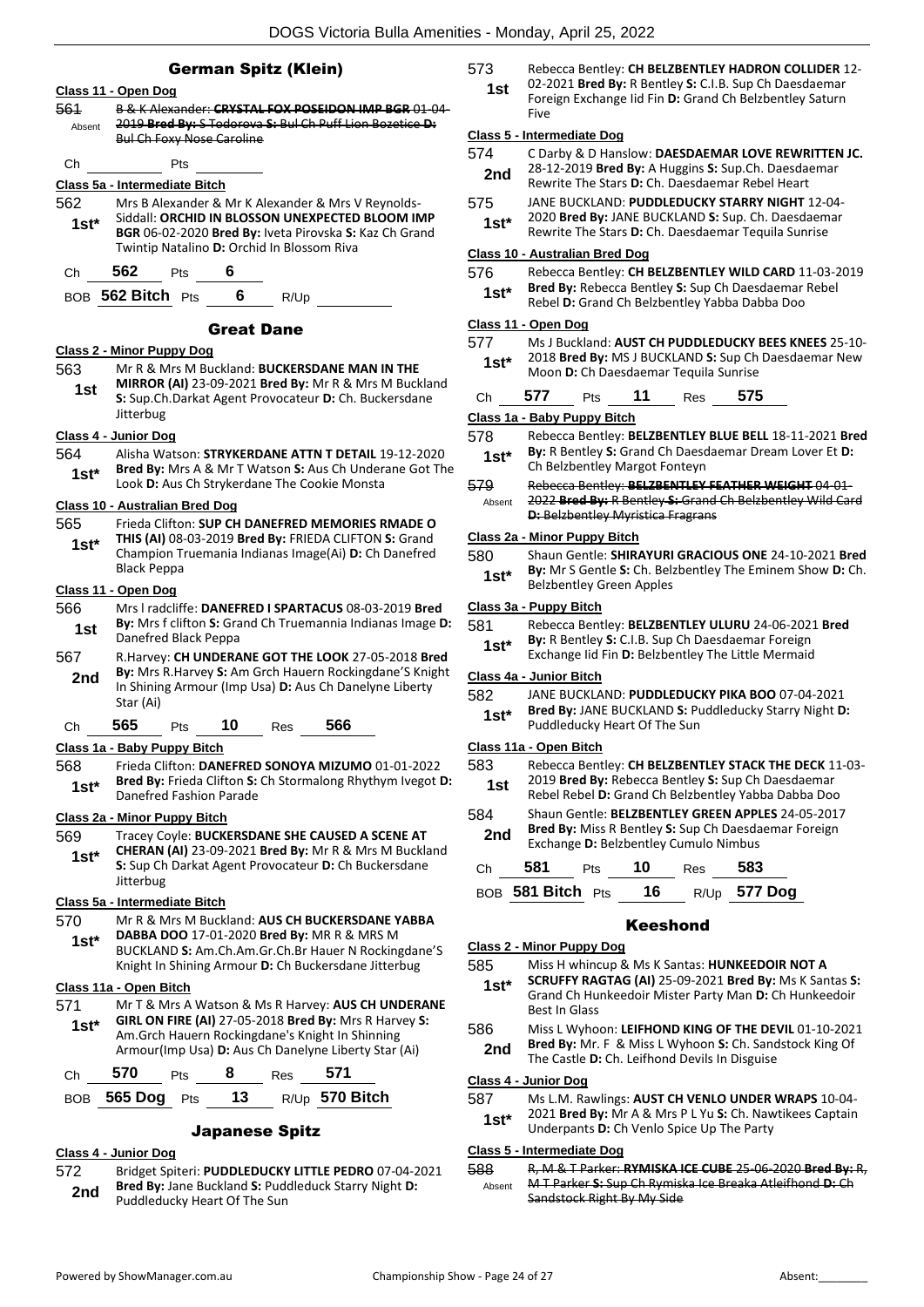| Class 10 - Australian Bred Dog |                                                        |                                                          |    |            |                                                                 |  |
|--------------------------------|--------------------------------------------------------|----------------------------------------------------------|----|------------|-----------------------------------------------------------------|--|
| 589                            | R, M & T Parker: CH RYMISKA GREAT BALLS OF FIRE 24     |                                                          |    |            |                                                                 |  |
| Absent                         | 2019 Bred By: R, M & T Parker S: Ch Rymiska Grand Duke |                                                          |    |            |                                                                 |  |
|                                | <b>D:</b> Ch Sandstock Snow Princess                   |                                                          |    |            |                                                                 |  |
| Сh                             | 587                                                    | Pts                                                      | 8  | <b>Res</b> | 585                                                             |  |
|                                | Class 2a - Minor Puppy Bitch                           |                                                          |    |            |                                                                 |  |
| 590                            |                                                        |                                                          |    |            | L. Wyhoon: LEIFHOND SWEET ASA RED ROSE 13-09-2021               |  |
| 2nd                            |                                                        |                                                          |    |            | Bred By: Mr. F & Miss L Wyhoon S: Ch. Sandstock King Of         |  |
|                                |                                                        | The Castle D: Ch Leifhond Precious Rubyrose              |    |            |                                                                 |  |
| 591                            |                                                        |                                                          |    |            | Miss Leanne Wyhoon: LEIFHOND PRECIOUS PRIMROSE 13-              |  |
| 1st                            |                                                        |                                                          |    |            | 09-2021 Bred By: Miss L Wyhoon S: Ch. Sandstock King Of         |  |
|                                |                                                        |                                                          |    |            | The Castle D: Ch. Leifhond Precious Rubyrose                    |  |
|                                | Class 4a - Junior Bitch                                |                                                          |    |            |                                                                 |  |
| 592                            |                                                        | <b>R &amp; M Parker &amp; T Parker: RYMISKA ALICE IN</b> |    |            |                                                                 |  |
| Absent                         |                                                        |                                                          |    |            | <b>WONDERLAND 07-04-2021 Bred By: R, M &amp; T Parker S: Am</b> |  |
|                                |                                                        |                                                          |    |            | Ch Summerwinds Time Keeper (Usa) D: Sandstock Va Va             |  |
|                                | Voom                                                   |                                                          |    |            |                                                                 |  |
| Сh                             | 591                                                    | Pts                                                      |    | Res        | 590                                                             |  |
| <b>BOB</b>                     | <b>587 Dog</b>                                         | Pts                                                      | 10 | R/Up       | 585 Dog                                                         |  |
| Lhasa Apso                     |                                                        |                                                          |    |            |                                                                 |  |

#### **Class 1 - Baby Puppy Dog**

593 Vickie Reynolds-Siddall: **MYIKYI HOT CHILLI** 06-01-2022 **Bred By:** Alison Scott **S:** Noonameena Lukes Dream **D: 1st Brea By:** Alison Sc<br>Myikyi Tip To Top

#### **Class 1a - Baby Puppy Bitch**

- 594 Vickie Reynolds-Siddall: **MYSTICRAFAEL SHE IS A SHOWGIRL (AI)** 20-12-2021 **Bred By:** Mysticrafael **S: 1st\*** SHOWGIKL (AI) 20-12-2021 Brea by: Mysticrafael S:<br>Kraddoell Yabshi D: Mysticrafael Phantomoftheopera
- **Class 11a - Open Bitch**
- 595 Wyowna Kennels: **SUP CH. CHIC CHOIX PARTI TROUBLE AT ELSHAMARA ( IMP FIN )** 08-09-2017 **Bred By:** JUHA KARES **S:** Chic Choix Black Pepper **D:** Ee Ch Fin Ch Chic Choix Sabotage **1st\***
- BOB-Ch **595 Bitch** Pts **6**

#### Poodle (Standard)

#### **Class 10 - Australian Bred Dog**

596 Mrs H Newberry: **KIANTI FLYING SOLO** 16-06-2019 **Bred By:** Newbery H **S:** Ch Cotian Man On A Mission (Ai) **D:** Negresca Moon Dancer Absent

#### **Class 11 - Open Dog**

597 Mrs Melissa Froesch: **AM GCH CH LAKERIDGE LEGENDARY IMP USA** 27-04-2019 **Bred By:** Debbie Ferguson-Jones / L'Dyne Brennan **S:** Ch Lakeridge Legacy **D:** Gch Ch Lakeridge Brighton Relentless Absent

Ch Pts Res

#### **Class 4a - Junior Bitch**

598 Mrs M Froesch: **GLENARAPARK HIGH SOCIETY** 19-01-2021 **Bred By:** Mrs M Froesch **S:** Am Ch. Piedmont'S High Roller **1st\* Died by:** MITS IVI FIDESCIT **3.** All Cit. Fig. 1 and D. Ch. Kellyvix Good Times

#### **Class 5a - Intermediate Bitch**

599 Estelle Dunn: **STARUS DANCING ON MOONBEAMS** 05-12- 2019 **Bred By:** Miss N Tetof **S:** Am Ch. Bar-None Riding Shotgun (Imp Usa) **D:** Ch.Starus I Came To Dance Abs

#### **Class 10a - Australian Bred Bitch**

- 600 Mrs Karen Gregory: **STARUS MIDNIGHT ISLAND GIRL** 05- 12-2019 **Bred By:** Miss N Tetof **S:** Am Ch. Bar-None Riding **1st** 12-2019 **Brea By:** MISS N Tetor **5:** Am Ch. Bar-No<br>Shotgun (Imp Us) **D**: Ch. Starus I Came To Dance
- 601 Mrs M Froesch: **GLENARAPARK CLEOPATRA** 19-01-2021 **Bred By:** Mrs M Froesch **S:** Am Ch. Piedmont'S High Roller Imp Usa **D:** Ch Kellyvix Good Times Absent

#### **Class 11a - Open Bitch**

602 Miss C. Sharpe: **CH. CAPANASH MISTRESS OF THE DARK** 07-01-2018 **Bred By:** Miss C. Sharpe **S:** Sup.Ch. Poodelle The Boy From Oz **D:** Grand Ch. Capanash Darkest Beforethedawn **1st\***

| Сh | 598                                 | <b>Pts</b> | Res | 602              |
|----|-------------------------------------|------------|-----|------------------|
|    | $_{\rm BOB}$ 598 Bitch $_{\rm Pts}$ |            |     | $R/Up$ 602 Bitch |

#### Poodle (Miniature)

#### **Class 11 - Open Dog**

- 603 Mrs J Sculac & Mrs M Wong: **CH JENUIN SOUTHERN** 
	- **MIDNIGHT SON** 28-12-2018 **Bred By:** Mrs J Sculac **S:** Ch Michandy Striking Midnight (Imp Uk) **D:** Jenuin Southern Sky **1st\***
- Ch **603** Pts **6**

#### **Class 1a - Baby Puppy Bitch**

- 604 Mrs J L MacKenzie: **MONTAIRES MISINDEPENDANCE** 22- 12-2021 **Bred By:** Mrs J L MacKenzie **S:** Ch. Dechine Top
- **1st**\* 12-2021 **Bred By:** Mrs J L Mackenzie S:<br>Secret D: Troymere Picture Perfection

#### **Class 2a - Minor Puppy Bitch**

- 605 JENNIFER SCULAC: **JENUIN JEWEL IN THE CROWN** 22-09- 2021 **Bred By:** JENNIFER SCULAC **S:** Ch Jenuin Southern
	- Midnight Son **D:** Ch Jenuin Jewelinthe Willows **1st\***

#### **Class 4a - Junior Bitch**

606 MRS. P. & MR. A.J. POOLE: **ALTONE WICKED SECRET** 07-04- 2021 **Bred By:** MRS. C.B. GLERUM **S:** Ch.Magic Shamrock Il 1st\* 2021 Brea By: MRS. C.B. GLERUM S: 0<br>Magnifico **D**: Montaire Secret Stories

| Ch | 606             | <b>Pts</b> |   | Res | 605              |
|----|-----------------|------------|---|-----|------------------|
|    | BOB 603 Dog Pts |            | 8 |     | $R/Up$ 606 Bitch |

#### Poodle (Toy)

#### **Class 1 - Baby Puppy Dog**

607 Ms Naomi Dunn: **ZALUCHA REIGN SUPREME** 03-12-2021 **Bred By:** Exhibitor **S:** Ch Montaires Reign Maker **D:** Ch **1st\* Bred By:** Exhibitor **5:** Ch Mondon **1st\* 1st\*** Zalucha Written In The Stars

# **Class 4 - Junior Dog**

- 608 GARWEY KENNELS: **CH. GARWEY ALONG CAME JONES** 23- 04-2021 **Bred By:** Garwey Knls **S:** Toylyn Valentino Noir **D:** 
	- Garwey Popstar **1st\***

#### **Class 5 - Intermediate Dog**

- 609 Diana Cordi: **DICOR BLACK MAGIC** 20-01-2020 **Bred By:**
- Dicor **S:** Robelletoy Fancy Pants **D:** Evoque Magick In The Air **1st\***
- 610 Mrs Melissa Froesch: **CUNA DEL RENACIMIENTO FREAK OUT LOOK AT ME (IMP COL)** 13-03-2020 **Bred By:** V CAVASIN **S:** Am Ch. Kali Newmont Extra Innings **D:** Cuna Del Renacimiento Perect Ilusion Absent

#### **Class 11 - Open Dog**

611 Mrs J L Mackenzie: **CH MONTAIRES BEEPBEEP BUSYLINE** 09-05-2018 **Bred By:** Mrs J Mackenzie **S:** Ee Ch Bhanyanan Moonracer (Imp Fin) **D:** Ch Montaires Extra Extra Absent

Ch **608** Pts **7** Res **609**

**Class 3a - Puppy Bitch**

- 612 GARWEY KENNELS: **GARWEY DIPPED IN CHOCOLATE** 24-05-
	- 2021 **Bred By:** exh **S:** Supreme Ch Garwey Tin Soldier **D: 1st**\* 2021 Bred By: exh S: Sup<br>Garwey Sugar Plum Fairy

#### **Class 4a - Junior Bitch**

613 SINTEE KENNELS: **SINTEE SERENPIPITY** 12-03-2021 **Bred By:** SINTEE KENNELS **S:** Evak's Desperado (Imp Rus) **D:** Ch Sintee **1st**\* SINTEE KENNELS:<br>Ny State Of Mind

| Ch | 613               | Pts |    | Res | 612          |
|----|-------------------|-----|----|-----|--------------|
|    | BOB 613 Bitch Pts |     | -9 |     | R/Up 608 Dog |

#### **Schipperke**

**Class 11 - Open Dog**

- 614 P GRUTZNER G CRUSE N CURWEN & M ADKINS: **SUP CH,** 
	- **AM GR CH RIVENDELS FORGED IN FIRE(IMP USA)** 27-09- 2017 **Bred By:** A HALTERMAN & L HAINES **S:** Am Gr Ch Pl Rivendel's Barefoot Bandit **D:** Am Gr Ch Br Rivendel's Catching Fire **1st\***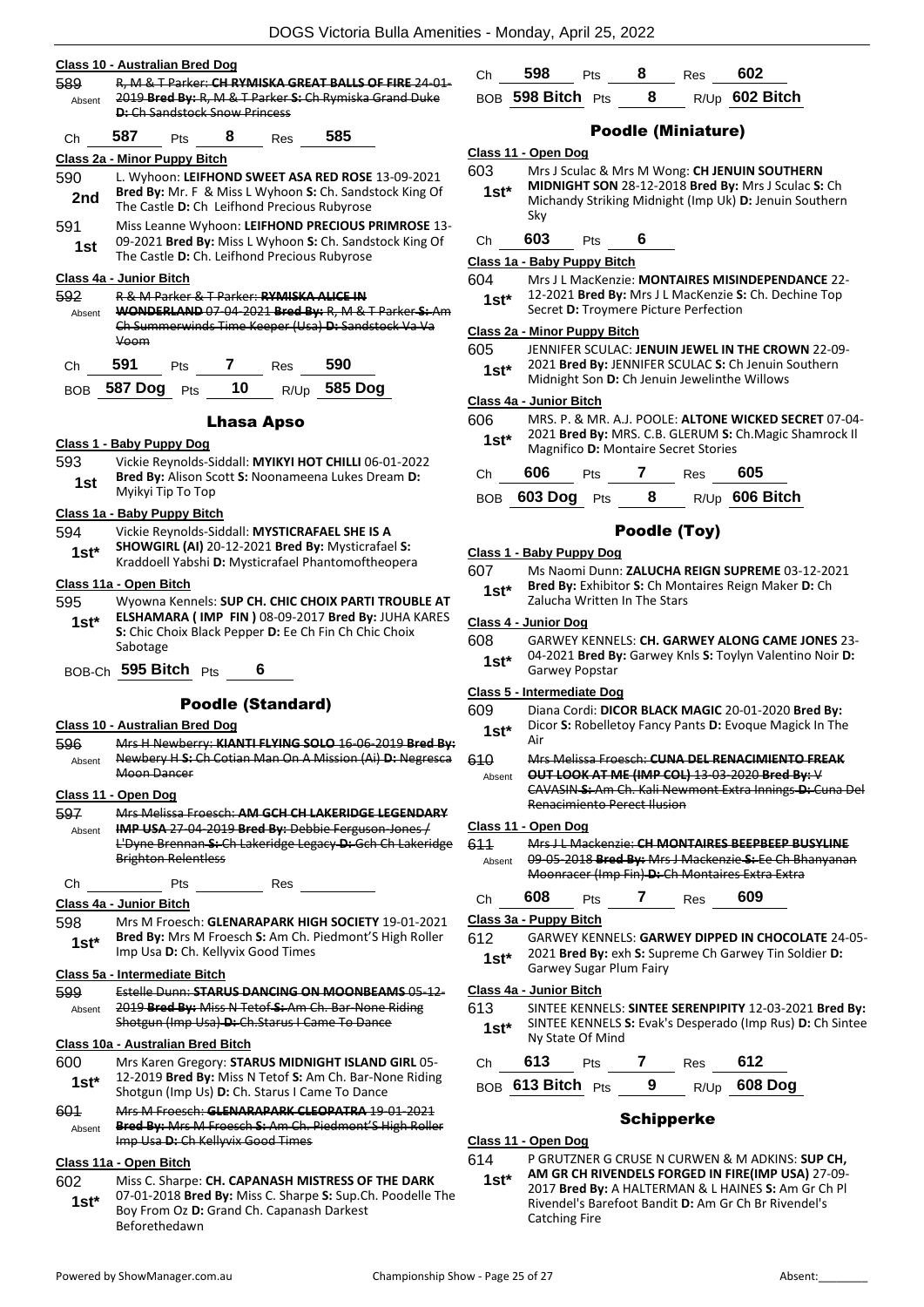| 614<br>6<br>Сh<br>Pts                                                                                                                                                                                             |                        |                                                            | <b>Group 7 - Specia</b>                                                        |
|-------------------------------------------------------------------------------------------------------------------------------------------------------------------------------------------------------------------|------------------------|------------------------------------------------------------|--------------------------------------------------------------------------------|
| Class 4a - Junior Bitch                                                                                                                                                                                           |                        |                                                            |                                                                                |
| Ms P Grutzner & Mrs M Adkins: MONTERREZ LIFE OF THE<br>615<br>PARTY 11-03-2021 Bred By: Mr G Cruse S: Am Gr/Aust<br>$1st*$<br>Supreme Ch Rivendel's Forged In Fire (Imp Usa) D: Ch                                | <b>Best</b><br>Pts: 25 | 565                                                        | <b>Great Dane</b><br>Frieda Clifton: Sup Ch Danefred Mem                       |
| Ebonystar Spindrift Unforgettable (Imp Usa)                                                                                                                                                                       |                        | (AI)                                                       |                                                                                |
| Class 10a - Australian Bred Bitch<br>Rebecca Bentley: SUP CH BATEAUCHIEN BAZINGA 22-05-<br>616<br>2015 Bred By: Bateauchien Kennels S: Sup Ch Sanlyn Hit<br>$1st^*$<br>The Road Jack D: Bateauchien Risky Bizness | R/Up<br>Pts: 15        | 523                                                        | <b>Chow Chow</b><br>Chowleigh Kennels: Tsarjolan Bob's D<br>Chowleigh (Imp NZ) |
| 615<br>7<br>616<br>Pts<br>Res<br>Сh                                                                                                                                                                               | <b>Baby</b>            | 617                                                        | <b>Shar Pei</b><br>Samantha Seffelaar: Shangyin Logans                         |
| 8<br>R/Up 615 Bitch<br>614 Dog Pts<br>BOB                                                                                                                                                                         |                        |                                                            |                                                                                |
| <b>Shar Pei</b>                                                                                                                                                                                                   | Minor                  | 527                                                        | <b>Chow Chow</b><br>Chowleigh Kennels: Chowleigh Crean                         |
| Class 1 - Baby Puppy Dog                                                                                                                                                                                          | <b>Puppy</b>           | 523                                                        | <b>Chow Chow</b>                                                               |
| Samantha Seffelaar: SHANGYIN LOGANS RUN 25-01-2022<br>617<br>Bred By: Samantha Seffelaar S: Sharboop Wolverines                                                                                                   |                        | Chowleigh Kennels: Tsarjolan Bob's D<br>Chowleigh (Imp NZ) |                                                                                |
| $1st*$<br>Avatar D: Shangyin Taking The Town                                                                                                                                                                      | Junior                 | 615                                                        | <b>Schipperke</b>                                                              |
| Class 10a - Australian Bred Bitch<br>618<br>Samantha Seffelaar: SHANGYIN BOHEMIAN RHAPSODY 06-                                                                                                                    |                        | Party                                                      | Ms P Grutzner & Mrs M Adkins: Mon                                              |
| 09-2020 Bred By: Mrs Samantha Seffelaar S: Manchouria<br>$1st*$<br>King Of Jungle D: Shaylar Shelby Ur A Star                                                                                                     | <b>Inter</b>           | 575                                                        | <b>Japanese Spitz</b><br>JANE BUCKLAND: PUDDLEDUCKY STA                        |
| BOB-Ch 618 Bitch Pts<br>6                                                                                                                                                                                         | Aus Br                 | 565                                                        | <b>Great Dane</b>                                                              |
| <b>Shih Tzu</b>                                                                                                                                                                                                   |                        | (AI)                                                       | Frieda Clifton: Sup Ch Danefred Mem                                            |
| Class 4 - Junior Dog<br>619<br>A Bowler & C Pedini: AUST CHAMPION SADIYA DEVIL                                                                                                                                    | Open                   | 614                                                        | <b>Schipperke</b><br>P GRUTZNER G CRUSE N CURWEN &                             |
| MADE ME DO IT 07-05-2021 Bred By: J & C Pedini S: Ru Jr<br>Absent<br>Ch Rus Ch Ch Bai Kuin Hamlet (Imp Rus) D: Grand Ch Sadiya<br>Dance With The Devil                                                            |                        |                                                            | Am Gr Ch RIVENDELS FORGED IN FIRI                                              |
| Class 5 - Intermediate Dog                                                                                                                                                                                        | Finish                 |                                                            | Absent<br>26                                                                   |
| 620<br>Jody Heylbut: BELTZU SERENDIPITY AT JOZELLEA 07-09-<br>2019 Bred By: Belinda Heersema S: Grand.Ch.Beltzu Made                                                                                              |                        |                                                            |                                                                                |
| $1st*$<br>To Order D: Ch. Alchez Sign'D Seal'D Deliver'D                                                                                                                                                          |                        |                                                            |                                                                                |
| 620<br>$6$ Res<br>Ch<br>Pts                                                                                                                                                                                       |                        |                                                            |                                                                                |
| Class 3a - Puppy Bitch                                                                                                                                                                                            |                        |                                                            |                                                                                |
| 621<br>Jody Heylbut, Hayley Mihan, Robyn Hawke: HAYTZU                                                                                                                                                            |                        |                                                            |                                                                                |
| GOSSIP IS SWEET 01-05-2021 Bred By: Haytzu S: Ch<br>$1st^*$<br>Tzutique Setting Sail D: Ch As Time Goes Bye At Amari (Imp<br>NzI)                                                                                 |                        |                                                            |                                                                                |
| Class 4a - Junior Bitch                                                                                                                                                                                           |                        |                                                            |                                                                                |
| 622<br>Lisa Woolley: AUSTRALIAN CHAMPION ELJAES BUTTERFLY                                                                                                                                                         |                        |                                                            |                                                                                |
| PRINCESS 31-01-2021 Bred By: Ms LJ Woolley S: Ch. Eljaes<br>$1st^*$<br>Prince Of Fire D: Ch Dawmic Special Editionn                                                                                               |                        |                                                            |                                                                                |
| Ch 622 Pts 7 Res 621                                                                                                                                                                                              |                        |                                                            |                                                                                |
| BOB 622 Bitch Pts 8 R/Up 620 Dog                                                                                                                                                                                  |                        |                                                            |                                                                                |
| <b>Xoloitzcuintle Miniature</b>                                                                                                                                                                                   |                        |                                                            |                                                                                |
| Class 1 - Baby Puppy Dog                                                                                                                                                                                          |                        |                                                            |                                                                                |
| Lynette Lancaster: ELAMOR COMER TOUR DE CORAZON<br>623                                                                                                                                                            |                        |                                                            |                                                                                |

10-01-2022 **Bred By:** Lynette Lancaster **S:** Ch. Amorenekid Nuevos Comienzos **D:** Ch. Amorenekid La Bamba Absent

#### **Class 1a - Baby Puppy Bitch**

624 Mrs S Foote, Mrs C and Miss E Slavin: **STANDOFF LA REINA DE TODO** 05-01-2022 **Bred By:** Mrs S Foote, Mrs C and Miss E Slavin **S:** Tiktok Oaxaca **D:** Ch. Loretta (Suedan) (Imp Mex) Absent

# als

| <b>Best</b><br>Pts: 25 | 565<br>(AI)                             | <b>Great Dane</b><br>Frieda Clifton: Sup Ch Danefred Memories RMade o This                                         |  |  |  |
|------------------------|-----------------------------------------|--------------------------------------------------------------------------------------------------------------------|--|--|--|
| R/Up                   | 523                                     | <b>Chow Chow</b>                                                                                                   |  |  |  |
| Pts: 15                |                                         | Chowleigh Kennels: Tsarjolan Bob's Divine Star at<br>Chowleigh (Imp NZ)                                            |  |  |  |
| Baby                   | 617                                     | <b>Shar Pei</b>                                                                                                    |  |  |  |
|                        |                                         | Samantha Seffelaar: Shangyin Logans Run                                                                            |  |  |  |
| Minor                  | 527                                     | Chow Chow                                                                                                          |  |  |  |
|                        | Chowleigh Kennels: Chowleigh Cream Lace |                                                                                                                    |  |  |  |
| <b>Puppy</b>           | 523                                     | <b>Chow Chow</b><br>Chowleigh Kennels: Tsarjolan Bob's Divine Star at<br>Chowleigh (Imp NZ)                        |  |  |  |
| Junior                 | 615<br>Party                            | <b>Schipperke</b><br>Ms P Grutzner & Mrs M Adkins: Monterrez Life Of The                                           |  |  |  |
| Inter                  | 575                                     | <b>Japanese Spitz</b><br>JANE BUCKLAND: PUDDLEDUCKY STARRY NIGHT                                                   |  |  |  |
| Aus Br                 | 565<br>(AI)                             | <b>Great Dane</b><br>Frieda Clifton: Sup Ch Danefred Memories RMade o This                                         |  |  |  |
| Open                   | 614                                     | <b>Schipperke</b><br>P GRUTZNER G CRUSE N CURWEN & M ADKINS: Sup Ch,<br>Am Gr Ch RIVENDELS FORGED IN FIRE(IMP USA) |  |  |  |